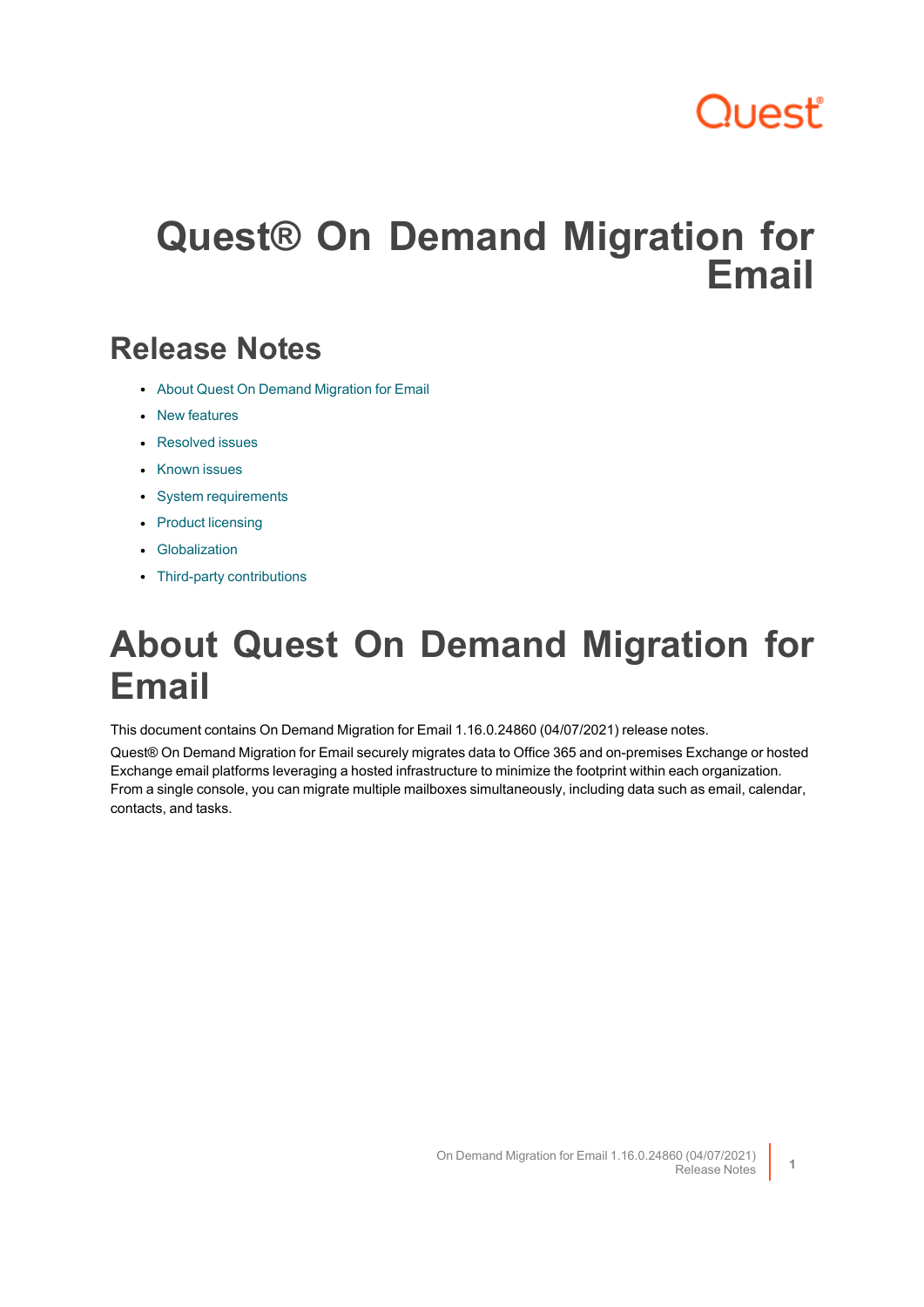## <span id="page-1-0"></span>**New features and enhancements**

#### **Release 1.16.0.26044** (03/04/2022)

332692 ODME introduces a new migration option: **Migrate content to a custom folder** to migrate a Google mailbox to a custom folder in Microsoft 365. **Scope:** Migration from Google to Microsoft 365

#### **Release 1.16.0.24077** (11/18/2020)

ODME-8253 ODME remigrates contact, task, and sticky note items that were modified in the source mailbox. **Scope:** Migration from Exchange 2010, 2013, 2016, 2019, and Office 365

#### **Release 1.15.0.21697** (04/01/2020)

- ODME-7089 Credit card payments in ODME will be deactivated on September 30, 2020. All active customers can continue to use this payment method until the deactivation date. However, no changes to the credit card information are possible within ODME starting April 1, 2020. For details, see [https://support.quest.com/kb/315081/credit-card-payments-in-odme-will-be](https://support.quest.com/kb/315081/credit-card-payments-in-odme-will-be-deactivated-on-september-30-2020)[deactivated-on-september-30-2020.](https://support.quest.com/kb/315081/credit-card-payments-in-odme-will-be-deactivated-on-september-30-2020)
- ODME-7206 GroupWise migrations in ODME will no longer be supported on July 1, 2020. For details, see [https://support.quest.com/kb/315315/groupwise-migrations-in-odme-will-no-longer-be](https://support.quest.com/kb/315315/groupwise-migrations-in-odme-will-no-longer-be-supported-on-july-1-2020)[supported-on-july-1-2020.](https://support.quest.com/kb/315315/groupwise-migrations-in-odme-will-no-longer-be-supported-on-july-1-2020)

#### **Release 1.15.0.21496** (03/13/2020)

- ODME-4419 Support for migration of rules that were created in Outlook for Office 365, Outlook 2019, 2016, 2013, and 2010: You can now select the **Rules** check box on the **Options** tab to migrate both OWA Inbox rules and the rules created in Outlook.
	- **CAUTION: Every time you migrate rules, ODME removes all the existing rules** ı **from the target first (including previously-migrated rules, and the rules you have created on the target), and then migrates all the rules from the source to the target.**

#### **Scope:**

Migrations from Office 365, Exchange 2019, 2016, and 2013

**NOTE:** Migration of rules that were created in Outlook from Exchange 2010 is not supported yet.

**Release 1.14.0.20157** (10/31/2019)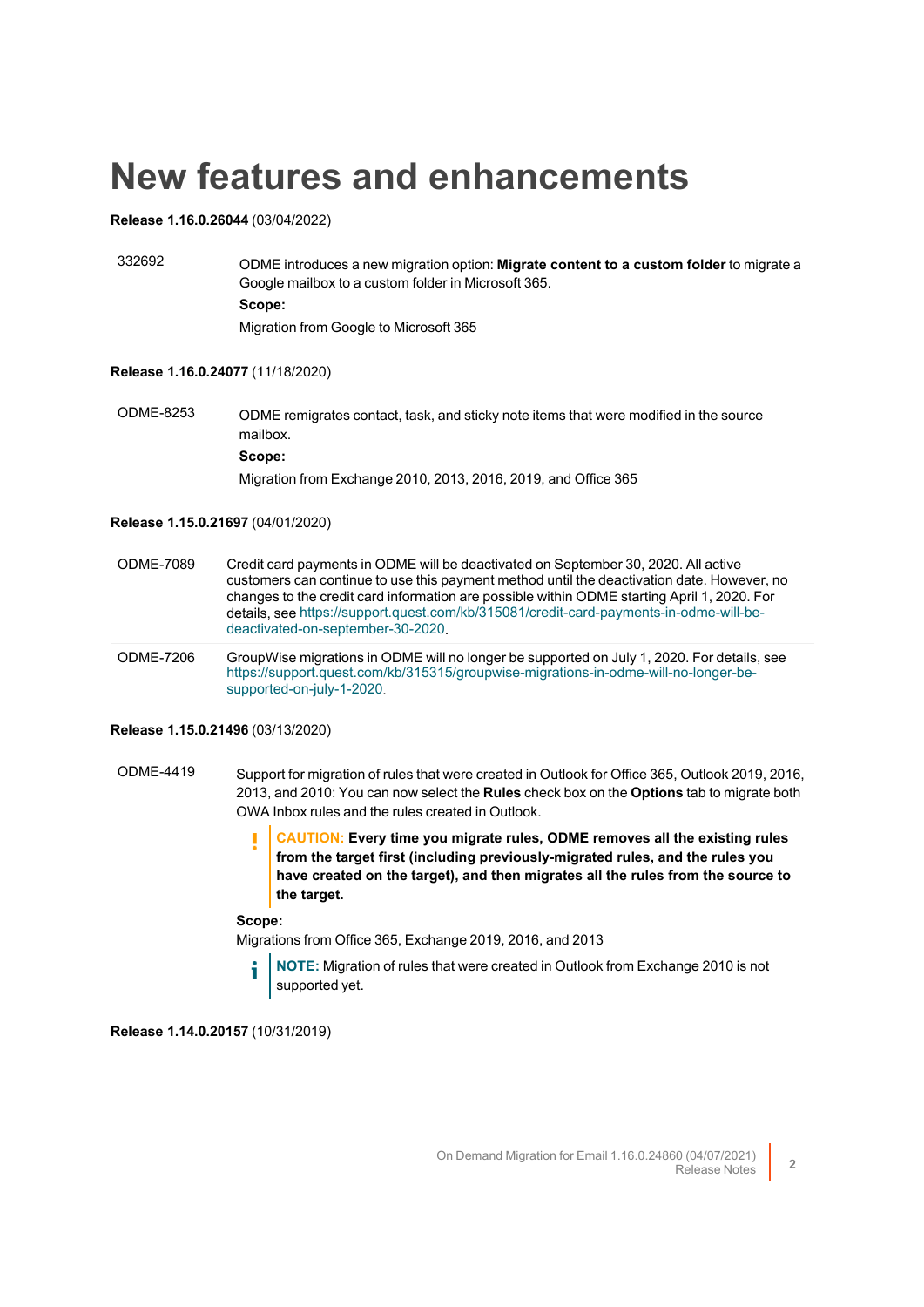ODME-6312 ODME is now able to migrate Teams Chat history from the "Conversation history/Team Chat" folder. **Scope:** Migration from Exchange 2016, 2019, and Office 365

#### **Release 1.14.0.20107** (10/28/2019)

ODME-5913 ODME remigrates mail items that were modified in the source mailbox. **Scope:** Migration from Exchange 2010, 2013, 2016, 2019, and Office 365

#### **Release 1.14.0.19531** (08/28/2019)

ODME-6188 The maximum extraction limit for each source mailbox is increased up to 500 GB. **Scope:** All supported migration scenarios.

#### **Release 1.13.0.18846** (07/04/2019)

ODME-5606 Support for migrating room and equipment mailbox content. **Scope:** Migration from Exchange 2010, 2013, 2016, 2019, and Office 365

#### **Release 1.13.0.18805** (07/01/2019)

ODME-2193 The maximum size limit of a migrated mailbox is increased from 50 GB to 100 GB. **Scope:** All supported migration scenarios.

#### **Release 1.13.0.18761** (06/24/2019)

ODME-5168 Support for Microsoft Exchange 2019 as a migration source or target.

#### **Release 1.12.0.17546** (03/13/2019)

ODME-5143 Added support for migrating Hangouts links in the G Suite Calendar events. The Hangouts link (including dial-in number when available) now is shown in the appointment body after migration to the target. **Scope:** Migration from G Suite

#### **Release 1.12.0.17327** (02/25/2019)

ODME-5211 ODME remigrates Calendar items that were modified in the source mailbox and deletes target items which were removed on the source.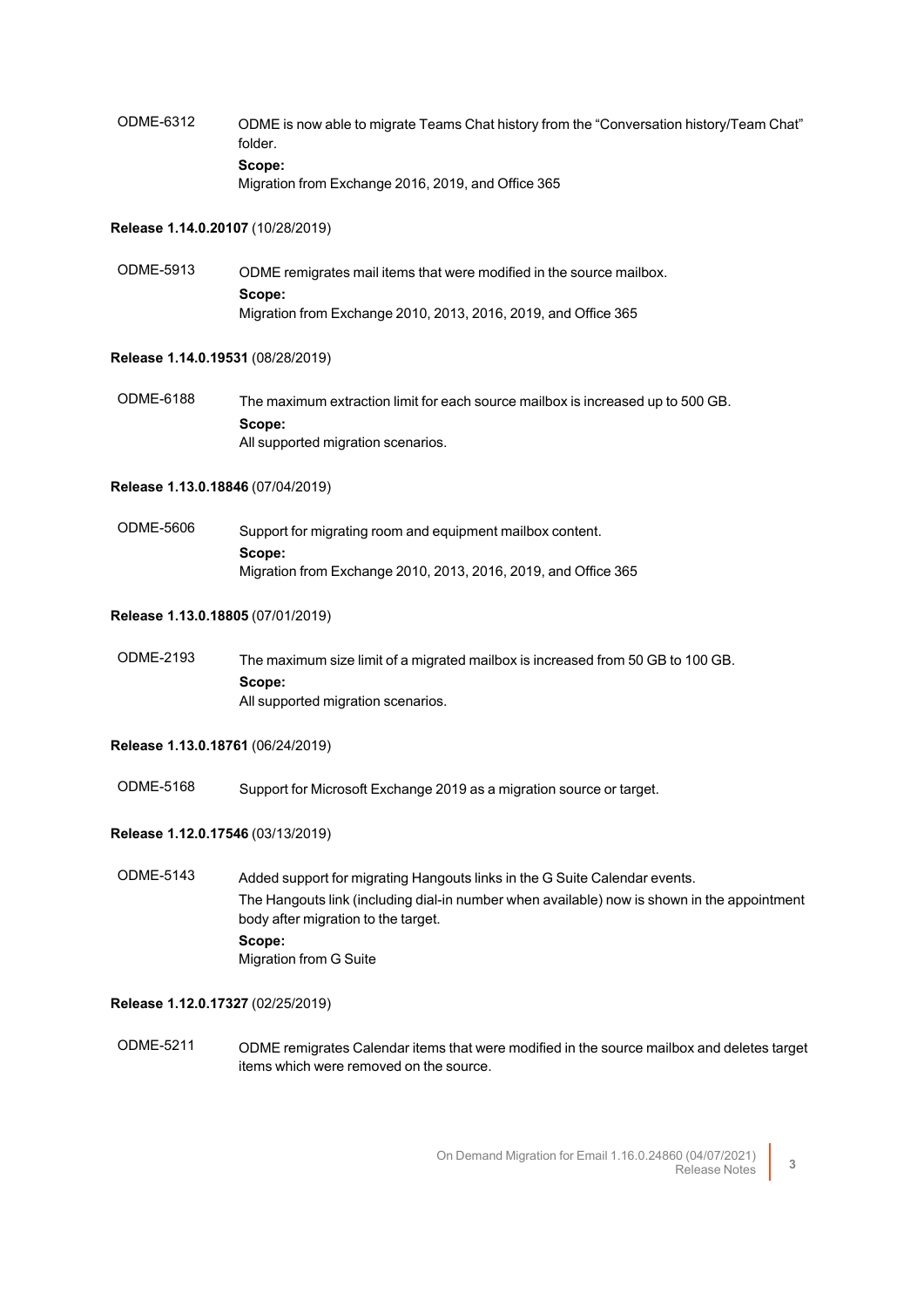|                                   | Scope:                                                                                                                                                                                         |
|-----------------------------------|------------------------------------------------------------------------------------------------------------------------------------------------------------------------------------------------|
|                                   | Migration from Exchange 2010, 2013, 2016, and Office 365                                                                                                                                       |
| <b>ODME-5062</b>                  | ODME now no longer migrates organization contacts from GroupWise.                                                                                                                              |
| Release 1.12.0.16437 (12/24/2018) |                                                                                                                                                                                                |
| <b>ODME-5028</b>                  | For on-premises migrations only.<br>There are additional IP addresses that On Demand Migration for Email connects from. Please<br>read this KB article for more details.                       |
| Release 1.12.0.16404 (12/19/2018) |                                                                                                                                                                                                |
| <b>ODME-4981</b>                  | You can now specify up to 2047 MB (previously 112 MB) for the Maximum message size on<br>the Options   Advanced tab within a migration plan.                                                   |
| Release 1.12.0.16042 (11/15/2018) |                                                                                                                                                                                                |
| <b>ODME-4898</b>                  | Support for Zimbra 7 as a migration source.                                                                                                                                                    |
| Release 1.12.0.15978 (11/06/2018) |                                                                                                                                                                                                |
| <b>ODME-4472</b>                  | Support for Novell GroupWise 18 as a migration source.                                                                                                                                         |
| Release 1.12.0.15788 (10/17/2018) |                                                                                                                                                                                                |
| <b>ODME-4454</b>                  | Folder filter options were improved for email migration. The Email section in the Options tab<br>now includes these options:                                                                   |
|                                   | • Migrate All - Migrates all folders in the mailbox.                                                                                                                                           |
|                                   | • Exclude - Excludes the folders you select or specify (and subfolders if any) from<br>migration.                                                                                              |
|                                   | • Migrate Only - Available when you migrate from Exchange or Office 365, to<br>Exchange or Office 365. This option only migrates the folders you select or specify<br>(and subfolders if any). |
|                                   | For more details, see Filtering Mailbox Folders.                                                                                                                                               |
| Release 1.12.0.15347 (09/03/2018) |                                                                                                                                                                                                |
| <b>ODME-3408</b>                  | Added support for migration of shared mailbox data. Supported types of items include:                                                                                                          |

- Mail items
- Calendar items
- Contacts
- Tasks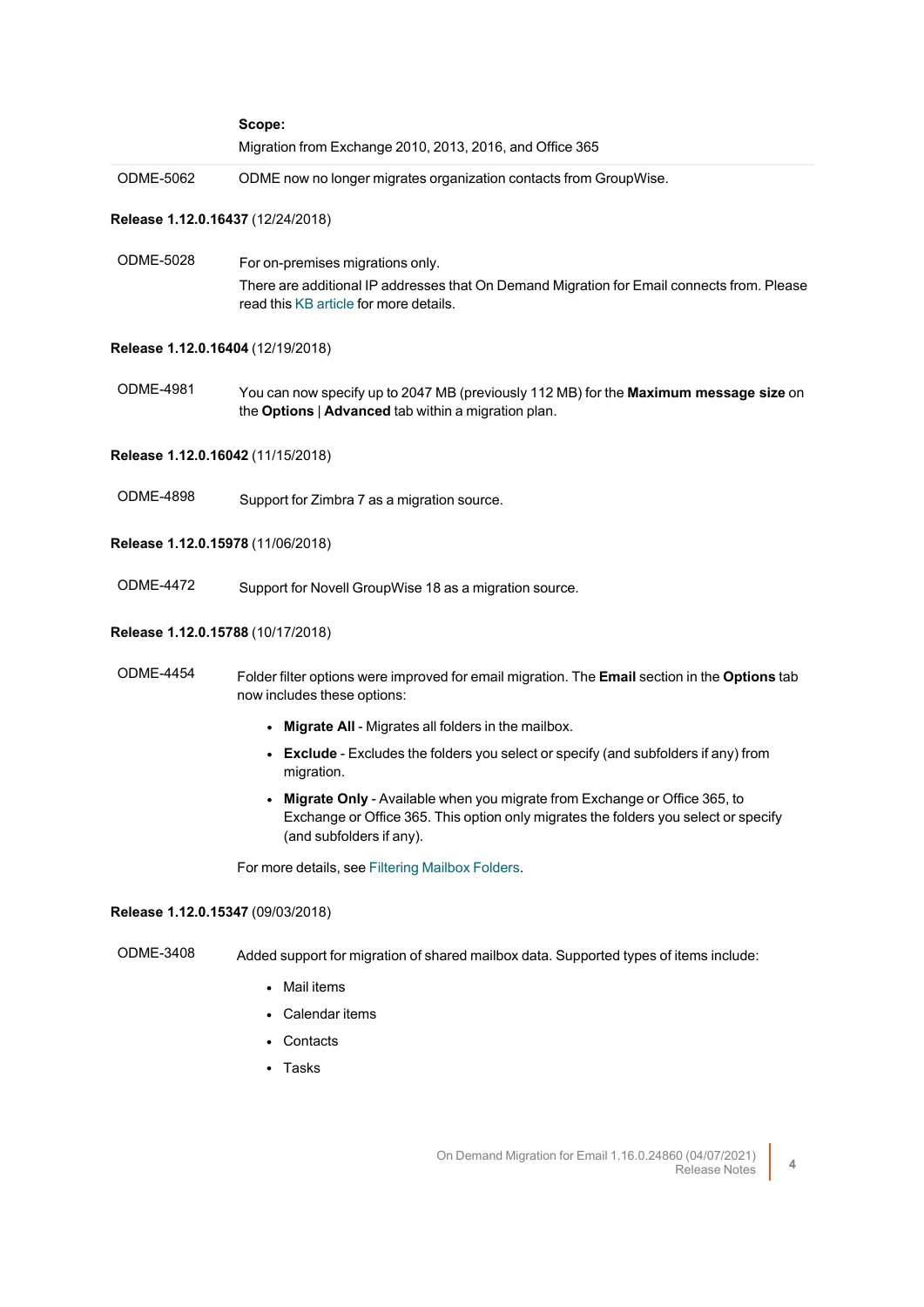- Notes
- Delegate access permissions
- Folder permissions
- OWA Inbox rules

#### **Scope:**

Migrations from Exchange 2016, 2013, 2010, 2007 and Office 365

#### **Release 1.12.0.15319** (08/31/2018)

ODME-4277 Added the ability to migrate custom attributes for Zimbra contacts. To map such attributes to specific fields of Exchange/Office 365 contact, you should create a support request. **Scope:** Migration from Zimbra

#### **Release 1.12.0.15174** (08/23/2018)

ODME-2349, PT151121849 The report that you download by clicking **Download Additional Details** on the **Audit Log** page now includes a new column **Start Time (UTC)**. **Scope:** Only for new migrations

#### **Release 1.12.0.14764** (08/07/2018)

| ODMF-4046 | Migration of Outlook Web App Inbox rules is now supported.<br>Scope:<br>Migrations from Office 365, Exchange 2016, 2013, and 2010.<br>For more details, see Migrating OWA Inbox Rules in On Demand Migration for Email User<br>Guide.             |
|-----------|---------------------------------------------------------------------------------------------------------------------------------------------------------------------------------------------------------------------------------------------------|
| ODME-4371 | Migration of mailbox rules is now supported by Client Profile Updating Utility for the scenarios<br>when Outlook is used to create and manage rules (together with Outlook Web App or not).<br>For details, see Updating Outlook Client Profiles. |

#### **Release 1.11.0.14512** (07/26/2018)

ODME-3429 Migration of folder permissions is now supported. **Scope:** Migrations from Exchange or Office 365

#### **Release 1.11.0.14440** (07/20/2018)

ODME-2998 **Manage Migrations** permission is now ready to deprecation and we introduce 4 new permissions: **Manage Migration Plans**, **Execute Migration Plans**, **Manage Migration Plans From Templates**, and **Execute Migration Plans From Templates** to replace **Manage Migrations** permission. These permissions are automatically granted to the default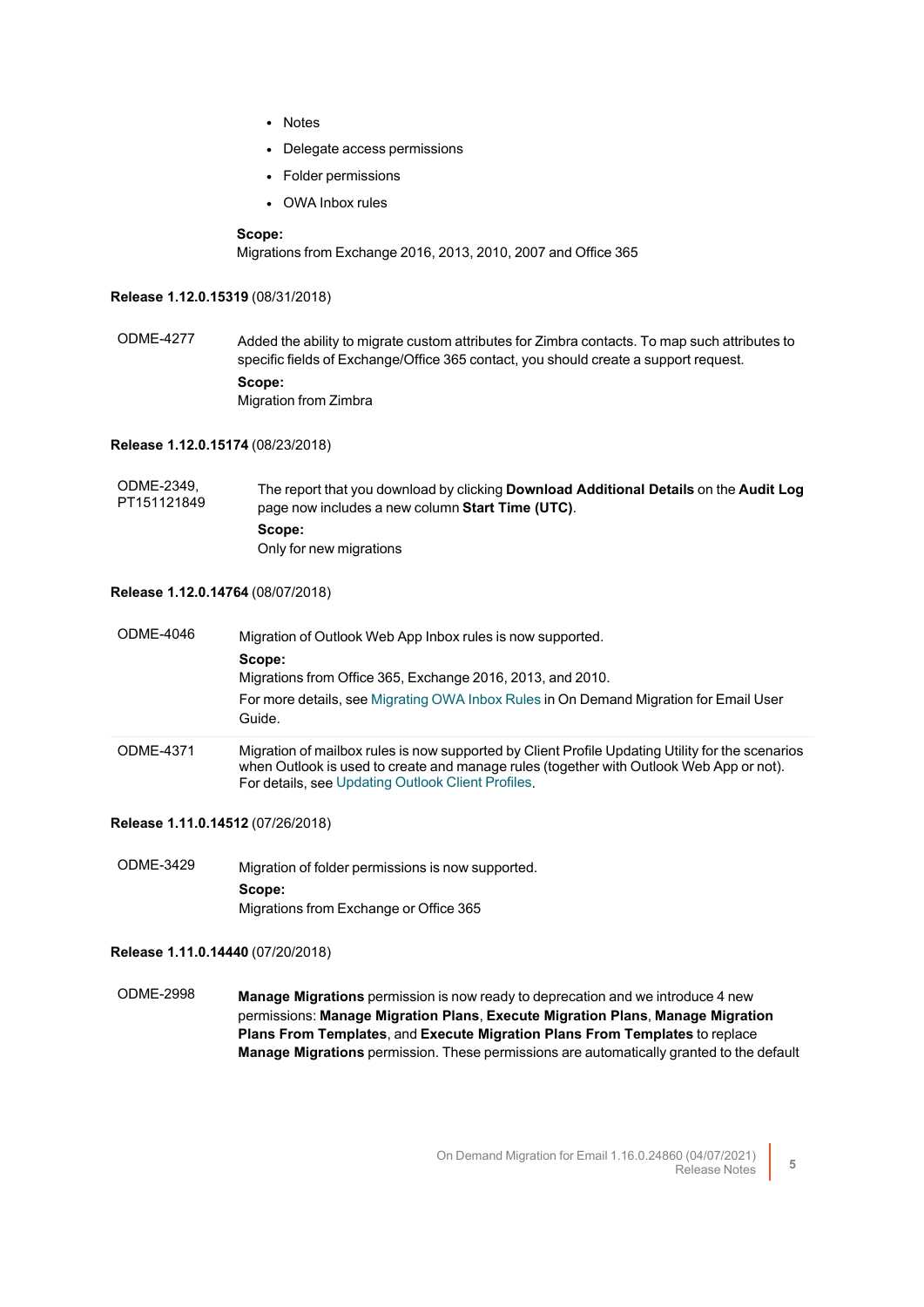#### roles **Full Administrator** and **Migration for Email Admin**.

**TIP:** Now you can optimize the permission set for more granularity. For details see [Roles](http://support.quest.com/technical-documents/on-demand-migration-for-email/user-guide/introduction/roles-and-permissions) and [Permissions](http://support.quest.com/technical-documents/on-demand-migration-for-email/user-guide/introduction/roles-and-permissions).

#### **Release 1.11.0.14087** (07/04/2018)

ODME-4155 Added support for migration of mailboxes that are hidden from the Exchange Global Address List. **Scope:** Migrations from Exchange or Office 365

#### **Release 1.11.0.14023** (07/02/2018)

ODME-4179 IBM Notes and Domino is no longer supported as a migration source.

#### **Release 1.11.0.13533** (06/01/2018)

ODME-3919 If the full paths to the **Conversation History** folder are not the same between the source and target (for example, you moved the **Conversation History** folder to another location in the source), the folder will be migrated as a normal folder, unless you move it back to its default location in the source before migration. **Scope:** Migrations from Exchange or Office 365

#### **Release 1.11.0.13142** (05/21/2018)

ODME-3831 Azure AD Single Sign-On is now supported to access On Demand Migration for Email.

#### **Release 1.11.0.13028** (05/06/2018)

ODME-4016 For on-premises migrations only. There are additional IP addresses that On Demand Migration for Email connects from. Please read this KB [article](https://support.quest.com/kb/255109/on-demand-migration-for-email-will-be-using-additional-ip-s) for more details.

#### **Release 1.11.0.12938** (05/01/2018)

| ODME-2614.<br>PT135922041 | Introduced a new user role "Read" providing the following abilities:                            |
|---------------------------|-------------------------------------------------------------------------------------------------|
|                           | • View the existing migration plans (including those created from a template) and<br>templates. |
|                           | • Download and view audit logs for a migration template.                                        |
|                           | • Download and view all types of reports for migration.                                         |
|                           |                                                                                                 |

For more details, see *Roles and Permissions* in On Demand Migration for Email User Guide.

**Release 1.11.0.12757** (04/20/2018)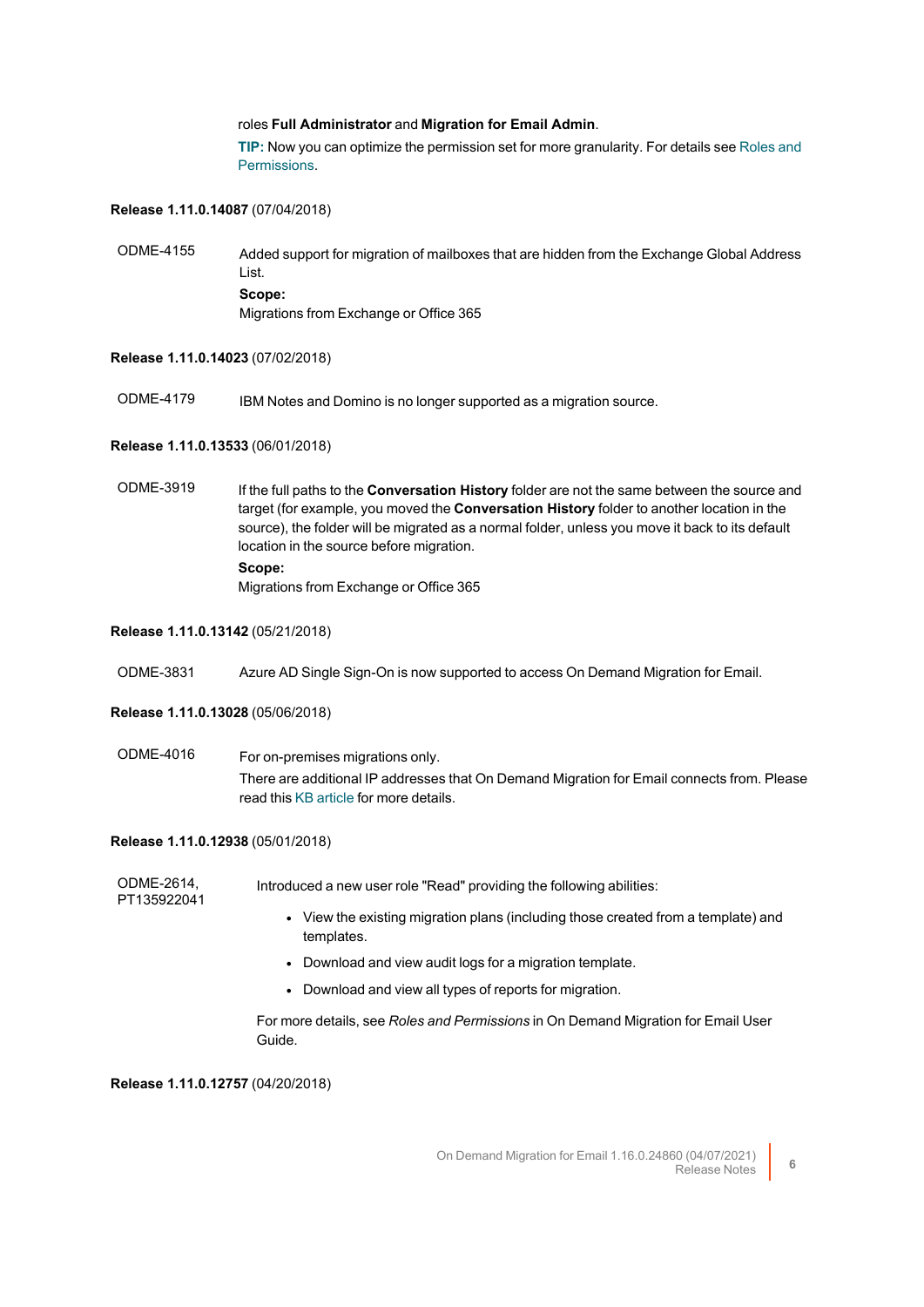ODME-3428 Migration of delegate permissions is now supported. Some limitations are applicable, for details see [here](https://support.quest.com/technical-documents/on-demand-migration-for-email/current/user-guide/configuring-and-running-migrations/known-issues-and-limitations/known-limitations/microsoft-exchange) for Microsoft Exchange and [here](https://support.quest.com/technical-documents/on-demand-migration-for-email/current/user-guide/configuring-and-running-migrations/known-issues-and-limitations/known-limitations/office-365) for Microsoft Office 365.

#### **Release 1.11.0.12327** (04/03/2018)

| ODME-2098.<br>PT142668835 | ODME now migrates from Lotus Notes using the MIME method by default (the latest<br>version of Quest Domino Web Service is required).                                                                                         |
|---------------------------|------------------------------------------------------------------------------------------------------------------------------------------------------------------------------------------------------------------------------|
|                           | NOTE: If you do NOT want to migrate using the MIME method, add the following to the<br><appsettings> section in the file web.config for the Domino Web Service, and restart<br/>Internet Information Services:</appsettings> |
|                           |                                                                                                                                                                                                                              |

<add key="UseMimeMigration" value="false" />

#### **Release 1.11.0.11899** (03/16/2018)

ODME-3828 Support for Microsoft Office 365 F1.

#### **Release 1.11.0.11089** (02/05/2018)

ODME-3556 This specific instance of ODME is designed for United States Public Sector customers only and addresses their requirements of:

- Content is stored within the United States.
- Content is restricted to Quest personnel that are US Citizens and these personnel undergo background investigations in accordance with relevant government standards.

## **Release 1.11.0.10960** (01/29/2018)

ODME-3501 Maximum size limit for a message can be changed on the **Options** | **Advanced** tab.

#### **Release 1.11.0.10866** (01/23/2018)

ODME-2169, PT146605173 Improved the method to calculate the migration time: If a migration is completed by several parts (e.g., paused and resumed), the migration time will calculate a total for every part of the migration (the duration that the migration stays in the Rescheduled state will NOT be counted).

#### **Release 1.11.0.10376** (12/19/2017)

ODME-2132, PT144343763 ODME now migrates color categories from the source mailbox to the target mailbox with incremental merge.

- Only the color categories and shortcut keys that do not exist in the target mailbox will be migrated or merged.
- The name and color of categories that already exist in the target mailbox will not be changed.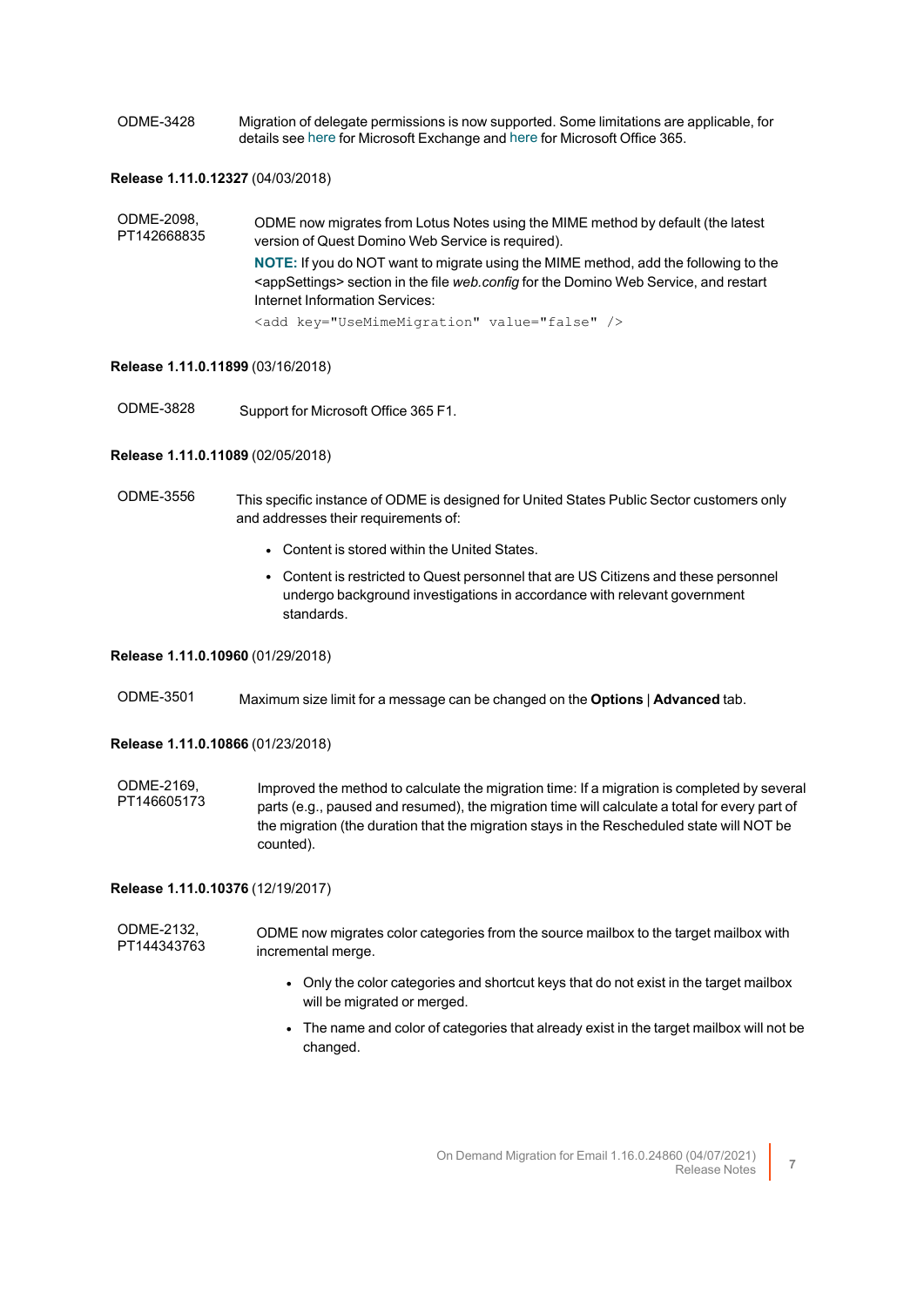#### **Scope:**

again after this release.

Migration from Exchange 2007, 2010, 2013, 2016 or Office 365 to Exchange 2010, 2013, 2016 or Office 365

#### **Release 1.11.0.10302** (12/13/2017)

| ODME-3048 | Active Directory Federation Services (AD FS) is now supported to access ODME. For more<br>details, see here.                                                                                                   |
|-----------|----------------------------------------------------------------------------------------------------------------------------------------------------------------------------------------------------------------|
| ODME-2162 | Provided online help for setting up mail forwarding for GroupWise as the source on the<br>Options tab > Forwarding (Optional), and removed information about the forwarding<br>actions from the documentation. |

#### **Release 1.11.0.10216** (12/08/2017)

ODME-2166 The user notification settings have been moved to the new tab **Notification** where you can now specify different 'From display names' and 'From email addresses' for the source and target mailboxes. **NOTE**: For existing migration plans with the option **Send notification to target mailbox** selected previously, the 'From display name' and 'From email address' need to be specified

| ODME-3052 | ODME now supports an IMAP migration using user names only.<br>Scope:<br>Migration from IMAP                   |
|-----------|---------------------------------------------------------------------------------------------------------------|
| ODME-2967 | Enhancements to migration plans that were copied from a plan that was previously created<br>using a template: |

- The new plan has a subtitle "Created from [template\_name]" on the Dashboard.
- The new plan will keep the connection properties and optional parameters specified by the template, and the same read only fields as the source plan.

#### **Release 1.11.0.10155** (12/06/2017)

ODME-3136 Moving large attachments to OneDrive for Business is no longer supported.

### **Release 1.11.0.10037** (12/01/2017)

ODME-2151 Microsoft Exchange Server 2003 is no longer supported as a migration source.

#### **Release 1.11.0.10002** (11/29/2017)

ODME-2977 The message filters processing is optimized to reduce number of Gmail API queries. It helps diminish the risk of exceeding the Gmail API daily usage quota. **Scope:** Migration from G Suite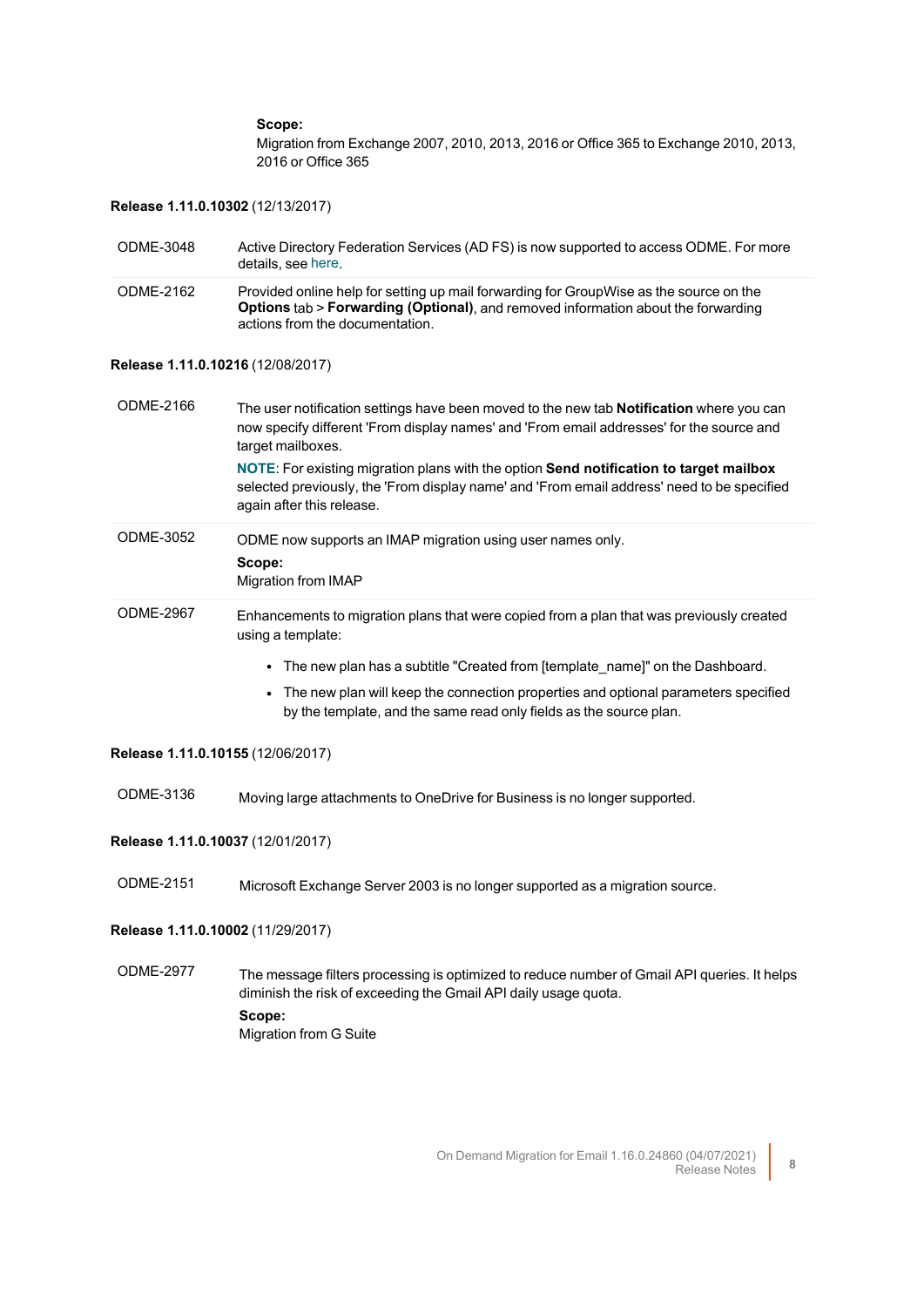#### **Release 1.11.0.9986** (11/28/2017)

ODME-2959 The number of queries to Gmail API per each migrated message is reduced. It helps diminish the risk of exceeding the Gmail API daily usage quota. **Scope:** Migration from G Suite

#### **Release 1.11.0.9577** (10/30/2017)

PT151426166, PT152020281 For each successfully completed mailbox migration in a plan, ODME can send an email notification to the source and / or target recipient. **Scope:** Microsoft Exchange, Microsoft Office 365, G Suite

#### **Release 1.10.0.9486** (10/19/2017)

- PT150665771 New migration source and target types are supported by migration template. With the migration template, now you can migrate to Exchange and Office 365 from these platforms:
	- G Suite
	- GroupWise
	- Exchange
	- $\cdot$  Office 365

**Release 1.10.0.9384** (10/13/2017)

PT142052219 Now it is not required to enable IMAP for migrations from G Suite on the organization level unless you need 'Important' and 'Starred' target folders to have the same non-English localized names as the corresponding Gmail labels on the source.

#### **Release 1.10.0.9298** (10/09/2017)

PT143961547 A number of mailboxes that can be migrated concurrently is not limited now. Total number of running plans with the same administrator account is not limited now. Also, a number of mailboxes that can be migrated concurrently per single plan is configurable: it can be adjusted to any desired value or set to unlimited. The default value is **500**.

#### **Release 1.10.0.8785** (08/24/2017)

PT146596791 ODME is now able to migrate Recoverable Items from Exchange 2010 and higher. **Scope:** Migration from Exchange 2010, 2013, 2016 and Office 365.

**Release 1.10.0.8478** (08/04/2017)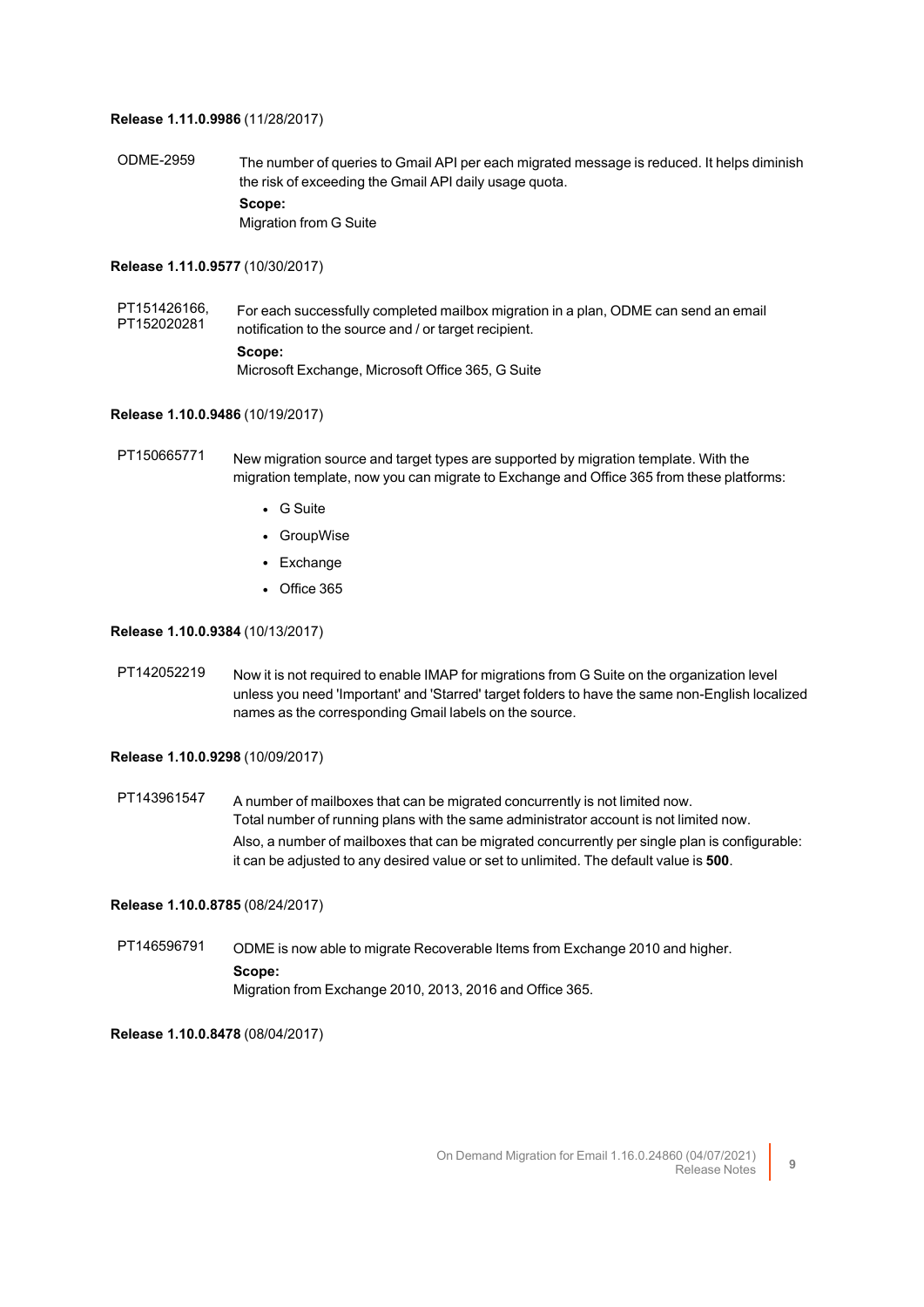PT143788655 Now you can create a migration plan from a template. The migration template was introduced to facilitate the creation of migration plan by specifying the connection properties and optional parameters for the migration.

#### **Release 1.10.0.8365** (07/28/2017)

PT146466199 Microsoft Exchange Server 2000 is no longer supported as a migration source.

#### **Release 1.10.0.8150** (07/19/2017)

- PT148920927 Added possibility to configure various actions with forwarding on the source for migrations from Novell GroupWise:
	- **DELETE** When arrived, emails are deleted and meeting requests are declined
	- **KEEP** Emails remain in the Inbox folder
	- <sup>l</sup> **MARK AS READ** Emails are marked as read in the Inbox folder

#### **Release 1.10.0.7825** (06/22/2017)

PT147421857 ODME prompts users to install CPUU 5.7.2 for profile updates when migrating from Office 365 tenant to tenant with domain name transfer.

#### **Release 1.10.0.7630** (06/12/2017)

PT141830797 Added support for migration of Sticky Notes. **Scope:** Migration from Microsoft Exchange 2007, 2010, 2013, 2016 or Microsoft Office 365 to Microsoft Exchange 2010, 2013, 2016 or Microsoft Office 365.

#### **Release 1.10.0.7594** (06/09/2017)

### PT146159941 **Message size limit:**

- A message (including attachments if any) that exceeds the maximum message size (35 MB by default) will be skipped during the migration.
- If a message is smaller than the maximum message size, but it has attachments that break the size limit, the message will be migrated without the attachments.

Previously, the maximum message size was applied to a message body only.

#### **Release 1.10.0.7496** (06/02/2017)

PT145480345 Migration of archive mailboxes from Exchange 2010 is now supported.

PT146514987 **Scope:** Migration from Microsoft Exchange 2010 to Microsoft Exchange 2010, 2013, 2016 or Microsoft Office 365 In case of the **Move large attachments to OneDrive for Business** option is not selected,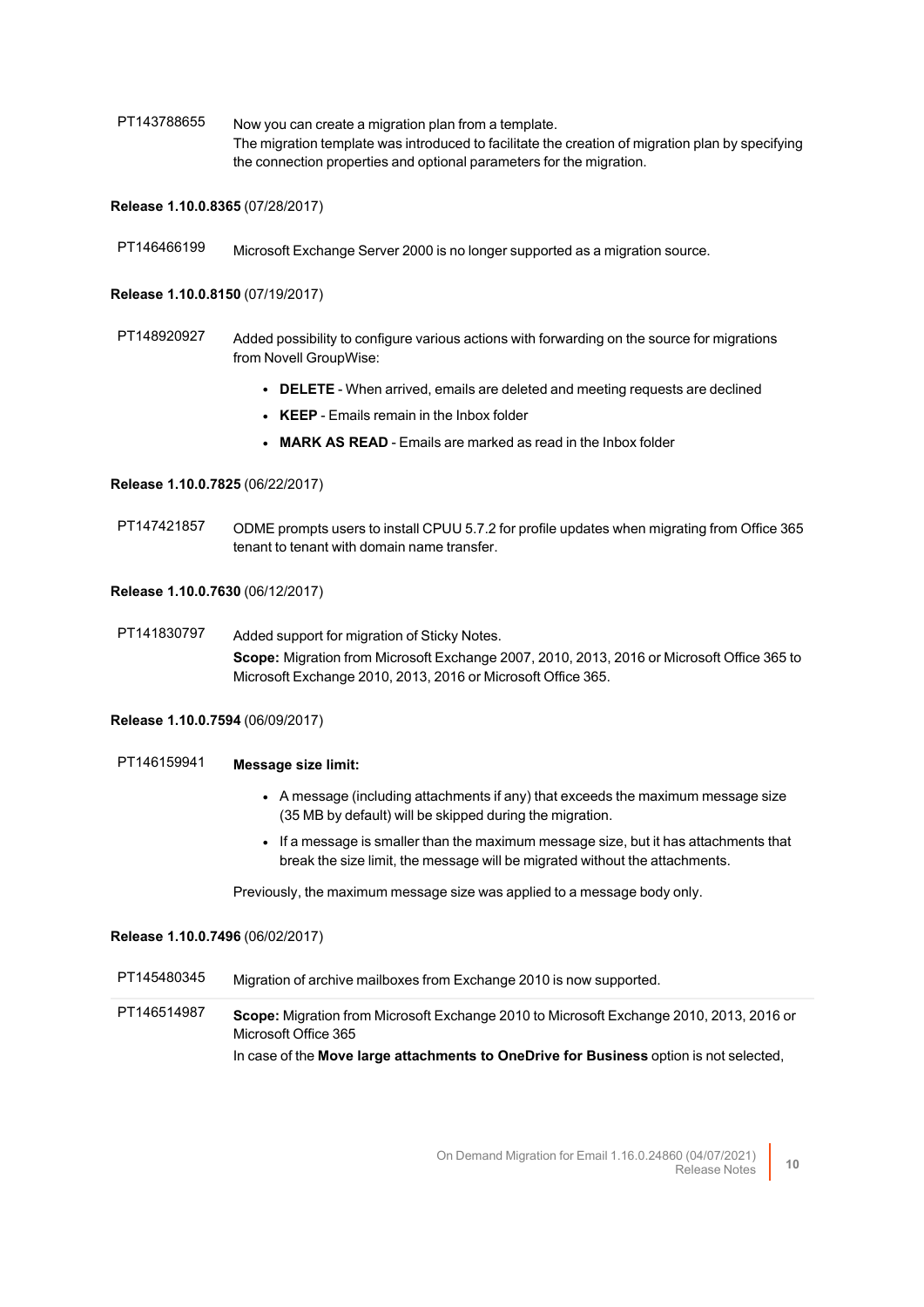|                                  | both the migration throughput and content migration fidelity have been improved by using the<br>Exchange Fast Transfer stream.                                                                                                                                                                                                                                                                  |
|----------------------------------|-------------------------------------------------------------------------------------------------------------------------------------------------------------------------------------------------------------------------------------------------------------------------------------------------------------------------------------------------------------------------------------------------|
|                                  | As a result, several product issues have been resolved. For details, see here.                                                                                                                                                                                                                                                                                                                  |
| PT146514645                      | Migration of mailboxes from Zimbra 6 and 7 is not supported anymore.                                                                                                                                                                                                                                                                                                                            |
| Release 1.10.0.7382 (05/24/2017) |                                                                                                                                                                                                                                                                                                                                                                                                 |
| PT144681547                      | The consumption of ODME resources was reduced for better scalability.<br>This enhancement was implemented to optimize the content of processing flow. As a result,                                                                                                                                                                                                                              |
|                                  | the consumption of ODME resources per migrated mailbox has been decreased for the<br>benefits of scalability.                                                                                                                                                                                                                                                                                   |
| Release 1.10.0.7334 (05/22/2017) |                                                                                                                                                                                                                                                                                                                                                                                                 |
| PT145267857                      | The volume of Azure storage that is used to facilitate gathering of migration statistics has been<br>minimized. This lets you avoid excessive utilization of ODME resources in case of migration of<br>extra-large mailboxes.<br>Scope:                                                                                                                                                         |
|                                  | All supported migration scenarios.<br>Root-cause:                                                                                                                                                                                                                                                                                                                                               |
|                                  | ODME has the mechanism that facilitates gathering of migration statistics. This mechanism<br>has the deficiency: excessive volume of Azure storage is consumed in case of migration of<br>extra-large mailboxes. This deficiency leads to scalability issues that cause the migration<br>slowdown.                                                                                              |
| PT133190503                      | For all supported migration scenarios, ODME internal application settings were aligned with<br>Microsoft Azure best practices to ensure the best migration performance and scalability:                                                                                                                                                                                                         |
|                                  | ODME application settings are set to process concurrent user requests<br>$\bullet$                                                                                                                                                                                                                                                                                                              |
|                                  | The Nagle's algorithm that has a negative performance impact is turned off<br>$\bullet$                                                                                                                                                                                                                                                                                                         |
| PT141798857                      | Scope: Migration from G Suite to Exchange 2010, 2013 or 2016 and from Office 365 to Office<br>365                                                                                                                                                                                                                                                                                               |
|                                  | The migration performance has been increased up to 30 per cent by introducing multi-<br>threaded upload operations.                                                                                                                                                                                                                                                                             |
| Release 1.10.0.7241 (05/16/2017) |                                                                                                                                                                                                                                                                                                                                                                                                 |
| PT145269949                      | In order to allow connectivity to the source and target email service, it is required to ensure that<br>your firewall is opened for the IP addresses used by ODME. The list of IP addresses in the<br>About box from the ODME home page now includes only the product deployments for the<br>current Azure region. So, the region cannot be changed once the customer account is<br>registered. |
| PT142847477                      | Overall responsiveness of the ODME portal has been improved.                                                                                                                                                                                                                                                                                                                                    |
| Release 1.10.0.7013 (04/28/2017) |                                                                                                                                                                                                                                                                                                                                                                                                 |
| PT142052299                      | Migration rescheduling strategy is improved for migrations from G Suite:                                                                                                                                                                                                                                                                                                                        |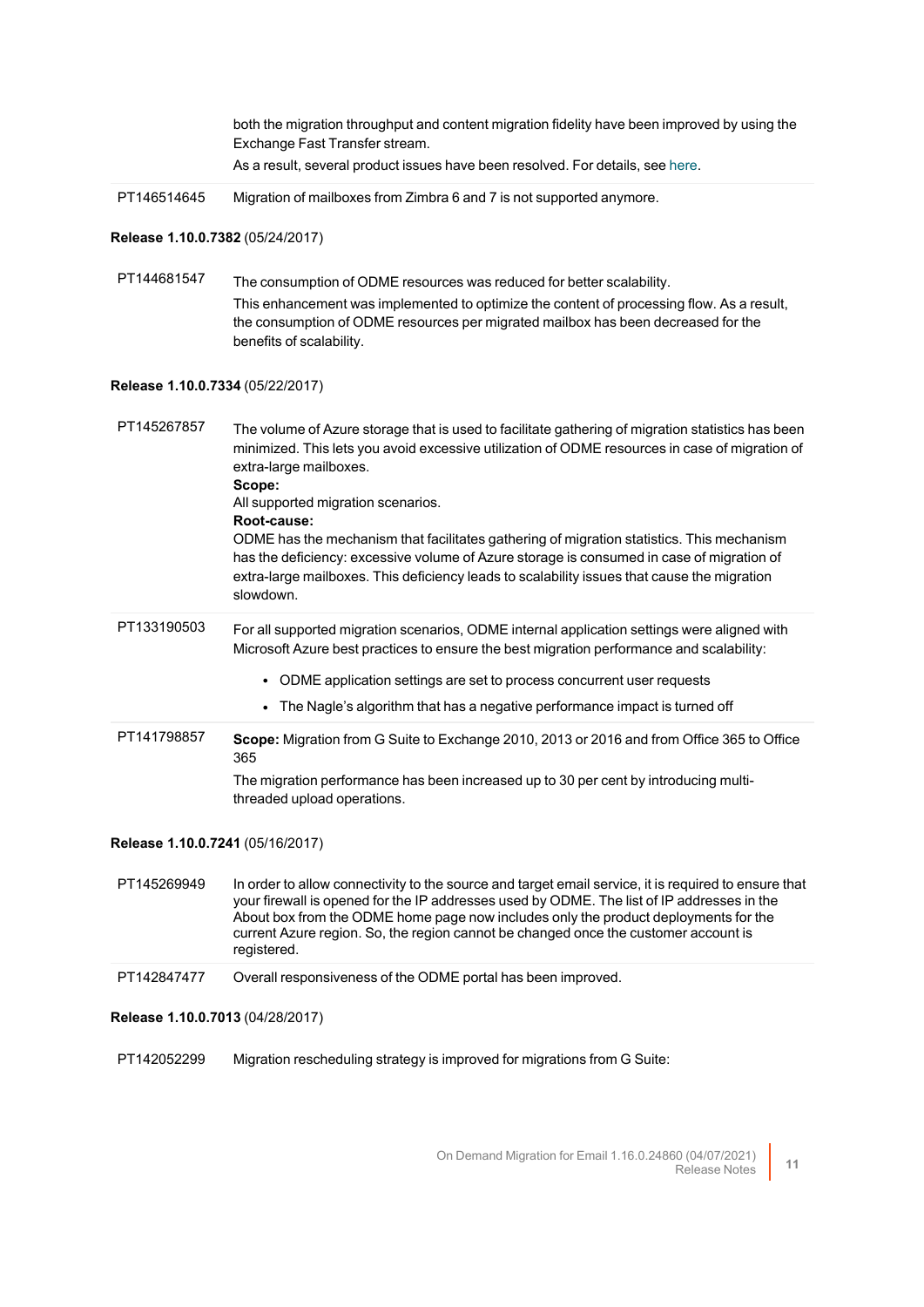Once the size of migrated content has achieved the value of Gmail daily throttling limit, ODME pauses. The duration of this pause is calculated to ensure that the migrated content size for the last 24 hours will not exceed Gmail daily throttling limit. This is especially beneficial for migration of extra-large mailboxes.

#### **Release 1.10.0.6949** (04/25/2017)

PT141209477 ODME deployments now include Azure cloud data center in Australia.

#### **Release 1.10.0.6919** (04/21/2017)

| PT140074101 | As for migration from G Suite, the overall migration rate has been improved due to change of<br>the message extracting protocol from IMAP to GMAIL API. Therefore daily limit for the amount<br>of data you can extract from your G Suite source during a migration has been safely increased<br>from 2.2GB to 10GB. |
|-------------|----------------------------------------------------------------------------------------------------------------------------------------------------------------------------------------------------------------------------------------------------------------------------------------------------------------------|
|             | The new value will be applied to all newly created plans by default. In order to safely apply the<br>new value to an existing plan, you need to stop the plan and update this value manually.<br>For details refer to Managing Google Throttling.                                                                    |
| PT139373207 | ODME deployments now include Azure cloud data center in Canada.                                                                                                                                                                                                                                                      |

#### **Release 1.10.0.6852** (04/17/2017)

| PT140073637. | Migration performance improvement (up to 20%) through better resource utilization on Azure                                                             |
|--------------|--------------------------------------------------------------------------------------------------------------------------------------------------------|
| PT143225785  | instance and significant enhancement of messages processing flow.                                                                                      |
| PT142138209  | Migration to / from Office 365 China tenants (operated by 21 Vianet) and Office 365 Germany<br>tenants (operated by T-Systems) is fully supported now. |

#### **Release 1.10.0.6545** (03/31/2017)

Microsoft Azure components used in ODME have been upgraded to Azure SDK version 2.9.6 to comply with Microsoft Azure SDK retirement policies.

#### **Release 1.10.0.6450** (03/28/2017)

PT130294827 • The Trusted API key generation tool for Novell GroupWise 7 has been rebranded to Quest.

> • Introduced the digital signature for the Trusted API key generation tool for GroupWise 7 and Domino Web Service.

### **Release 1.10.0.6134** (03/16/2017)

PT130294827 Support for Microsoft Exchange 2016 as a source.

### **Release 1.10.0.5883** (03/02/2017) Rebranding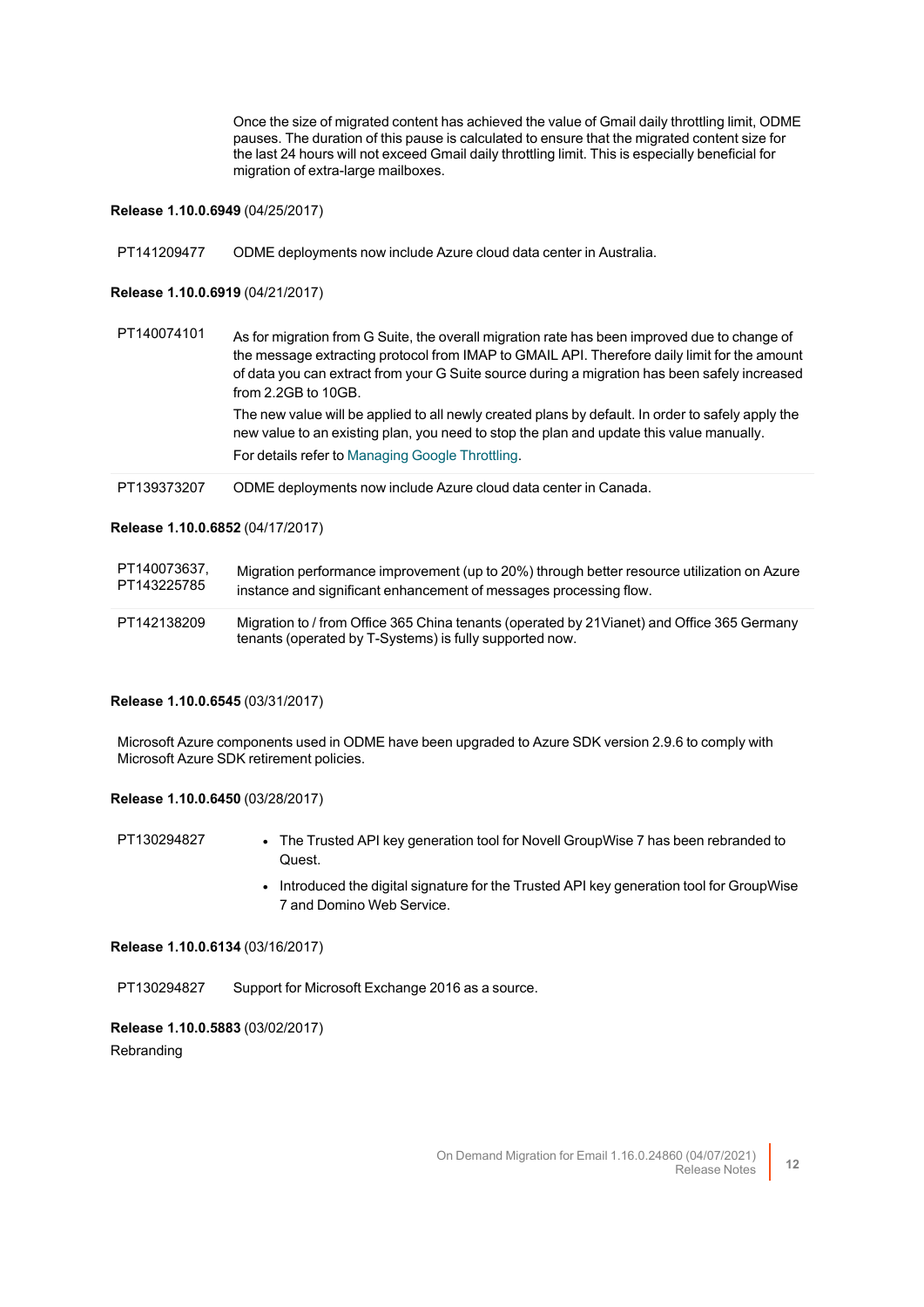- On Demand Migration for Email has been rebranded as a Quest<sup>®</sup> product and is now called Quest<sup>®</sup> On Demand Migration for Email.
- ODME Domino Web Service has been rebranded as Quest<sup>®</sup> Domino Web Service. Upgrade from previous versions is supported as before.
- PT128642995 **Scope:** Migration from Microsoft Exchange 2013 and Office 365 to Microsoft Exchange 2010, 2013, 2016 or Microsoft Office 365 In case of the **Move large attachments to OneDrive for Business** option is not selected, both the migration throughput and content migration fidelity have been improved by using the Exchange Fast Transfer stream.

As a result, several product issues have been resolved. For details, see [here](http://documents.quest.com/on-demand-migration-for-email/release-notes/resolved-issues).

#### **Release 1.9.0.5790** (02/28/2017)

PT136683327 New design of the Per Mailbox Statistics report:

- Introduced the new columns that indicate the number of the corresponding failed items: Messages Failed / Contacts Failed / Groups Failed / Appt. Failed / Tasks Failed
- Now the report shows the latest details about the same issues repeated in multiple migration executions.
- Items that are migrated successfully by the retry or restart operation are not considered as errors any more.

#### **Release 1.9.0.5500** (02/10/2017)

PT138934967 **Scope:** Migration from G Suite, Sun ONE/iPlanet, IMAP, IBM Notes/Domino, Zimbra The current product behavior to overcome short-term connectivity issues to the migration source has been improved. The former tactics "the second reconnection during 1 minute leads to 1 hour reschedule" did not fit well for short-term disconnections. Therefore, it was changed to "the second reconnection during 10 seconds leads to 1 hour reschedule".

#### **Release 1.9.0.5347** (01/31/2017)

You can get the following migration reports in the CSV format directly from the **Dashboard**:

- A Per Plan Migration report which shows the same data as the **Migrate** tab.
- A Per Company Migration report aggregates the information from all the plans for the current company.

## For more details, see Viewing [Migration](http://support.quest.com/technical-documents/on-demand-migration-for-email/user-guide/post-migration/viewing-migration-reports) Reports. **Release 1.9.0.5299** (01/25/2017)

- For the source IMAP servers that support Simple Authentication and Security Layer (SASL), like the Dovecot IMAP server, the Administrator credentials of the IMAP server can be used to migrate user mailboxes. To add the source user mailbox manually to the ODME migration plan, use the following format: <user account name>\*<administrator account name> ; <administrator account password>.
- Migration to Exchange or Office 365: Now ODME treats the inability to upload messages to the target due to the mailbox size quota as a fatal error and stops migration (marks the impacted mailbox as "Interrupted").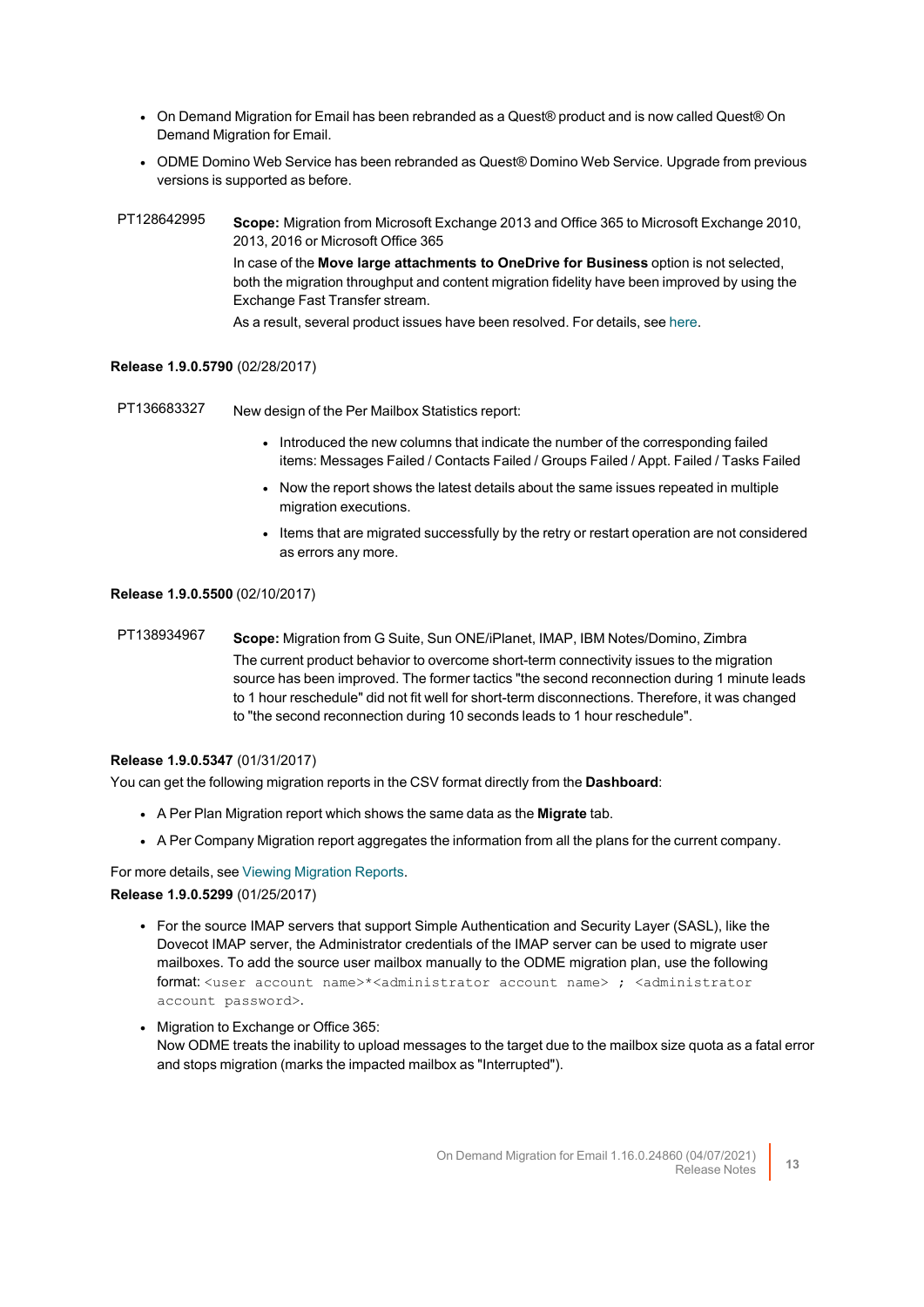#### **Release 1.9.0.5001** (01/12/2017)

- Support for Novel GroupWise 2014 R2 as a source.
- <sup>l</sup> You can selectively remigrate one or several mailboxes. Now, there is no need to restart the whole migration plan if some mailboxes were not migrated.

#### **Release 1.9.0.3342** (11/16/2016)

• The corrupted or deleted license information of any of the customers does not affect other migrations.

#### **Release 1.9.0.3074** (10/31/2016)

• The default number of EWS concurrent connections per administrative account is increased from 10 to 27 for Exchange 2013, Exchange 2016 and Office 365 according to the current EWSMaxConcurrency limit. The value for Exchange 2010 remains 10. This change increases effectiveness of usage of administrative accounts and allows more parallel

connections per the administrative account.

#### **Release 1.9.0.2363** (09/09/2016)

- Changed default values of the following parameters:
	- <sup>l</sup> **Max Reschedule Attempts**: from 10 to 100
	- <sup>l</sup> **Max Errors Per Migration**: from 500 to 10000

#### **Release 1.9.0.2250** (08/30/2016)

• Support for Google API upgrade from the version 1.08 to 1.15.

#### **Release 1.9.0.1866** (07/25/2016)

- For migrations from Exchange Server (any versions) or Office 365 to Exchange Server (any versions) or Office 365: we introduce an option that lets you process Outlook user profiles automatically with the help of Client Profile Update Utility 5.5.13 or later.
- Support for Outlook 2016 profiles in addition to Outlook 2007, 2010 and 2013 profiles.
- ODME user interface:

now ODME shows the warning message that requires to use CPUU version 5.5.13 or later if the migration plan is configured to migrate from Exchange Server (any versions) or Office 365 to Exchange Server (any versions) or Office 365.

• ODME can successfully exclude malformed recurring meetings with exceptions from the migration scope when migrating Calendar items from Gmail to Exchange Server or Office 365. The meetings may not be migrated correctly with the following errors in the logs: "String was not recognized as a valid DateTime..."

#### **Release 1.9.0.917** (04/28/2016)

• Support for IBM Notes and Domino 9 as a source.

#### **Release 1.9.0.547 (3/24/2016)**

• The Dashboard page works faster. The page shows a list of migration plans while loading migration statuses in the background.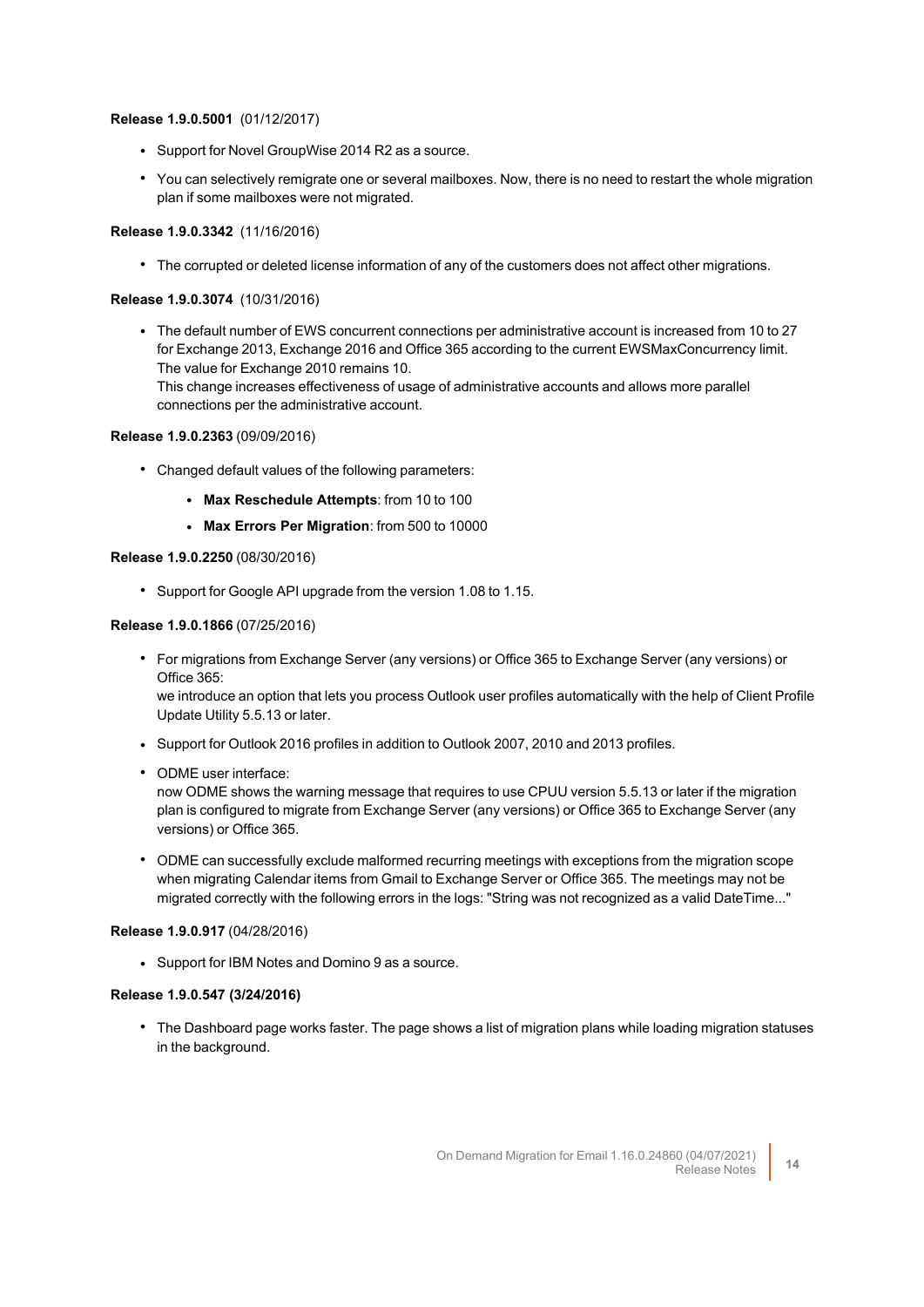## <span id="page-14-0"></span>**Resolved issues**

The following is a list of issues addressed in this release.

**Table 1: List of resolved issues**

| Defect ID                         | <b>Issue Description</b>                                                                                                                                                                                                                                                                                                                                                                                                                                                                                                                                                                               |
|-----------------------------------|--------------------------------------------------------------------------------------------------------------------------------------------------------------------------------------------------------------------------------------------------------------------------------------------------------------------------------------------------------------------------------------------------------------------------------------------------------------------------------------------------------------------------------------------------------------------------------------------------------|
| Release 1.16.0.24928 (04/29/2021) |                                                                                                                                                                                                                                                                                                                                                                                                                                                                                                                                                                                                        |
| ODME-8328                         | Mailbox migration tasks have been stopped, but the migration plan state is still stuck in<br>stopping in ODME user interface.<br>Scope:<br>All migration scenarios<br>Fix:<br>After mailbox migration tasks have been stopped, the migration plan state also can be<br>updated to stopped.                                                                                                                                                                                                                                                                                                             |
| Release 1.16.0.24860 (04/07/2021) |                                                                                                                                                                                                                                                                                                                                                                                                                                                                                                                                                                                                        |
| ODME-8329                         | Mailbox migration with forwarding is failing with the following error: The remote server<br>returned error: (403) Forbidden. This issue is caused by a change in the Google API.<br>Scope:<br>All migration scenarios<br>Fix:<br>To set up G Suite mail forwarding, you must configure API access on the Connections tab<br>in ODME. There is a new API scope that you must add to the Google Admin console to<br>allow ODME to manage auto-forwarding settings using the new API scope.                                                                                                               |
| Release 1.16.0.24471 (01/05/2021) |                                                                                                                                                                                                                                                                                                                                                                                                                                                                                                                                                                                                        |
| <b>ODME-8308</b>                  | The migration starts and ends more than 100 times in one migration job, which causes<br>ODME to repeatedly calculate the migrated data for the same mailbox. Eventually, the<br>migration of this mailbox exceeds the 'MaxMegaBytesPerMailbox' limit. This issue is<br>caused by the migration being labeled as completed when the Azure Batch service is<br>scaling down instead of labeled as rescheduled.<br>Scope:<br>All migration scenarios from a source to a target.<br>Fix:<br>Now, the migration will be labeled with the rescheduled state when the Azure Batch service<br>is scaling down. |
| Release 1.16.0.24101 (11/24/2020) |                                                                                                                                                                                                                                                                                                                                                                                                                                                                                                                                                                                                        |
| <b>ODME-8092</b>                  | ODME fails to handle the configuration of the mailbox folders structure when well-known<br>system folders have names that are different from the reserved ones in the current mailbox<br>language.<br>For example, the system calendar folder is named "Calendar1" and there is also a user-<br>created folder named "Calendar" (reserved name). In such cases, ODME migrates the<br>content of a single folder only; the one which was processed later.<br>Scope:                                                                                                                                     |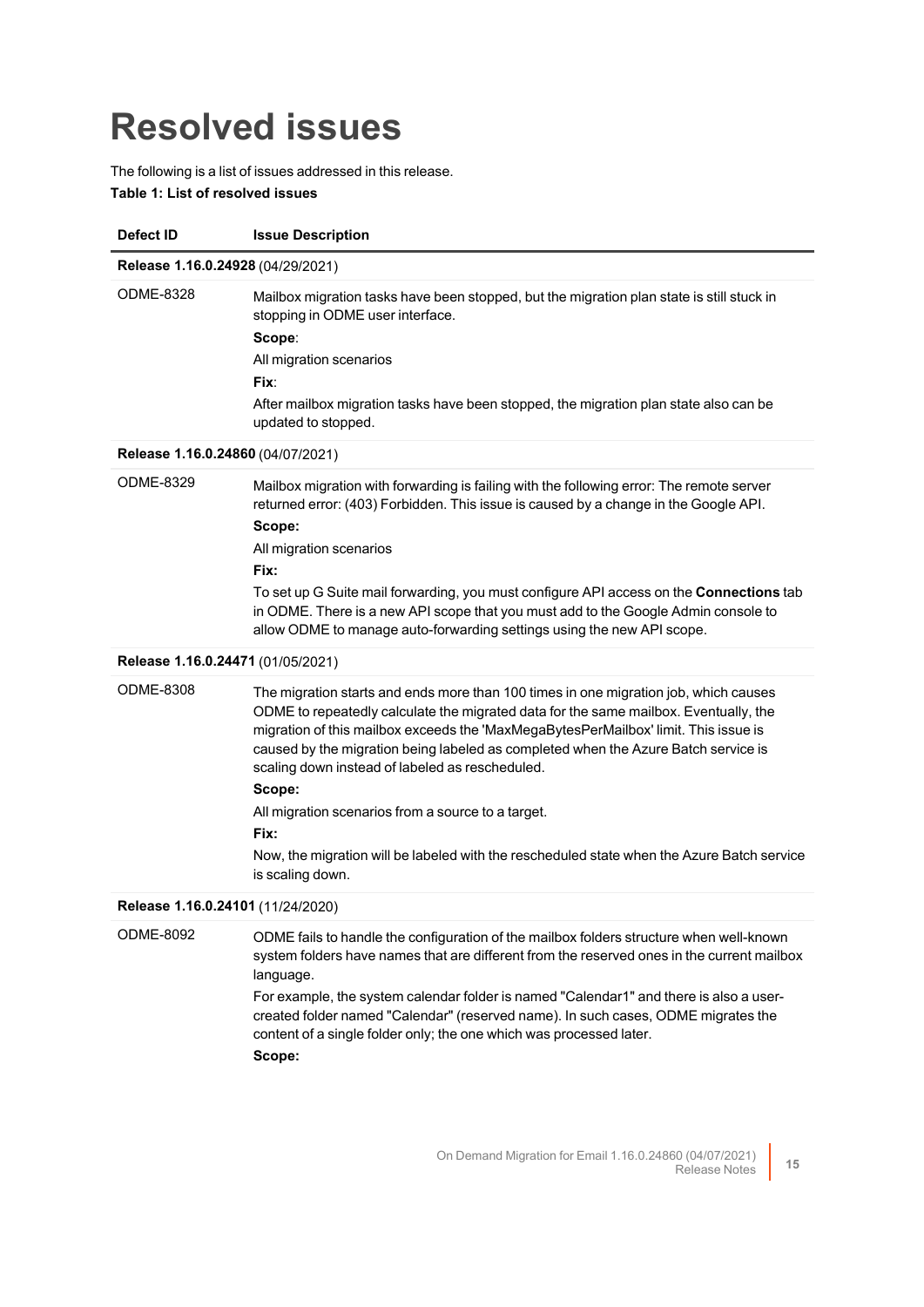| Defect ID                         | <b>Issue Description</b>                                                                                                                                                                                                                                                                                                                                         |
|-----------------------------------|------------------------------------------------------------------------------------------------------------------------------------------------------------------------------------------------------------------------------------------------------------------------------------------------------------------------------------------------------------------|
|                                   | All migration scenarios<br>Fix:<br>Now, when ODME migrates folders in such a configuration, the system calendar folder,<br>"Calendar1", will still be migrated to the target system folder "Calendar". The user-created<br>folder named "Calendar" will be migrated to the target folder named "Calendar_<br><sourcefolder.sourcekey>".</sourcefolder.sourcekey> |
| Release 1.16.0.24077 (11/18/2020) |                                                                                                                                                                                                                                                                                                                                                                  |
| <b>ODME-8261</b>                  | During a remigration, On Demand Migration for Email deletes previously migrated rules but<br>this causes an exception to be thrown and the remigration to fail.<br>Scope:<br>Migration from Exchange 2010/2013/2016/2019 and Office 365<br>Fix:<br>This type of error is now ignored so the migration can continue.                                              |
| Release 1.16.0.23984 (11/11/2020) |                                                                                                                                                                                                                                                                                                                                                                  |
| ODME-6780                         | On Demand Migration for Email fails to migrate a folder with the error "Failed to find or<br>create folder" if its name contains an emoji symbol.<br>Scope:<br>All migration scenarios                                                                                                                                                                           |
| Release 1.16.0.23265 (09/07/2020) |                                                                                                                                                                                                                                                                                                                                                                  |
| ODME-7946                         | During the migration to an archive mailbox, ODME does not log the lack of the target<br>archive.<br>Scope:<br>Migration from Exchange 2007-2019 and Office 365                                                                                                                                                                                                   |
| Release 1.16.0.23214 (09/02/2020) |                                                                                                                                                                                                                                                                                                                                                                  |
| <b>ODME-7748</b>                  | In some cases, On Demand Migration for Email cannot migrate a message from the<br>Recoverable Items folder or one of its sub-folders with the "Could not save: "The specified<br>parent folder could not be found."" exception.<br>Scope:<br>Migration from Exchange 2007-2019 and Office 365                                                                    |
| Release 1.16.0.23085 (08/24/2020) |                                                                                                                                                                                                                                                                                                                                                                  |
| ODME-7843                         | On Demand Migration for Email cannot migrate Calendar permissions if the folder is shared<br>with people outside the organization.<br>Scope:<br>Migration from Office 365<br>Fix:<br>Now On Demand Migration for Email migrates shared Calendar permissions only for<br>internal users and ignores users outside the organization.                               |
| Release 1.16.0.23055 (08/20/2020) |                                                                                                                                                                                                                                                                                                                                                                  |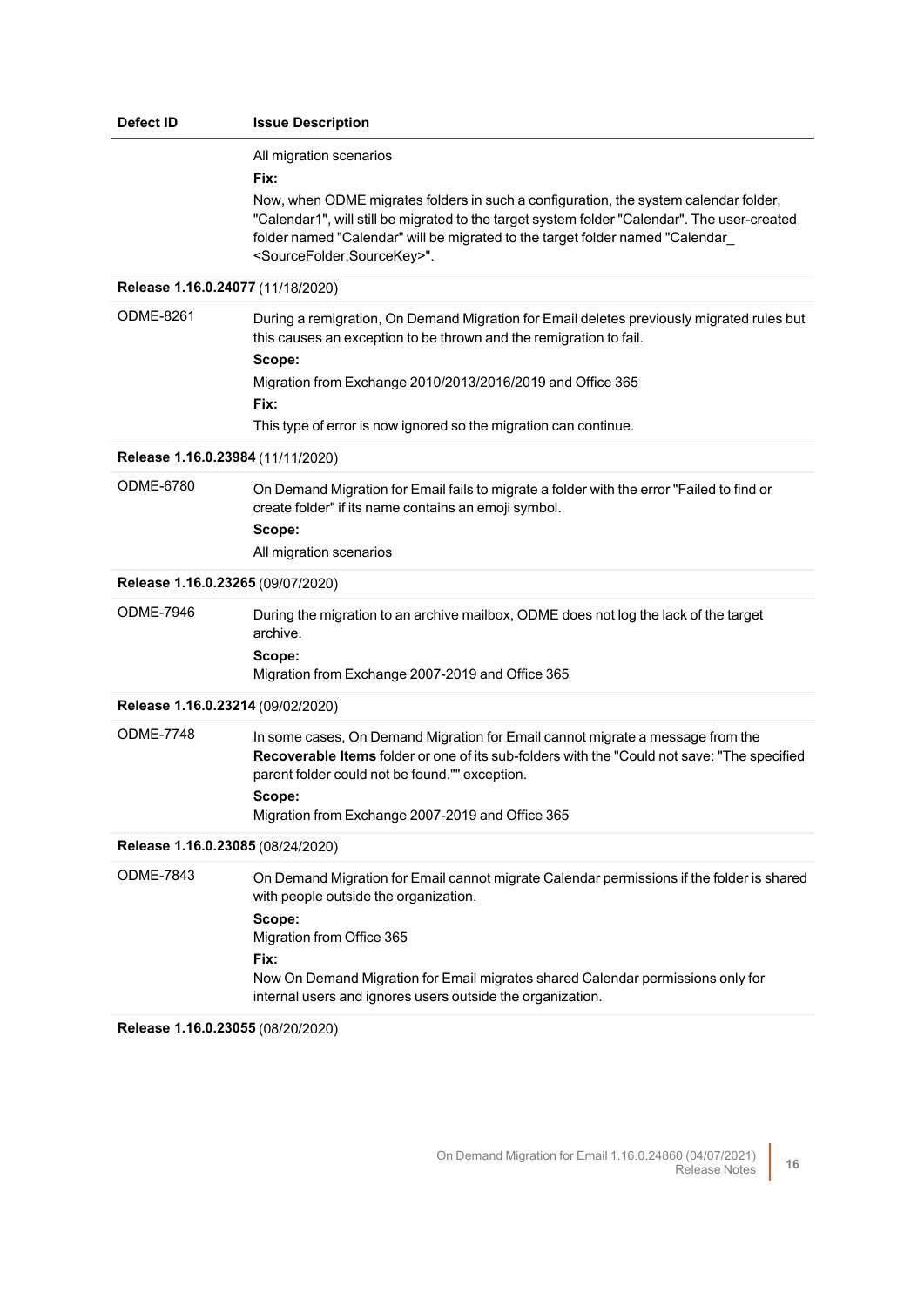| Defect ID                         | <b>Issue Description</b>                                                                                                                                                                                                                                                                                                               |
|-----------------------------------|----------------------------------------------------------------------------------------------------------------------------------------------------------------------------------------------------------------------------------------------------------------------------------------------------------------------------------------|
| ODME-7833                         | In some cases, ODME cannot migrate a message with the "Unexpected end of file has<br>occurred. The following elements are not closed" exception.<br>Scope:<br>All migration scenarios<br>Fix:<br>Now, if this error arises, the failed operation will be retried.                                                                      |
| Release 1.15.0.22710 (07/27/2020) |                                                                                                                                                                                                                                                                                                                                        |
| <b>ODME-7596</b>                  | On Demand Migration for Email does not migrate calendar exceptions sent to additional<br>attendees that were not present in the original recurring event.<br>Scope:<br>Migration from G Suite<br>Fix:<br>Now such calendar items are migrated as single instances.                                                                     |
| Release 1.15.0.22402 (07/03/2020) |                                                                                                                                                                                                                                                                                                                                        |
| ODME-7569                         | In some cases, errors while reading messages from the source can lead to migration<br>interruption of the whole mailbox.<br>Scope:<br>Migration from IMAP                                                                                                                                                                              |
| Release 1.15.0.22360 (06/22/2020) |                                                                                                                                                                                                                                                                                                                                        |
| <b>ODME-7570</b>                  | Sometimes On Demand Migration for Email cannot migrate color categories due to the<br>"Value was either too large or too small for an unsigned byte" error.<br>Scope:<br>Migration from Exchange 2007-2019 and Office 365                                                                                                              |
| Release 1.15.0.22206 (06/02/2020) |                                                                                                                                                                                                                                                                                                                                        |
| <b>ODME-7492</b>                  | ODME cannot migrate rules that copy or move emails to the folder if the .pst file is selected<br>as a target folder.<br>Scope:<br>Migration from Exchange 2013, 2016, 2019, and Office 365                                                                                                                                             |
| Release 1.15.0.22100 (05/25/2020) |                                                                                                                                                                                                                                                                                                                                        |
| <b>ODME-7479</b>                  | ODME cannot migrate all permissions from a folder if one of these permissions fails with<br>the "Cannot set folder permission ' <user>': A Userld was not valid" error.<br/>Scope:<br/>Migration from Exchange 2010, 2013, 2016, 2019, and Office 365<br/>Fix:<br/>Once ODME encounters this error, it skips the failing items.</user> |
| Release 1.15.0.21967 (04/30/2020) |                                                                                                                                                                                                                                                                                                                                        |
| <b>ODME-7342</b>                  | Some emails were migrated without subject, sender, date, etc.<br>Scope:                                                                                                                                                                                                                                                                |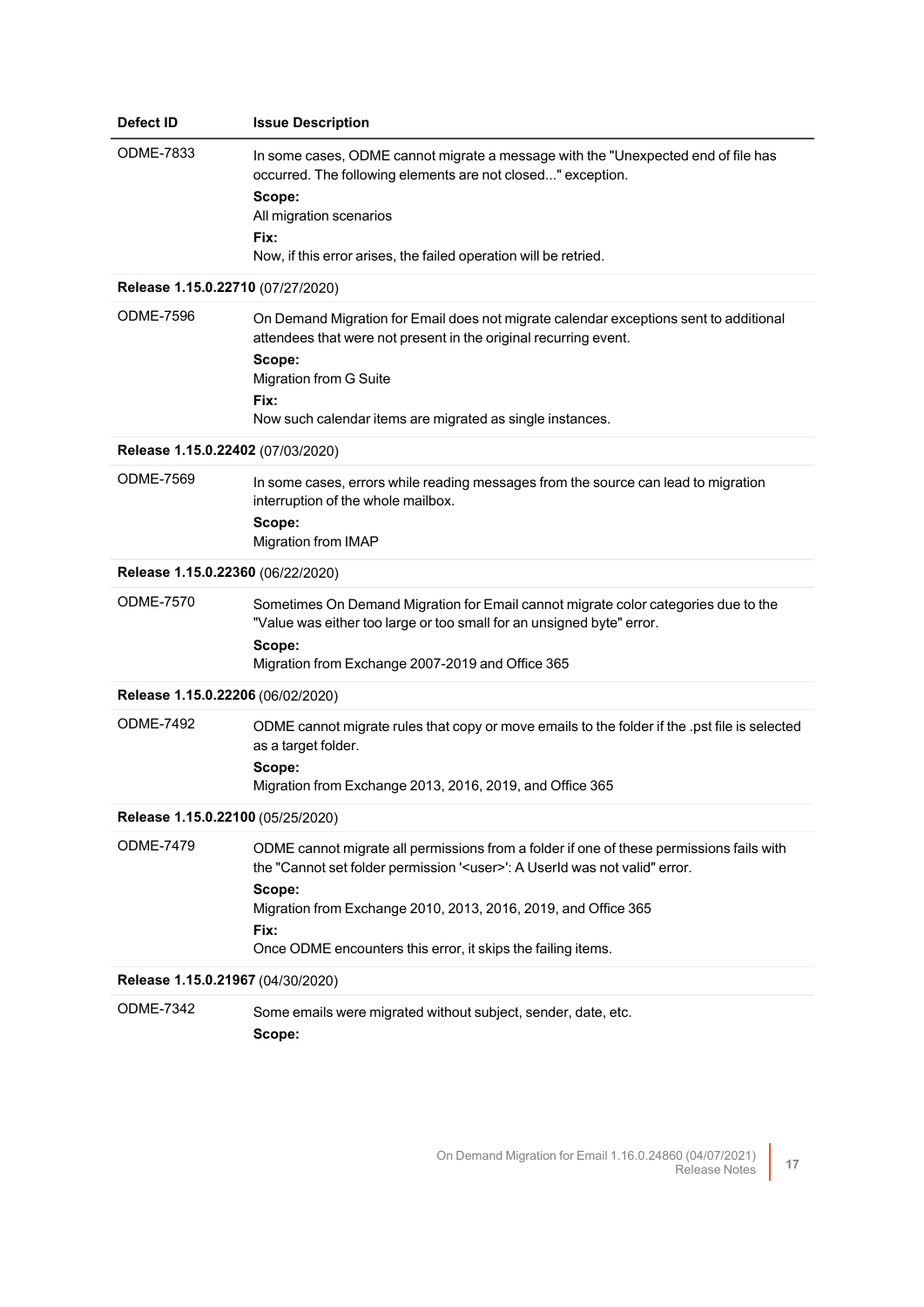| <b>Defect ID</b>                  | <b>Issue Description</b>                                                                                                                                                                                                                                                                        |  |
|-----------------------------------|-------------------------------------------------------------------------------------------------------------------------------------------------------------------------------------------------------------------------------------------------------------------------------------------------|--|
|                                   | Migration from G Suite, IMAP, Zimbra, GroupWise, and Exchange 2007                                                                                                                                                                                                                              |  |
| Release 1.15.0.21810 (04/16/2020) |                                                                                                                                                                                                                                                                                                 |  |
| <b>ODME-7314</b>                  | Fixed the error causing migration interruption when reading messages from the source.<br>Scope:<br>Migration from IMAP, Zimbra                                                                                                                                                                  |  |
| Release 1.15.0.21771 (04/10/2020) |                                                                                                                                                                                                                                                                                                 |  |
| <b>ODME-7262</b>                  | The following errors may appear during migration: "Failed to find or create a folder (An item<br>with the same key has already been added.)".<br>Scope:<br>All migration scenarios                                                                                                              |  |
| Release 1.15.0.21645 (03/23/2020) |                                                                                                                                                                                                                                                                                                 |  |
| <b>ODME-6545</b>                  | The confusing status transition from Running to Queued has been removed for stalled<br>mailboxes.<br>Scope:<br>All migration scenarios                                                                                                                                                          |  |
| Release 1.15.0.21644 (03/23/2020) |                                                                                                                                                                                                                                                                                                 |  |
| <b>ODME-7119</b>                  | Individual mailboxes could be stuck in Queued, Running or Rescheduled states. The whole<br>plans could be stuck in the Running state and never reach completion.<br>Scope:<br>All migration scenarios                                                                                           |  |
| Release 1.15.0.21601 (03/20/2020) |                                                                                                                                                                                                                                                                                                 |  |
| <b>ODME-7153</b>                  | Some migrations have the Interrupted status due to the folder-level errors without any<br>folder-level errors in the log.<br>Scope:<br>All supported migration scenarios.<br>Root cause:<br>Migrations are treated as 'unsuccessful', despite that non-critical folder errors have<br>occurred. |  |
| Release 1.15.0.21589 (03/20/2020) |                                                                                                                                                                                                                                                                                                 |  |
| ODME-7000                         | The "set/remove forwarding" feature does not work if the Use Modern Authentication option<br>is enabled for the plan, while Basic Authentication is disabled either for the admin account<br>or for the entire tenant.<br>Scope:<br>Migration from/to Office 365                                |  |
| Release 1.15.0.21470 (03/12/2020) |                                                                                                                                                                                                                                                                                                 |  |
| <b>ODME-7143</b>                  | In rare cases, On Demand Migration for Email cannot migrate a modified instance of<br>recurring appointment with the "The operation can't be performed because the item is out of                                                                                                               |  |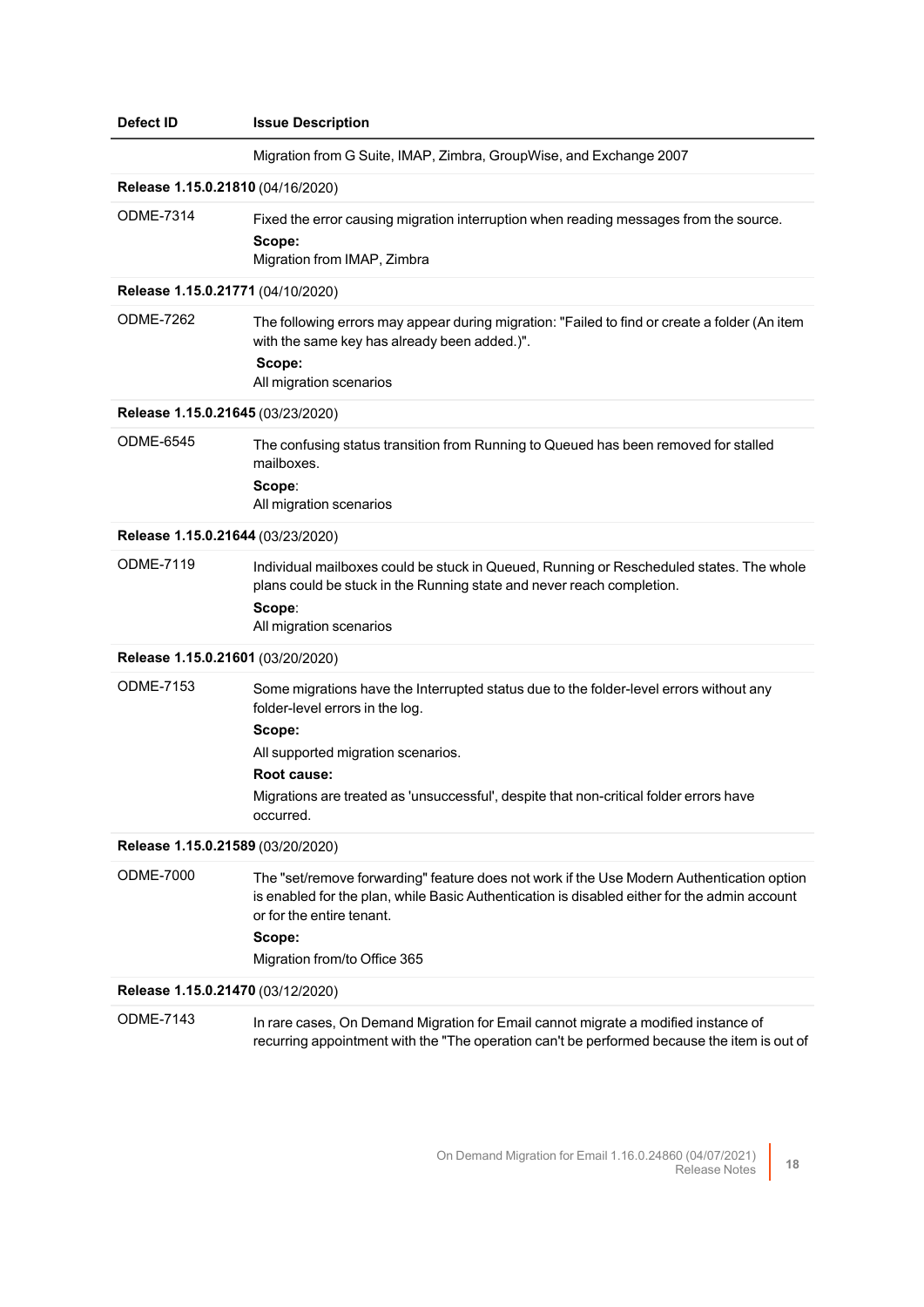| Defect ID                         | <b>Issue Description</b>                                                                                                                                                                                                                                                                                                                                                             |
|-----------------------------------|--------------------------------------------------------------------------------------------------------------------------------------------------------------------------------------------------------------------------------------------------------------------------------------------------------------------------------------------------------------------------------------|
|                                   | date. Reload the item and try again" error.<br>Scope:<br>Migration from G Suite                                                                                                                                                                                                                                                                                                      |
| Release 1.15.0.21399 (02/19/2020) |                                                                                                                                                                                                                                                                                                                                                                                      |
| <b>ODME-6799</b>                  | In some cases, after migration, the date of sent email items is wrong and is equal to the<br>migration date.<br>Scope:<br>Migration from IMAP and Zimbra                                                                                                                                                                                                                             |
| Release 1.15.0.21309 (01/31/2020) |                                                                                                                                                                                                                                                                                                                                                                                      |
| <b>ODME-6365</b>                  | When the "Use Autodiscover" option is enabled and the Autodiscover process fails at some<br>intermediate step, ODME logs this failure as ERROR despite the Autodiscover process<br>completes successfully.<br>Scope:<br>Migration from Exchange 2010, 2013, 2016, 2019, and Office 365<br>Fix:<br>Now when the Autodiscover steps chain fails at some point during migration but the |
|                                   | Autodiscover process result is successful, all the Autodiscover steps are logged as INFO.                                                                                                                                                                                                                                                                                            |
| Release 1.15.0.21297 (01/30/2020) |                                                                                                                                                                                                                                                                                                                                                                                      |
| <b>ODME-6852</b>                  | In statistics, the "Total Items Processed" value may be counted incorrectly.<br>Scope:<br>All migration scenarios                                                                                                                                                                                                                                                                    |
| Release 1.15.0.21288 (01/28/2020) |                                                                                                                                                                                                                                                                                                                                                                                      |
| <b>ODME-6646</b>                  | In very rare conditions, the Audit log report may be missing the mailbox migration entry.<br>Scope:<br>All migration scenarios                                                                                                                                                                                                                                                       |
| Release 1.15.0.21207 (01/21/2020) |                                                                                                                                                                                                                                                                                                                                                                                      |
| ODME-6889                         | In rare cases mailbox migration may fail and the following error message is reported:<br>Exceeded maximum number of attempts to process this mailbox.<br>Scope:<br>Migration from G Suite, Zimbra, Groupwise, and Imap<br>Root-cause:<br>An issue in a calendar item parsing component has caused ODME to drop / resume<br>mailbox migration in a loop.                              |
| Release 1.15.0.21143 (01/15/2020) |                                                                                                                                                                                                                                                                                                                                                                                      |
| ODME-6900                         | In some cases, modified calendar items on the source were deleted on the target during a<br>subsequent re-migration.<br><b>Workaround:</b><br>Re-migrate these items once again.                                                                                                                                                                                                     |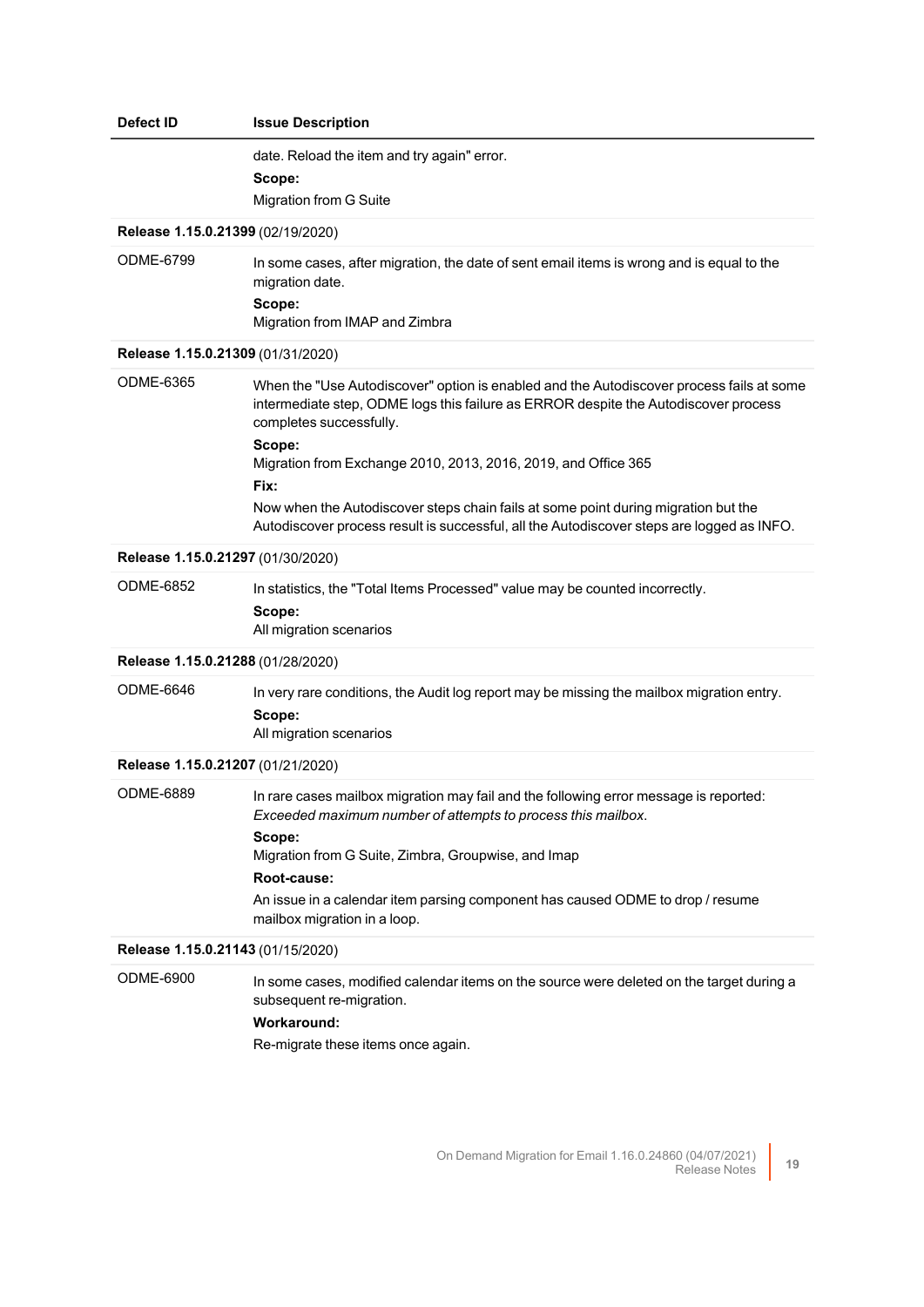| Defect ID                         | <b>Issue Description</b>                                                                                                                                                                                                                                                       |  |
|-----------------------------------|--------------------------------------------------------------------------------------------------------------------------------------------------------------------------------------------------------------------------------------------------------------------------------|--|
|                                   | Scope:<br>Migration from Exchange 2010, 2013, 2016, 2019, and Office 365                                                                                                                                                                                                       |  |
| Release 1.15.0.20984 (12/26/2019) |                                                                                                                                                                                                                                                                                |  |
| <b>ODME-6707</b>                  | Some users cannot log in to ODME with the error "HTTP Error 400. The size of the request<br>headers is too long."<br>Scope:<br>All migration scenarios                                                                                                                         |  |
| Release 1.15.0.20759 (12/13/2019) |                                                                                                                                                                                                                                                                                |  |
| <b>ODME-6761</b>                  | In certain conditions, ODME may ignore the errors occurring on a folder-level and set the<br>successful status to the mailbox migration.<br>Scope:<br>All migration scenarios<br>Fix:<br>Now if a folder-level error arises, the migration does not get the successful status. |  |
| Release 1.14.0.20128 (10/29/2019) |                                                                                                                                                                                                                                                                                |  |
| ODME-6334                         | In some cases, if mailbox processing is interrupted, the mailboxes may not be displayed in<br>Audit log report.<br>Scope:<br>All migration scenarios                                                                                                                           |  |
| Release 1.14.0.20107 (10/28/2019) |                                                                                                                                                                                                                                                                                |  |
| ODME-5191                         | The "Start Time" and "Completion Time" columns in the "Migration Details" report are<br>missing AM/PM values.<br>Scope:<br>All migration scenarios                                                                                                                             |  |
| Release 1.14.0.20046 (10/24/2019) |                                                                                                                                                                                                                                                                                |  |
| <b>ODME-6379</b>                  | ODME may fail to migrate a message with the error "Value cannot be null. Parameter<br>name: name".<br>Scope:<br>Migration from IMAP sources                                                                                                                                    |  |
| Release 1.14.0.19737 (09/21/2019) |                                                                                                                                                                                                                                                                                |  |
| ODME-6302                         | A list of migration plans on the ODME Dashboard may fail to load for some users.<br>Scope:<br>Accounts that use Azure AD Single Sign-On to access ODME                                                                                                                         |  |
| Release 1.13.0.19124 (07/24/2019) |                                                                                                                                                                                                                                                                                |  |
| ODME-5915                         | The coupon usage counter showing in the upper-right corner of the Dashboard and the<br>migration plan page is missing when the coupon code is added to a Pay-As-You-Go<br>subscription using the credit card payment method.                                                   |  |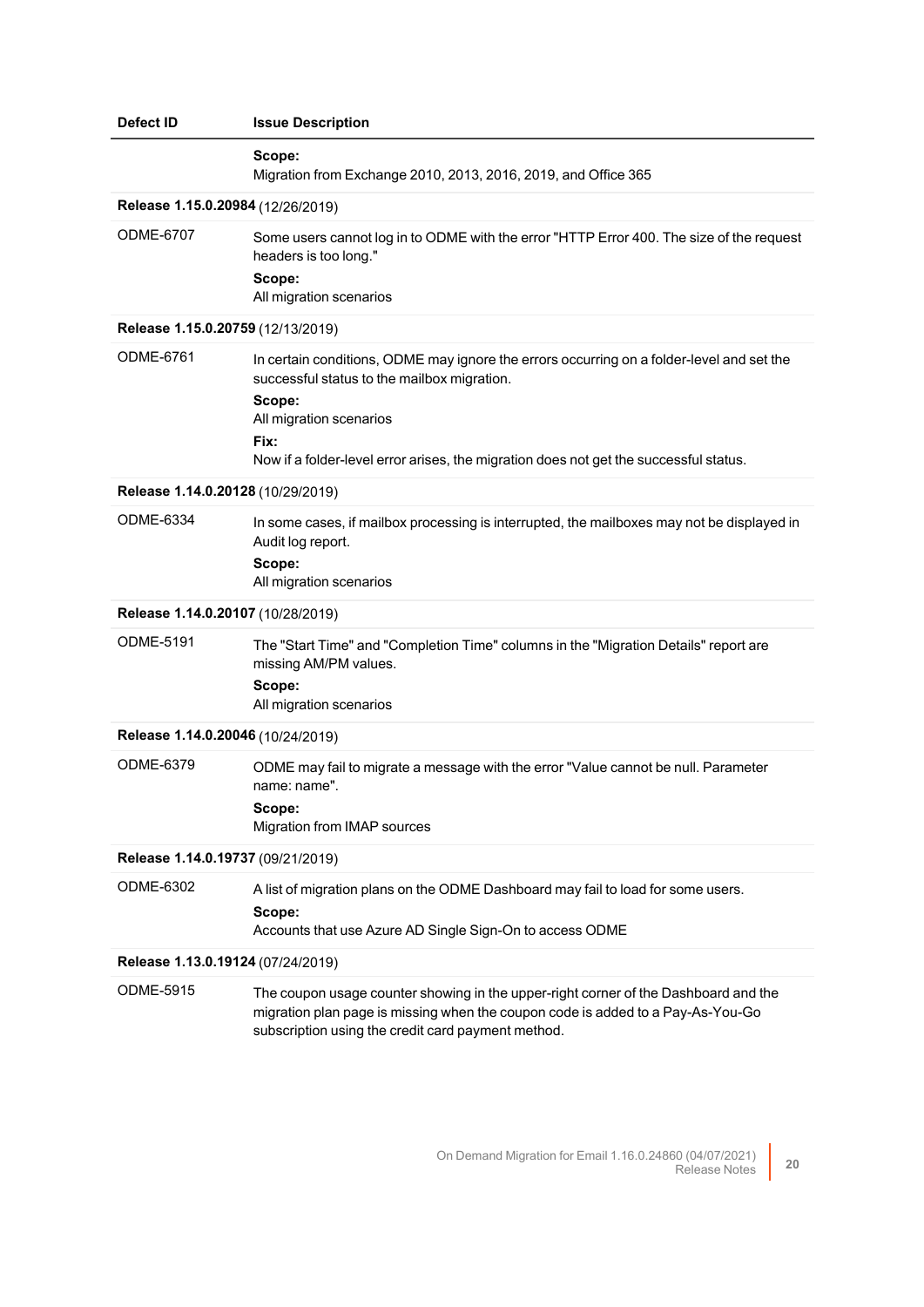| Defect ID                         | <b>Issue Description</b>                                                                                                                                                                                                                                                                                                                                                                                                                                                                                                                                                                                                                                                                                                                                                                                                                                                        |  |
|-----------------------------------|---------------------------------------------------------------------------------------------------------------------------------------------------------------------------------------------------------------------------------------------------------------------------------------------------------------------------------------------------------------------------------------------------------------------------------------------------------------------------------------------------------------------------------------------------------------------------------------------------------------------------------------------------------------------------------------------------------------------------------------------------------------------------------------------------------------------------------------------------------------------------------|--|
|                                   | Scope:<br>All migration scenarios                                                                                                                                                                                                                                                                                                                                                                                                                                                                                                                                                                                                                                                                                                                                                                                                                                               |  |
| Release 1.13.0.18700 (06/20/2019) |                                                                                                                                                                                                                                                                                                                                                                                                                                                                                                                                                                                                                                                                                                                                                                                                                                                                                 |  |
| <b>ODME-5759</b>                  | Failed to migrate a message with the exception "There is an error in XML document (0, 0).<br>Input string was not in a correct format".<br>Scope:<br>Migration from GroupWise 18                                                                                                                                                                                                                                                                                                                                                                                                                                                                                                                                                                                                                                                                                                |  |
| Release 1.13.0.18610 (06/14/2019) |                                                                                                                                                                                                                                                                                                                                                                                                                                                                                                                                                                                                                                                                                                                                                                                                                                                                                 |  |
| <b>ODME-5725</b>                  | ODME cannot get source messages from a folder and does not migrate them due to the<br>critical error "Exchange Web Services are not currently available for this request because<br>none of the Client Access Servers in the destination site could process the request". In this<br>case, migration is marked as completed and counter of migrated items shows that 0 items<br>were migrated.<br>Scope:<br>Migration from all versions of Exchange Server or Office 365<br>Root cause:<br>ODME receives the critical error "Exchange Web Services are not currently available for<br>this request because none of the Client Access Servers in the destination site could<br>process the request" from Exchange server and neither stops migration session nor re-<br>schedules it.<br>Fix:<br>Now if this error arises, the migration session will be restarted in 5 minutes. |  |
| Release 1.13.0.18394 (05/30/2019) |                                                                                                                                                                                                                                                                                                                                                                                                                                                                                                                                                                                                                                                                                                                                                                                                                                                                                 |  |
| ODME-5529                         | ODME may throw the exception "Could not save: Item save operation did not succeed"<br>while migrating a meeting cancellation message.<br>Scope:<br>Migration from Zimbra<br>Root cause:<br>The meeting's time zone information in the source message is not complete.<br>Fix:<br>ODME now can fix the incomplete time zone information, and migrates such messages<br>successfully.                                                                                                                                                                                                                                                                                                                                                                                                                                                                                             |  |
| Release 1.13.0.18137 (05/07/2019) |                                                                                                                                                                                                                                                                                                                                                                                                                                                                                                                                                                                                                                                                                                                                                                                                                                                                                 |  |
| ODME-5530                         | Message attachments containing special characters (such as \/:*?" < >  ) in their file<br>names or embedded message subjects cannot be successfully migrated.<br>Scope:<br><b>Migration from GroupWise</b><br>Fix:<br>Now ODME can handle special characters in attachment file names and embedded<br>message subjects, and migrate such attachments successfully.                                                                                                                                                                                                                                                                                                                                                                                                                                                                                                              |  |
| Release 1.12.0.18007 (04/19/2019) |                                                                                                                                                                                                                                                                                                                                                                                                                                                                                                                                                                                                                                                                                                                                                                                                                                                                                 |  |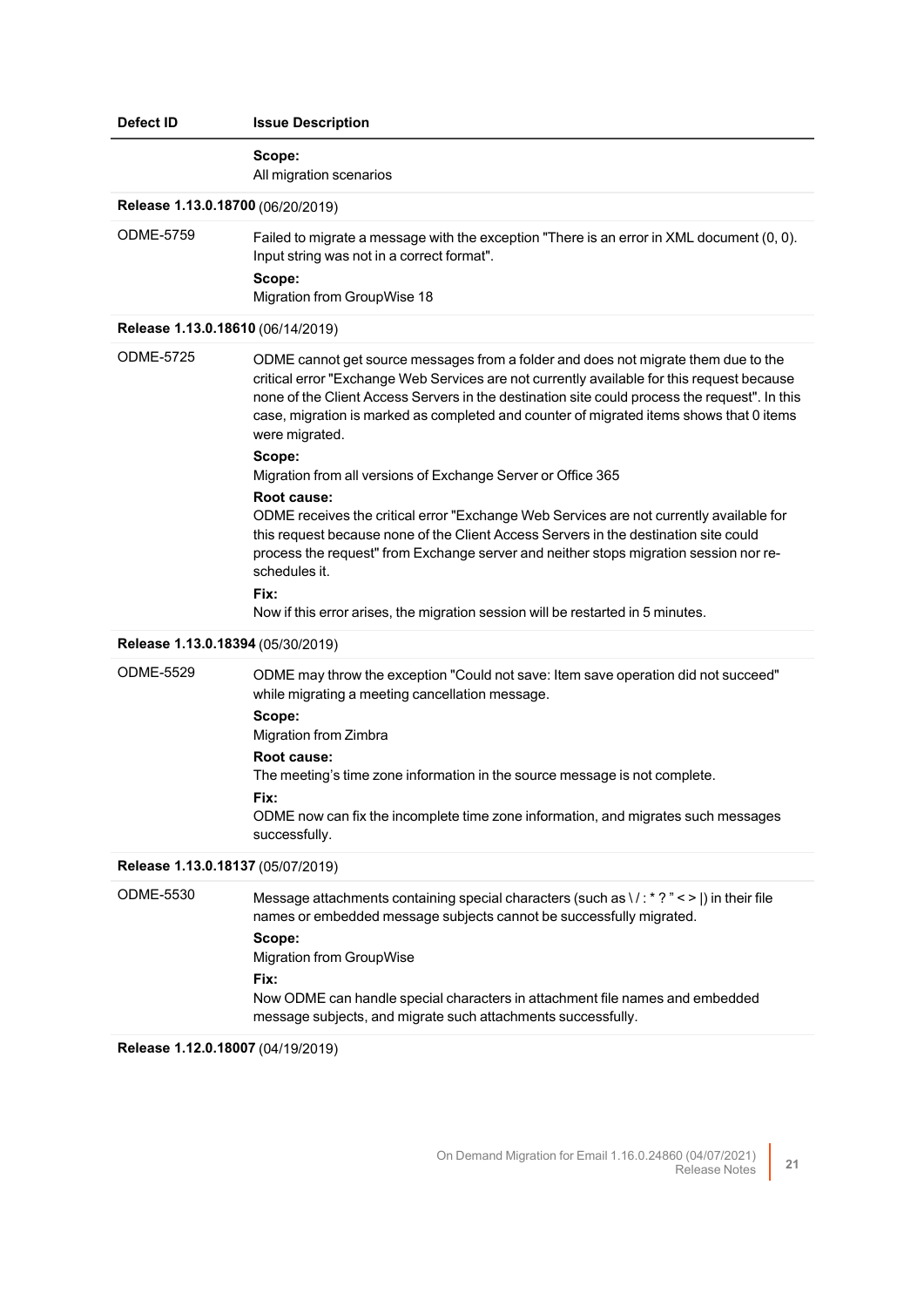| <b>Defect ID</b>                  | <b>Issue Description</b>                                                                                                                                                                                                                                                                                                                                                                                                                                                 |
|-----------------------------------|--------------------------------------------------------------------------------------------------------------------------------------------------------------------------------------------------------------------------------------------------------------------------------------------------------------------------------------------------------------------------------------------------------------------------------------------------------------------------|
| ODME-5400                         | Appointments are not migrated from the Calendar folder.<br>Scope:<br>Migration from Exchange 2010<br>Root cause:<br>When migrating calendar appointments, the error "The property has an invalid value.<br>ICalUid" was considered as a folder-level error and, as a result, all appointments from this<br>folder were not migrated.<br>Fix:<br>Now messages that generate the error are skipped, and the rest of the folder migrates in<br>"one-by-one" migration mode. |
| Release 1.12.0.17624 (03/21/2019) |                                                                                                                                                                                                                                                                                                                                                                                                                                                                          |
| ODME-5372                         | ODME stops migrating calendar items and throws the error "The operation has timed out".<br>Scope:<br>Migration from Zimbra<br>Root cause:<br>In case ODME cannot retrieve appointment details by item ID, it gets the timeout error and<br>stops the migration process.<br>Fix:<br>Now ODME skips such appointments and continues the migration process.                                                                                                                 |
| Release 1.12.0.17327 (02/25/2019) |                                                                                                                                                                                                                                                                                                                                                                                                                                                                          |
| ODME-5242                         | The error "Failed to examine folder <foldername>" occurred during migration.<br/>Scope:<br/>Migration from Zimbra</foldername>                                                                                                                                                                                                                                                                                                                                           |
| Release 1.12.0.17092 (02/07/2019) |                                                                                                                                                                                                                                                                                                                                                                                                                                                                          |
| <b>ODME-5255</b>                  | ODME displays a blank page when a user attempts to download the Per Mailbox Statistics<br>reports for a deleted plan.<br>Scope:<br>All migration scenarios                                                                                                                                                                                                                                                                                                               |
| Release 1.12.0.16977 (02/01/2019) |                                                                                                                                                                                                                                                                                                                                                                                                                                                                          |
| <b>ODME-5167</b>                  | ODME throws the exception "hexadecimal value 0x00, is an invalid character" while<br>migrating a mailbox with personal tasks that have been re-posted before.<br>Scope:<br><b>Migration from GroupWise</b>                                                                                                                                                                                                                                                               |
| Release 1.12.0.16936 (01/30/2019) |                                                                                                                                                                                                                                                                                                                                                                                                                                                                          |
| <b>ODME-5104</b>                  | Corrupted characters are found after migration when a MIME-encoded appointment or task<br>contains special characters (such as ä, ö, ü and ß) in the source mailbox.<br>Scope:<br>Migration from GroupWise to Office 365                                                                                                                                                                                                                                                 |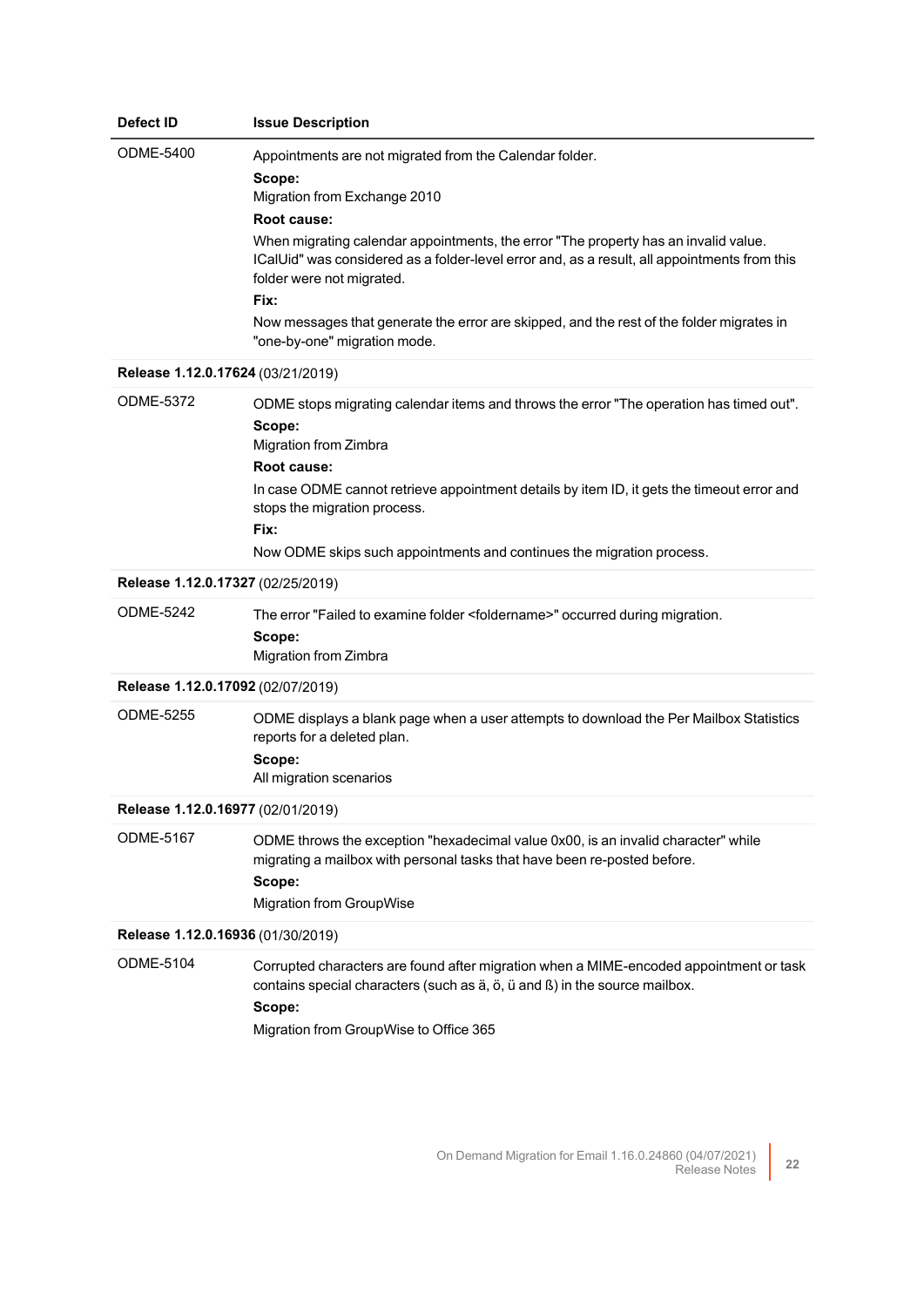| Defect ID                         | <b>Issue Description</b>                                                                                                                                                                                                                                                                                                                                                                                 |
|-----------------------------------|----------------------------------------------------------------------------------------------------------------------------------------------------------------------------------------------------------------------------------------------------------------------------------------------------------------------------------------------------------------------------------------------------------|
| Release 1.12.0.16896 (01/28/2019) |                                                                                                                                                                                                                                                                                                                                                                                                          |
| <b>ODME-5162</b>                  | The error "Invalid MIME content" occurred while migrating a message with multiple<br>recipients with non-ASCII symbols.<br>Scope:<br>Migration from GroupWise to Office 365                                                                                                                                                                                                                              |
| Release 1.12.0.16806 (01/21/2019) |                                                                                                                                                                                                                                                                                                                                                                                                          |
| <b>ODME-5145</b>                  | Migration fails with an error "The Read method cannot be called when another read<br>operation is pending." when more than one item exists in the Inbox folder on the source.<br>Scope:<br>Migration from POP servers                                                                                                                                                                                    |
| Release 1.12.0.16761 (01/18/2019) |                                                                                                                                                                                                                                                                                                                                                                                                          |
| <b>ODME-5051</b>                  | If an occurrence in a recurring event is proposed to the day of another occurrence and the<br>proposal is accepted, a duplicate recurring event starting on the new proposed date will be<br>found on the target after migration.<br>Scope:<br>Migration from GroupWise to Office 365<br>Fix:<br>This fix removes the duplicate recurring event on the target.                                           |
| Release 1.12.0.16641 (01/14/2019) |                                                                                                                                                                                                                                                                                                                                                                                                          |
| <b>ODME-5154</b>                  | ODME keeps throwing the error "Could not save: 'An internal server error occurred. The<br>operation failed.'" in the log due to the target mailbox size exceeds the allowable quota.<br>Scope:<br>Migration to Office 365<br>Fix:<br>In this case, ODME now stops the migration and throws only one error "Migration stopped<br>because the target mailbox size exceeds the allowable limit" in the log. |
| Release 1.12.0.16449 (12/26/2018) |                                                                                                                                                                                                                                                                                                                                                                                                          |
| ODME-5039                         | When migrating one user's mailbox, ODME migrates the Contacts folders shared by other<br>users.<br>Scope:<br><b>Migration from GroupWise</b><br>Fix:<br>Contacts folders shared by other users will not be migrated after this fix.                                                                                                                                                                      |
| Release 1.12.0.16396 (12/18/2018) |                                                                                                                                                                                                                                                                                                                                                                                                          |
| ODME-5021                         | Migration of email messages may result in creation of duplicates in the target mailbox when<br>the timeout exception happens on uploading these messages into the target mail system.<br>The error "Could not save" is shown.<br>Root-cause:                                                                                                                                                             |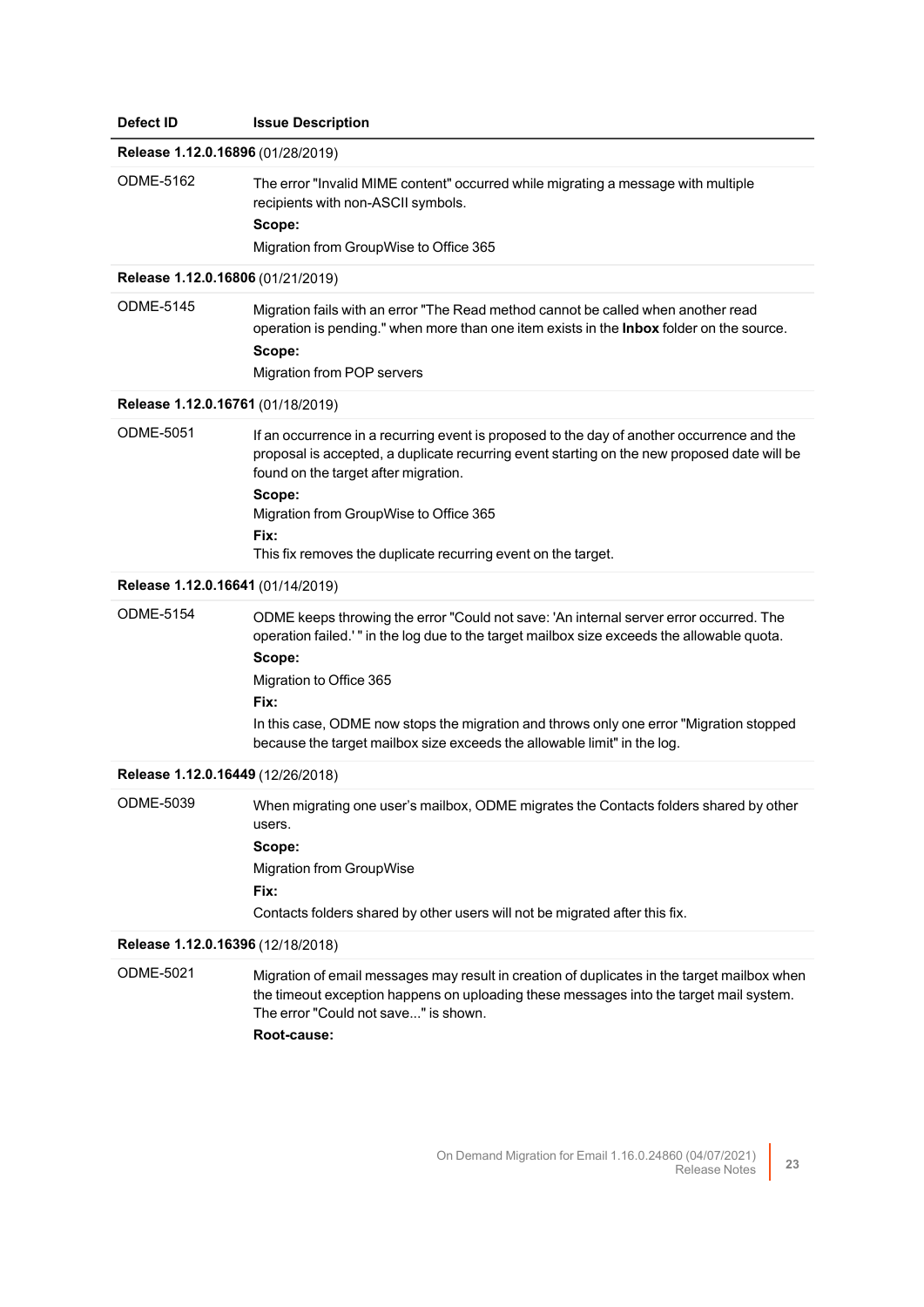## **Defect ID Issue Description** This can happen when the target side cannot handle requests in a timely manner: it is either overloaded or a very large message (100 MB or larger) is being uploaded.

**Scope:** All migration scenarios **Fix:** The retry action is not initiated when the timeout exception happens on uploading messages into the target.

#### **Release 1.12.0.16274** (12/07/2018)

ODME-4892 ODME counts the number of messages ("estimated items" count in Migration Status) in the folders excluded from migration by the **Exclude** or **Migrate Only** option, as indicated by Log. **Scope:** All migration scenarios **Fix:** The excluded folders are skipped now and the messages in such folders are not estimated.

#### **Release 1.12.0.16074** (11/22/2018)

ODME-4897 In certain scenarios, ODME cannot migrate folder permissions or delegates with the error "…<user> cannot be mapped to a target user or group. Ensure that it is present in permissions' mapping". The error text is misleading - the actual root-cause is a failure when resolving a target user. **Scope:** Migrations from Exchange or Office 365

#### **Release 1.12.0.16030** (11/13/2018)

ODME-4705 Selecting items on the **Options** tab might make the **OWA Inbox rules** checkbox (originally greyed out) available. **Scope:** All migration scenarios except migrations from Office 365, Exchange 2016, 2013, or 2010. **Fix:** ODME now hides the **OWA Inbox rules** checkbox when the migration source is not Office 365, Exchange 2016, 2013 or 2010.

### **Release 1.12.0.15926** (10/30/2018)

ODME-4844 When the option **Migrate Only** is selected for email migration on the **Options** tab, other non-email items (for example, Contacts, Calendar) that are selected on the page will not be migrated. **Scope:** Migration from Exchange or Office 365, to Exchange or Office 365

**Release 1.12.0.15788** (10/17/2018)

| ODME-2222.  | Declined meetings are shown as 'Accepted' after migration. |
|-------------|------------------------------------------------------------|
| PT141473739 | Scope:                                                     |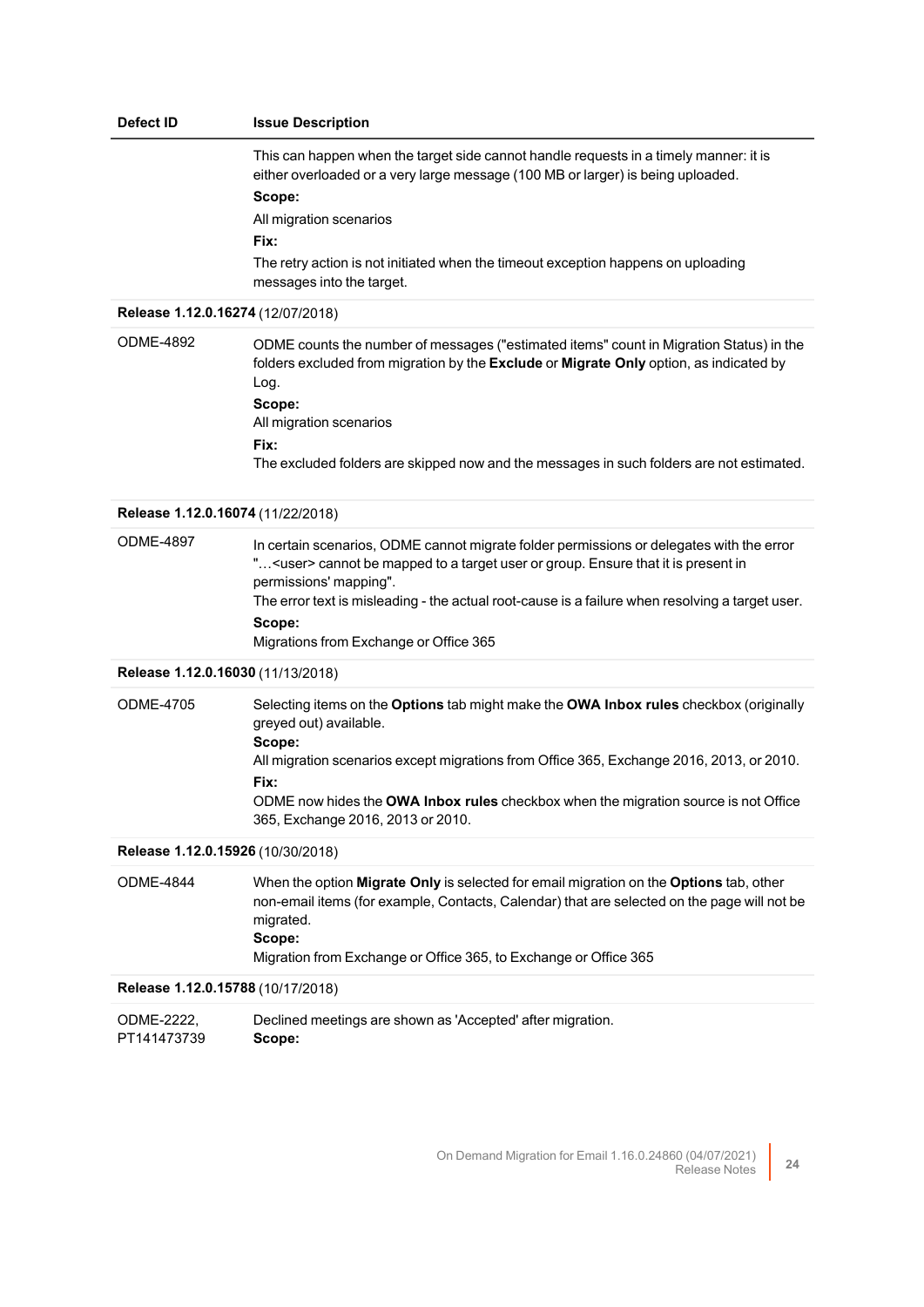| Defect ID                         | <b>Issue Description</b>                                                                                                                                                                                                                                                                                                                                                                                                                                                                                                                                                                                                                                                                         |
|-----------------------------------|--------------------------------------------------------------------------------------------------------------------------------------------------------------------------------------------------------------------------------------------------------------------------------------------------------------------------------------------------------------------------------------------------------------------------------------------------------------------------------------------------------------------------------------------------------------------------------------------------------------------------------------------------------------------------------------------------|
|                                   | Migration from G Suite<br>Fix:<br>The meetings now are shown as 'Declined' after migration and can be found in the Deleted<br><b>Items</b> folder.                                                                                                                                                                                                                                                                                                                                                                                                                                                                                                                                               |
| Release 1.12.0.15370 (09/07/2018) |                                                                                                                                                                                                                                                                                                                                                                                                                                                                                                                                                                                                                                                                                                  |
| <b>ODME-4492</b>                  | Self-sent emails are not migrated from G Suite in the following plan configuration: "If Inbox<br>label is present, ignore all other labels" option is enabled together with the option "If Sent<br>Mail label is present, ignore all other labels"<br>Scope:<br>Migration from G Suite                                                                                                                                                                                                                                                                                                                                                                                                           |
| Release 1.12.0.15354 (09/06/2018) |                                                                                                                                                                                                                                                                                                                                                                                                                                                                                                                                                                                                                                                                                                  |
| <b>ODME-4468</b>                  | A user logged in to ODME via Azure Active Directory Single Sign-On cannot switch<br>between companies registered in different data centers.                                                                                                                                                                                                                                                                                                                                                                                                                                                                                                                                                      |
| Release 1.12.0.15287 (08/29/2018) |                                                                                                                                                                                                                                                                                                                                                                                                                                                                                                                                                                                                                                                                                                  |
| ODME-2428,<br>PT147320189         | A contact in a distribution list is migrated as a one-off contact even if a contact with the<br>same SMTP address already exists in the Global Address List and/or personal contacts on<br>the target.<br>Scope:<br>All migration scenarios except migrations from Office 365 or Exchange<br>Fix:<br>ODME now migrates the contact as a group member as long as a unique contact with the<br>same SMTP address can be found in the GAL and/or personal contacts on the target. Also,<br>ODME updates the contact information with the one in the GAL, if available. When more<br>than one contact is found in the GAL or personal contacts, the contact will be migrated as a<br>one-of contact. |
| Release 1.12.0.15245 (08/27/2018) |                                                                                                                                                                                                                                                                                                                                                                                                                                                                                                                                                                                                                                                                                                  |
| <b>ODME-4455</b>                  | HTML messages that contain non-ASCII characters can be migrated with invalid character<br>set and displayed incorrectly after migration.<br>Scope:<br>Migration from GroupWise<br>Root cause:<br>The character set was not defined for the message body on the target.<br>Fix:<br>Now the character set provided by GroupWise is defined for every target message.                                                                                                                                                                                                                                                                                                                               |
| Release 1.12.0.15050 (08/16/2018) |                                                                                                                                                                                                                                                                                                                                                                                                                                                                                                                                                                                                                                                                                                  |
| ODME-2225,<br>PT131421833         | Reports dashboard: filtering of the audit logs list by migration plan name does not work.<br>Scope:<br>All migration scenarios                                                                                                                                                                                                                                                                                                                                                                                                                                                                                                                                                                   |
| ODME-2923,                        | When viewing the Connections/Mailboxes/Options/Migrate tabs within a plan, a long                                                                                                                                                                                                                                                                                                                                                                                                                                                                                                                                                                                                                |

PT101682492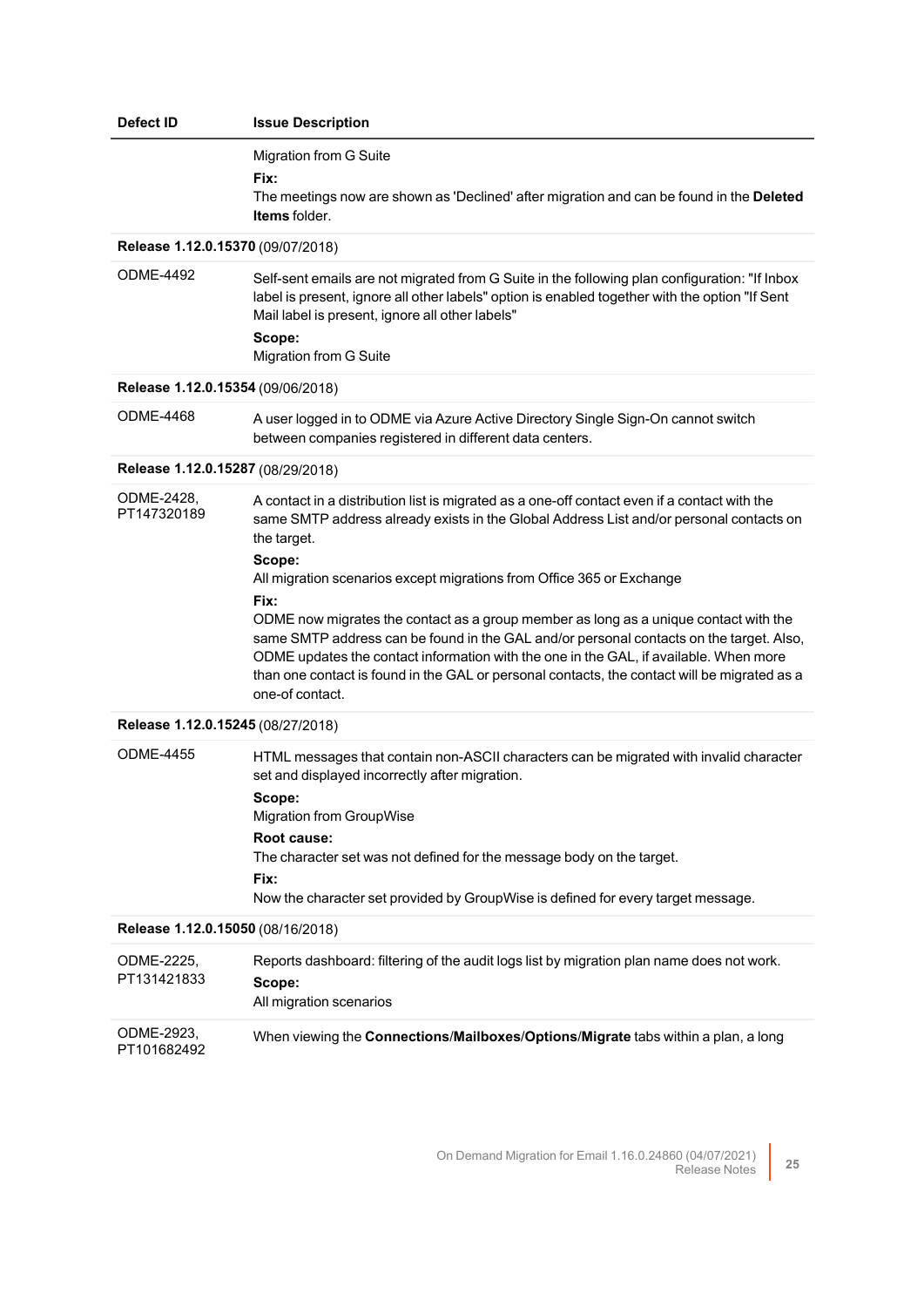| Defect ID                         | <b>Issue Description</b>                                                                                                                                                                                                                                                                                                                                                                                                                          |
|-----------------------------------|---------------------------------------------------------------------------------------------------------------------------------------------------------------------------------------------------------------------------------------------------------------------------------------------------------------------------------------------------------------------------------------------------------------------------------------------------|
|                                   | plan name at the top of the screen is truncated at a length of 38 characters with a trailing<br>""<br>Scope:<br>All migration scenarios<br>Fix:<br>Now the long plan name is truncated at a length of 100 characters with a trailing "", and<br>the full plan name is shown in the tooltip.                                                                                                                                                       |
| Release 1.11.0.14440 (07/20/2018) |                                                                                                                                                                                                                                                                                                                                                                                                                                                   |
| <b>ODME-2998</b>                  | Manage Templates permission scope is now limited and does not include creation of<br>migration plan from a template.<br>TIP: To create migration plan from a template use the Manage Migration Plans From<br>Templates permission. For details see Roles and Permissions.                                                                                                                                                                         |
| Release 1.11.0.14087 (07/04/2018) |                                                                                                                                                                                                                                                                                                                                                                                                                                                   |
| <b>ODME-4221</b>                  | Archived Hangout Chats are migrated with the date of migration to the target Inbox folder.<br>Scope:<br>Migration from G Suite<br>Fix:<br>Now Hangout Chats are excluded from mail migration.                                                                                                                                                                                                                                                     |
| <b>ODME-4135</b>                  | Estimation for folders containing messages with Hashtags fails with the error "The property<br>Hashtags is valid only for Exchange Exchange2015 or later versions".<br>Scope:<br>Migration from Exchange 2016 and Office 365                                                                                                                                                                                                                      |
| Release 1.11.0.13932 (06/27/2018) |                                                                                                                                                                                                                                                                                                                                                                                                                                                   |
| <b>ODME-4077</b>                  | ODME throws the error "Cannot covert MIME message to Notes Rich Text message" in the<br>log.<br>Scope:<br>Migrations from IBM Notes and Domino<br>Root cause:<br>ODME did not retrieve a message from Notes using the MIME method as expected.<br>Fix:<br>The latest version of Quest Domino Web Service is required to fix this issue.<br>After this fix, ODME will try the MIME method if the message cannot be retrieved in the<br>native way. |
| Release 1.11.0.13898 (06/26/2018) |                                                                                                                                                                                                                                                                                                                                                                                                                                                   |
| <b>ODME-3864</b>                  | Added support for switching between companies when managing migration templates.                                                                                                                                                                                                                                                                                                                                                                  |
| Release 1.11.0.13826 (06/22/2018) |                                                                                                                                                                                                                                                                                                                                                                                                                                                   |
| <b>ODME-3637</b>                  | When a migration stops responding and then times out, ODME may incorrectly calculate<br>the migration time and create the record "Mailbox was automatically paused and will<br>resume shortly" in the log.                                                                                                                                                                                                                                        |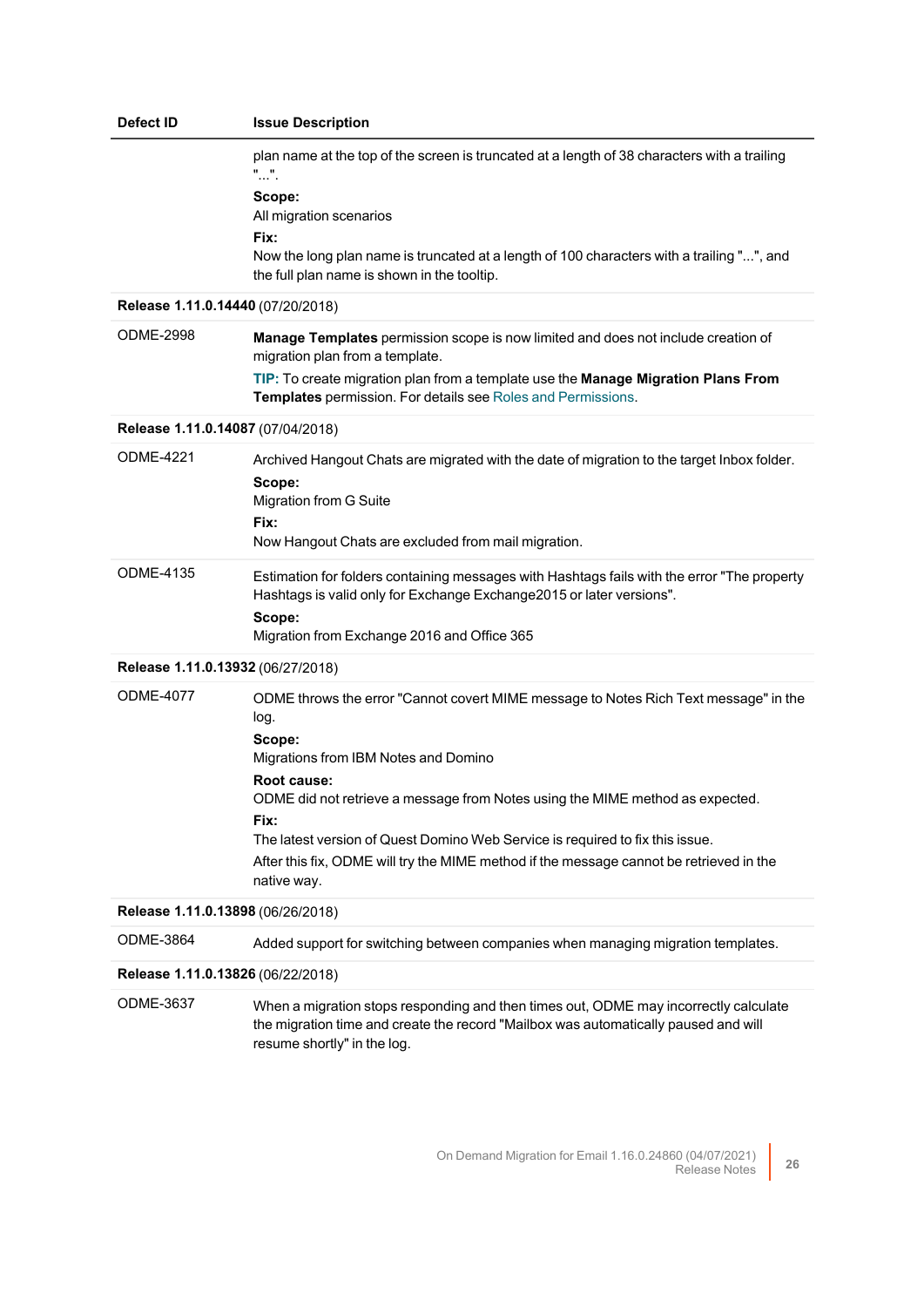| Defect ID                         | <b>Issue Description</b>                                                                                                                                                                                                                                                                                                                                                                                                   |  |
|-----------------------------------|----------------------------------------------------------------------------------------------------------------------------------------------------------------------------------------------------------------------------------------------------------------------------------------------------------------------------------------------------------------------------------------------------------------------------|--|
|                                   | Scope:<br>All migration scenarios<br>Fix:<br>In this scenario, ODME will reschedule the migration and show the correct migration time.                                                                                                                                                                                                                                                                                     |  |
| Release 1.11.0.13712 (06/15/2018) |                                                                                                                                                                                                                                                                                                                                                                                                                            |  |
| <b>ODME-4116</b>                  | If the recurring meeting occurrence was modified on the source, the meeting may not be<br>migrated with the "Start time zone could not be resolved" error.<br>Scope:<br>Migration from GroupWise<br>Root cause:<br>On Demand Migration for Email cannot resolve a time zone for the recurring meeting that<br>was created in the non-English locale. Modify exceptions for such meetings are not<br>migrated.              |  |
| Release 1.11.0.13520 (05/31/2018) |                                                                                                                                                                                                                                                                                                                                                                                                                            |  |
| <b>ODME-4036</b>                  | ODME may frequently reschedule migrations when migrating messages with multiple or<br>large attachments.<br>Scope:<br>Migrations from GroupWise<br>Root cause:<br>The connections that ODME set up to migrate attachments reached the maximum number<br>of connections allowed by Azure Load Balancer, which triggered the reschedule during<br>migration.<br>Fix:<br>ODME now migrates attachments with less connections. |  |
| Release 1.11.0.13429 (05/25/2018) |                                                                                                                                                                                                                                                                                                                                                                                                                            |  |
| <b>ODME-4061</b>                  | ODME may skip a folder and throw an unexpected error during migration if the folder<br>contains an invalid message.<br>Scope:<br>Migrations from IBM Notes and Domino<br>Fix:<br>Now only the invalid item is skipped instead of the whole folder.                                                                                                                                                                         |  |
| Release 1.11.0.12757 (04/20/2018) |                                                                                                                                                                                                                                                                                                                                                                                                                            |  |
| <b>ODME-3876</b>                  | The description of a calendar event in the HTML format is displayed as HTML code after<br>migration.<br>Scope:<br>Migrations from G Suite                                                                                                                                                                                                                                                                                  |  |
| Release 1.11.0.12580 (04/12/2018) |                                                                                                                                                                                                                                                                                                                                                                                                                            |  |
| ODME-3863                         | It prompts "Install requires IIS 6 or higher" when running the Domino Web Service installer<br>on a Windows Server 2016 with IIS 10.                                                                                                                                                                                                                                                                                       |  |
| Release 1.11.0.12364 (04/05/2018) |                                                                                                                                                                                                                                                                                                                                                                                                                            |  |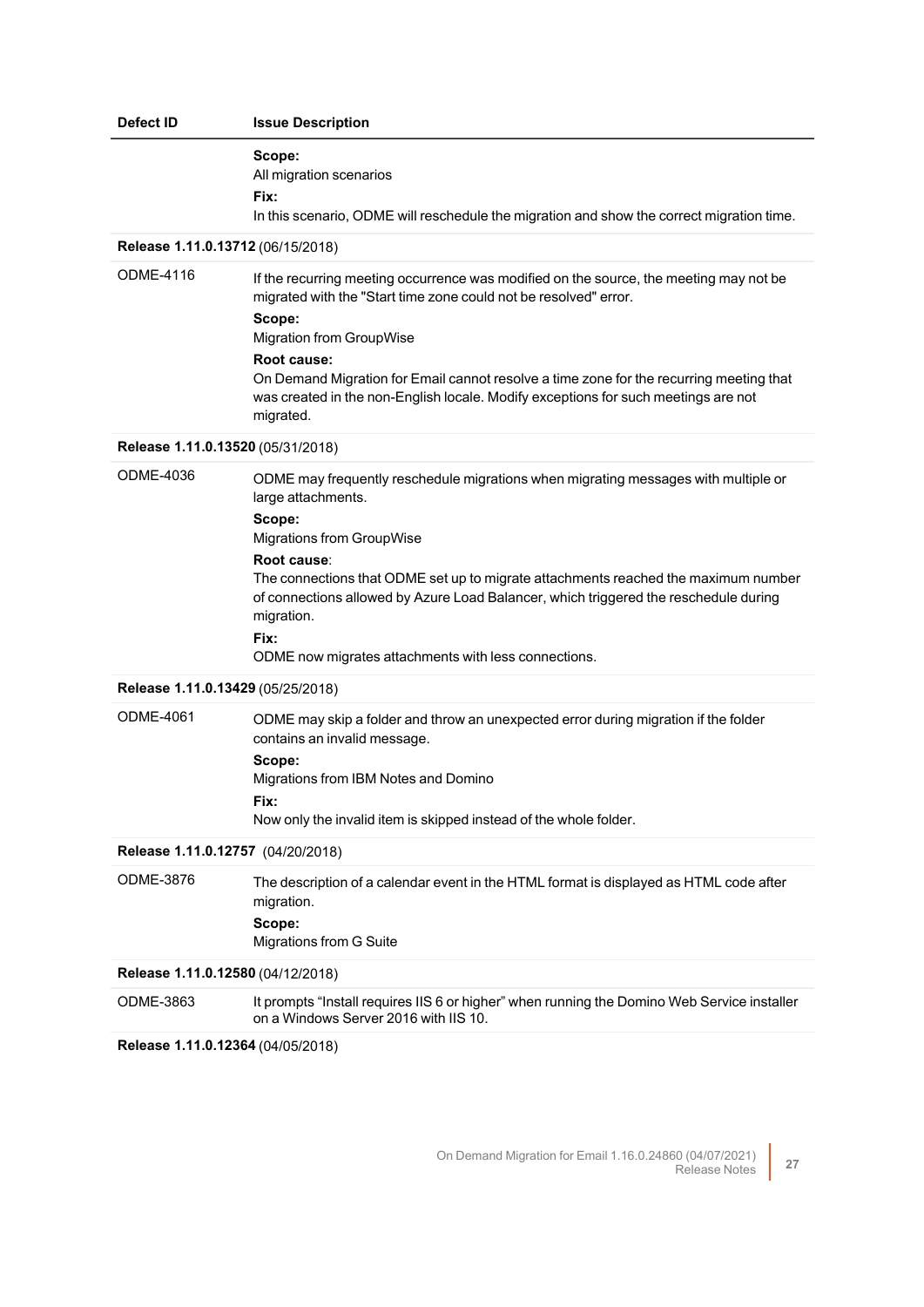| Defect ID                         | <b>Issue Description</b>                                                                                                                                                                                                                                                                                                                                                                                                                                                                                                                                                                                                                                                                                                                                                                                                                                                                                                                                                                                             |  |
|-----------------------------------|----------------------------------------------------------------------------------------------------------------------------------------------------------------------------------------------------------------------------------------------------------------------------------------------------------------------------------------------------------------------------------------------------------------------------------------------------------------------------------------------------------------------------------------------------------------------------------------------------------------------------------------------------------------------------------------------------------------------------------------------------------------------------------------------------------------------------------------------------------------------------------------------------------------------------------------------------------------------------------------------------------------------|--|
| ODME-3792                         | Cannot migrate unlabeled messages in the All Mail folder when a date range is specified for<br>the migration plan.<br>Scope:<br>Migrations from G Suite                                                                                                                                                                                                                                                                                                                                                                                                                                                                                                                                                                                                                                                                                                                                                                                                                                                              |  |
| Release 1.11.0.11899 (03/16/2018) |                                                                                                                                                                                                                                                                                                                                                                                                                                                                                                                                                                                                                                                                                                                                                                                                                                                                                                                                                                                                                      |  |
| <b>ODME-2674</b>                  | After unsuccessful migration, a mailbox license may be stuck in the "in-use" state.                                                                                                                                                                                                                                                                                                                                                                                                                                                                                                                                                                                                                                                                                                                                                                                                                                                                                                                                  |  |
| Release 1.11.0.11258 (02/13/2018) |                                                                                                                                                                                                                                                                                                                                                                                                                                                                                                                                                                                                                                                                                                                                                                                                                                                                                                                                                                                                                      |  |
| <b>ODME-3676</b>                  | ODME fails to migrate calendar items with the error "At least one property failed<br>validation".<br>Scope:<br>Migrations from Exchange 2013, Exchange 2016 and Office 365 to Office 365<br>Root cause:<br>Recent update in Office 365 enabled additional property constraint on calendar items.                                                                                                                                                                                                                                                                                                                                                                                                                                                                                                                                                                                                                                                                                                                     |  |
| Release 1.11.0.11089 (02/05/2018) |                                                                                                                                                                                                                                                                                                                                                                                                                                                                                                                                                                                                                                                                                                                                                                                                                                                                                                                                                                                                                      |  |
| <b>ODME-3450</b>                  | The modified occurrences in a recurring event may be shown as individual non-recurring<br>events in Office 365 after migration.<br>Scope:<br>All migration scenarios<br>Root cause:<br>For a recurring event with modified occurrences, ODME first migrates all the original<br>occurrences (the ones with the old time), then moves the modified occurrences one by one<br>to their new time slot. If time overlap between two occurrences occurs during the move, the<br>modified occurrence will be saved as a new non-recurring event in the Calendar, according<br>to the EWS protocol.<br>Fix:<br>The order to move the modified occurrences has been improved to avoid the time overlap<br>to a certain extent. This fix only covers the scenarios with simple modifications to<br>occurrences in the series, for example, all occurrences moved forward or backwards, or<br>simple cross move (some forward while others backwards). Complex cross move probably<br>still result in overlap after migration. |  |
| <b>ODME-3611</b>                  | On the ODME pages, the validation of email and server name fields has been weakened to<br>accept longer top-level domain names, such as education, associates, university etc.                                                                                                                                                                                                                                                                                                                                                                                                                                                                                                                                                                                                                                                                                                                                                                                                                                       |  |
| Release 1.11.0.10930 (01/26/2018) |                                                                                                                                                                                                                                                                                                                                                                                                                                                                                                                                                                                                                                                                                                                                                                                                                                                                                                                                                                                                                      |  |
| ODME-3301                         | Messages are counted as successfully migrated when migration of some of its attachments<br>failed.<br>Scope:<br>Migration from G Suite, Zimbra, IMAP and Exchange 2007.                                                                                                                                                                                                                                                                                                                                                                                                                                                                                                                                                                                                                                                                                                                                                                                                                                              |  |
| ODME-2080,<br>PT126385313         | Duplicate calendar entries are shown in Office 365 but are not visible in G Suite.<br>Scope:<br>Migration from G Suite<br>Root cause:                                                                                                                                                                                                                                                                                                                                                                                                                                                                                                                                                                                                                                                                                                                                                                                                                                                                                |  |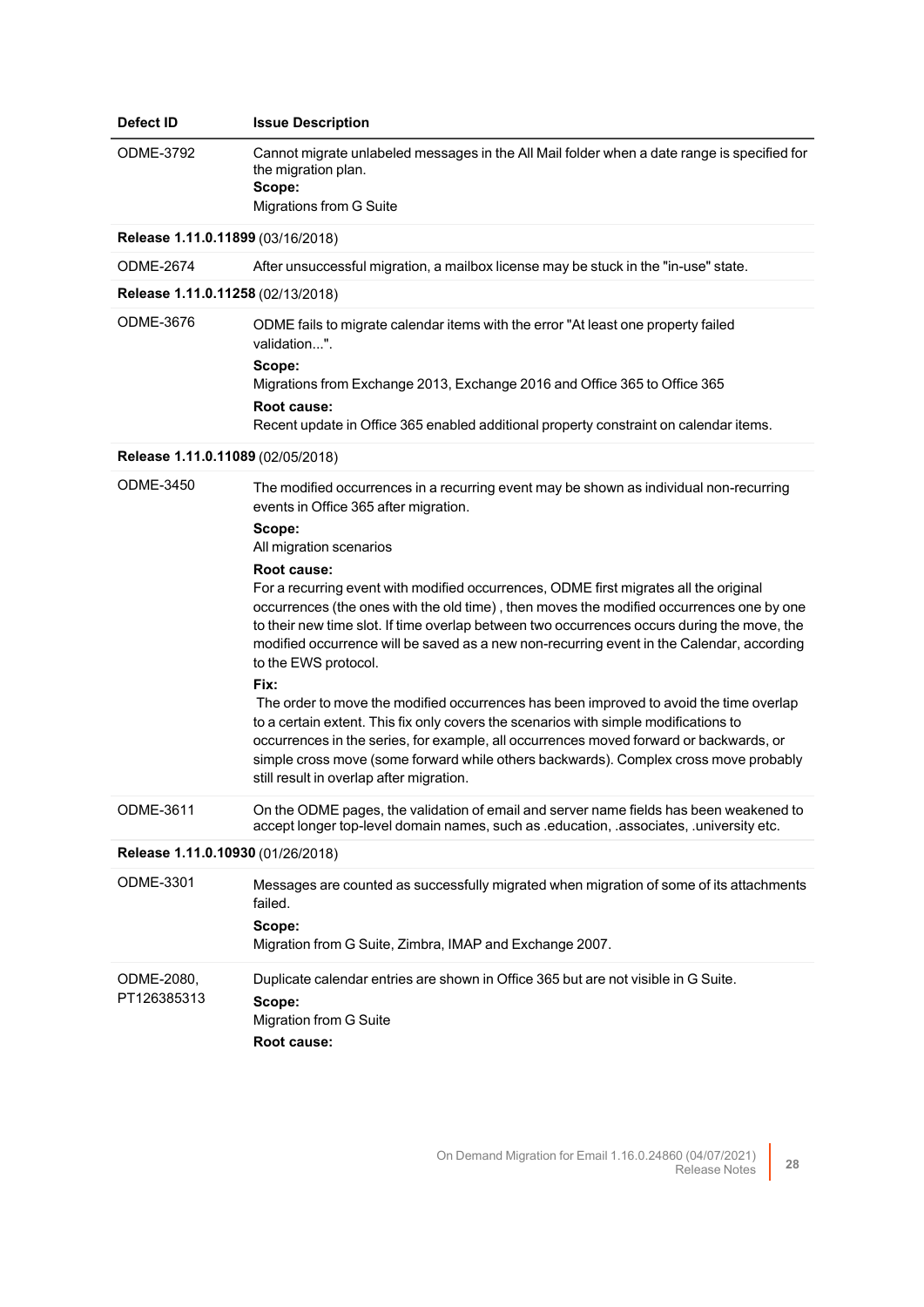## **Defect ID Issue Description**

A recurring event overlapped (partly) the adjacent ones in the series after the "move" or "modify" operation, and the new event was saved as a new non-recurring event in the Calendar, but the old one was not deleted.

**Fix:** In the case of overlap after the fix, ODME will delete the original occurrence (the one with the old time) from the series, and create a new non-recurring event with the new time.

#### **Release 1.11.0.10808** (01/17/2018)

| ODME-2198.  | Exception occurred during migration when mail forwarding was enabled. |
|-------------|-----------------------------------------------------------------------|
| PT149970606 | Scope:                                                                |
|             | Migration from Zimbra                                                 |

## **Release 1.11.0.10712** (01/11/2018)

| ODME-2224,<br>PT142494325 | Messages from the system Inbox folder were not migrated to the corresponding target<br>folder (Bandeja de entrada) in Office 365 with the Spanish language setting. |
|---------------------------|---------------------------------------------------------------------------------------------------------------------------------------------------------------------|
|                           | Scope:<br>Migration from Zimbra                                                                                                                                     |
|                           | Root cause:<br>Incorrect folder mapping between the source and target mailboxes.                                                                                    |

#### **Release 1.11.0.10544** (12/29/2017)

ODME-3098 ODME does not reschedule a mailbox migration for transient issues like "Mailbox database offline", "Server busy", "Active Directory is unavailable", etc. **Scope:** Migration from Exchange 2010, 2013, 2016 and Office 365 to Exchange 2010, 2013, 2016 and Office 365. **Fix:** Now ODME reschedules a mailbox migration in such conditions.

#### **Release 1.11.0.10489** (12/26/2017)

| ODME-3242 | Recurring meetings originated from an external Microsoft Exchange user are not migrated.<br>Scope:<br>Migration from GroupWise                                                          |
|-----------|-----------------------------------------------------------------------------------------------------------------------------------------------------------------------------------------|
|           | Root cause:<br>When a GroupWise user receives a recurring meeting from Microsoft Exchange mail<br>system, the 'Until' field of the meeting has the 'DateTime' format instead of 'Date'. |
|           | Release 1.11.0.10426 (12/22/2017)                                                                                                                                                       |

#### ODME-2142, PT143301367 Сalendar items from the archive mailbox are not migrated; the one from the primary mailbox is mistakenly migrated instead. **Scope:** Migration from Exchange 2016, 2013, 2010 and Office 365 **Root-cause:** No default Calendar folder was available in the archive mailbox.

**Release 1.11.0.10419** (12/22/2017)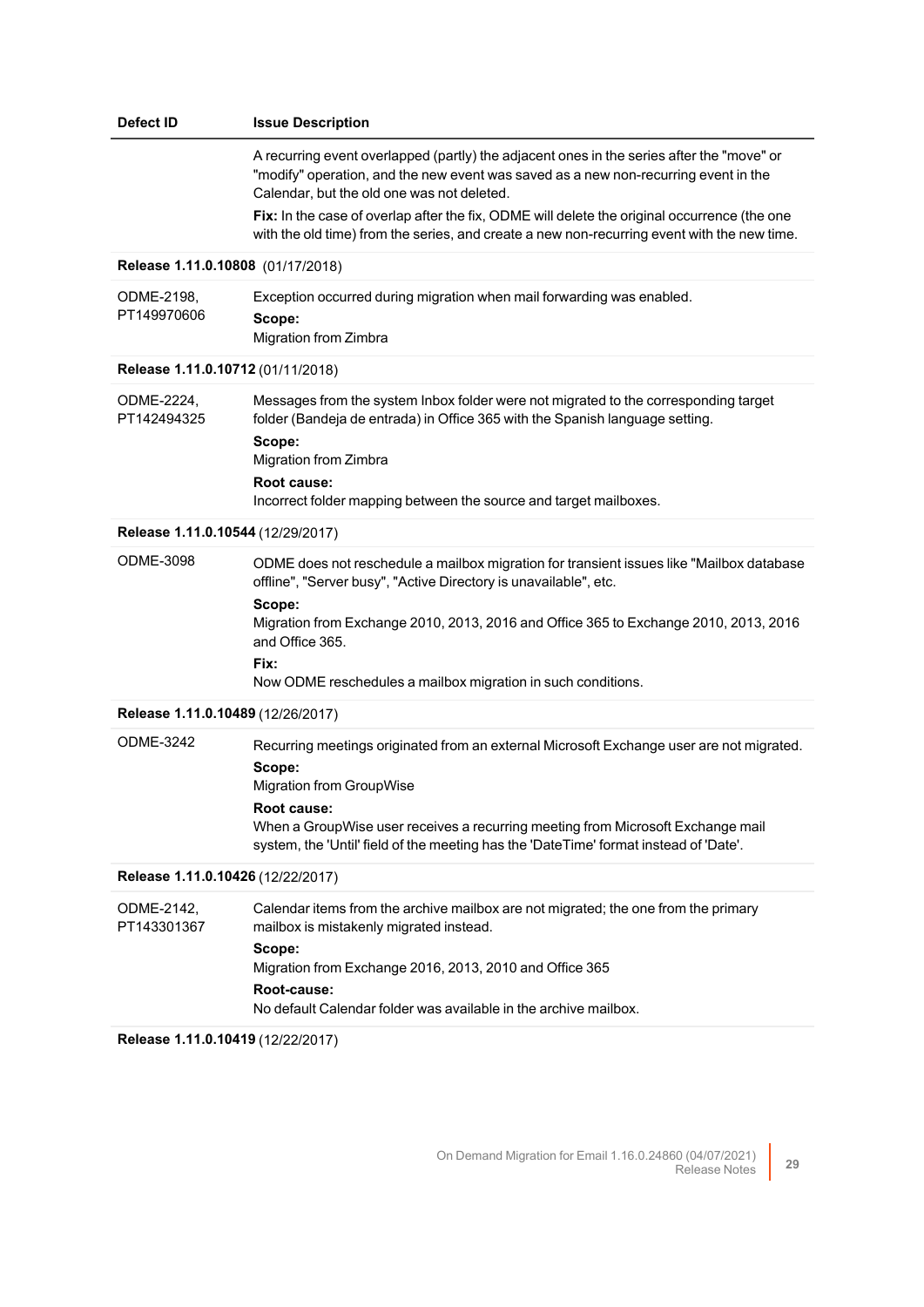| Defect ID                         | <b>Issue Description</b>                                                                                                                                                                                                                                                                                                                                                                                                                            |
|-----------------------------------|-----------------------------------------------------------------------------------------------------------------------------------------------------------------------------------------------------------------------------------------------------------------------------------------------------------------------------------------------------------------------------------------------------------------------------------------------------|
| <b>ODME-3245</b>                  | The email 'Receive' time is incorrect in Outlook Web Access after migration from some<br><b>IMAP</b> sources.<br>Scope:<br>Migration from IMAP sources                                                                                                                                                                                                                                                                                              |
| Release 1.11.0.10390 (12/20/2017) |                                                                                                                                                                                                                                                                                                                                                                                                                                                     |
| <b>ODME-3138</b>                  | If the concurrency limit is enabled, ODME may falsely report mailbox status as 'Running',<br>showing a greater number of currently processing mailboxes than it actually is.<br>Scope:<br>All migration scenarios<br>Root cause:<br>In certain scenarios, ODME may stop processing one mailbox and start processing another<br>mailbox in the 'Queued' or 'Rescheduled' state, without resetting the status of the<br>previously processed mailbox. |
| Release 1.11.0.10163 (12/06/2017) |                                                                                                                                                                                                                                                                                                                                                                                                                                                     |
| <b>ODME-3117</b>                  | Client Profile Updating Utility 5.7.3 cannot update client profiles using the switch message<br>created by ODME.<br>Scope:<br>Migration to Office 365 Germany tenants.<br>Root-cause:<br>Incorrect value for the 'Target' field in the switch message.                                                                                                                                                                                              |
| Release 1.11.0.9986 (11/28/2017)  |                                                                                                                                                                                                                                                                                                                                                                                                                                                     |
| ODME-2165,<br>PT152541460         | All Gmail migrations are stopped if the Gmail API daily usage quota is exceeded.<br>Scope:<br>Migration from G Suite<br>Fix:<br>Now ODME introduces the pool of Google projects with separate quotas that reduces the<br>risk of stopping migrations.                                                                                                                                                                                               |
| Release 1.11.0.9857 (11/16/2017)  |                                                                                                                                                                                                                                                                                                                                                                                                                                                     |
| ODME-2123.<br>PT152303759         | ODME does not interrupt a mailbox migration when the target mailbox exceeds the mailbox<br>size limit.<br>Scope:<br>Migration from Exchange 2010, 2013, 2016 and Office 365 to Exchange 2010, 2013, 2016<br>and Office 365.<br>Fix:<br>Now ODME interrupts mailbox migration in such conditions.                                                                                                                                                    |
| Release 1.11.0.9772 (11/13/2017)  |                                                                                                                                                                                                                                                                                                                                                                                                                                                     |
| ODME-2339,<br>PT152098948         | Better handling of Gmail throttling.<br>Scope:<br>Migration from G Suite                                                                                                                                                                                                                                                                                                                                                                            |

**Release 1.11.0.9725** (11/09/2017)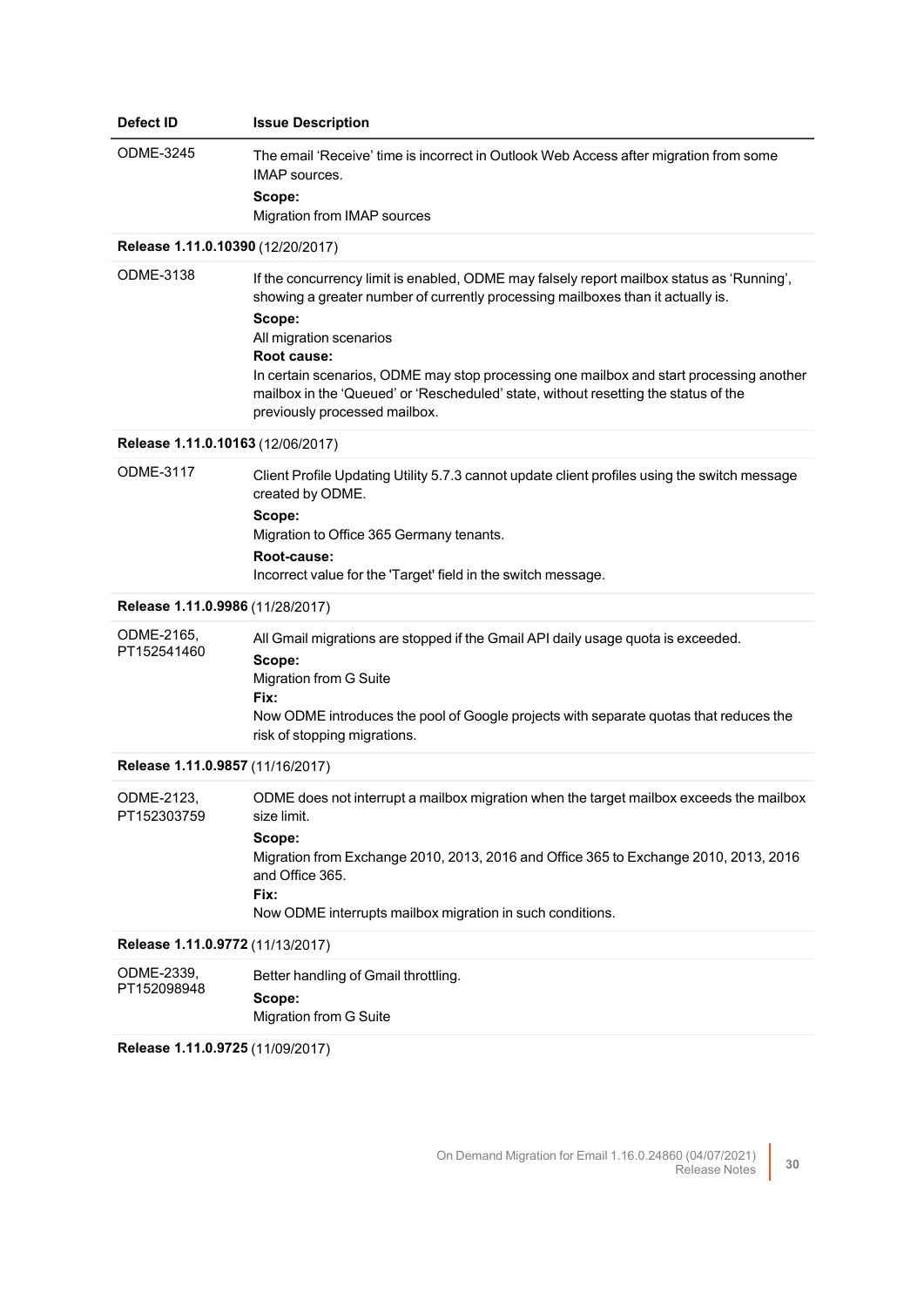| <b>Defect ID</b>                 | <b>Issue Description</b>                                                                                                                                                                                                                                                                                                                                                                               |
|----------------------------------|--------------------------------------------------------------------------------------------------------------------------------------------------------------------------------------------------------------------------------------------------------------------------------------------------------------------------------------------------------------------------------------------------------|
| ODME-2122,<br>PT151516084        | The feature "Move large attachments to OneDrive for Business" does not work.<br>Scope:<br>Migration to Office 365                                                                                                                                                                                                                                                                                      |
| Release 1.11.0.9596 (10/31/2017) |                                                                                                                                                                                                                                                                                                                                                                                                        |
| PT152021809                      | CPUU 5.7.3 cannot update client profiles with the switch message created by ODME.<br>Scope:<br>All migration scenarios<br>Root cause:<br>CPUU has been updated because RPC over HTTP reaches end of support in Office 365 on<br>October 31, 2017, and the fields in the switch message should be updated accordingly.                                                                                  |
| Release 1.10.0.9494 (10/20/2017) |                                                                                                                                                                                                                                                                                                                                                                                                        |
| PT151995778                      | Cannot perform autodiscover of the mailboxes with the error "Value cannot be null.<br>Parameter name: autodiscoverUri".<br>Scope:<br>Migration from or to on-premises Exchange 2007, Exchange 2010, Exchange 2013 or<br>Exchange 2016.<br>Root cause:<br>Defect was introduced with PT143961547.                                                                                                       |
| PT151910571                      | All-day events are migrated with the UTC time zone, as a result, the events are displayed<br>incorrectly in Outlook after migration.<br>Scope:<br>Migration from Exchange 2007, Zimbra, GroupWise, IBM Domino and G Suite.                                                                                                                                                                             |
| Release 1.10.0.9384 (10/13/2017) |                                                                                                                                                                                                                                                                                                                                                                                                        |
| PT150594533                      | Now migration of large folders from G Suite is faster in case of rescheduling and re-<br>migrations.                                                                                                                                                                                                                                                                                                   |
| PT150877256                      | Non-ASCII characters in calendar items are not displayed correctly after mailbox migration.<br>Scope:<br>Migration from GroupWise                                                                                                                                                                                                                                                                      |
| Release 1.10.0.9193 (09/26/2017) |                                                                                                                                                                                                                                                                                                                                                                                                        |
| PT113275105                      | ODME supports migration of a GroupWise mailbox by using the UserName<br>(FirstnameLastname) format or the Internet address format<br>(FirstnameLastname@domain). The Internet address format is not supported for<br>Forwarding Settings.<br>Scope:<br><b>Migration from GroupWise</b><br>Fix:<br>Now ODME supports the Internet address format (FirstnameLastname@domain) for<br>Forwarding Settings. |
| PT150081814                      | Duplicated content was found in the source mailbox for all migrated items.                                                                                                                                                                                                                                                                                                                             |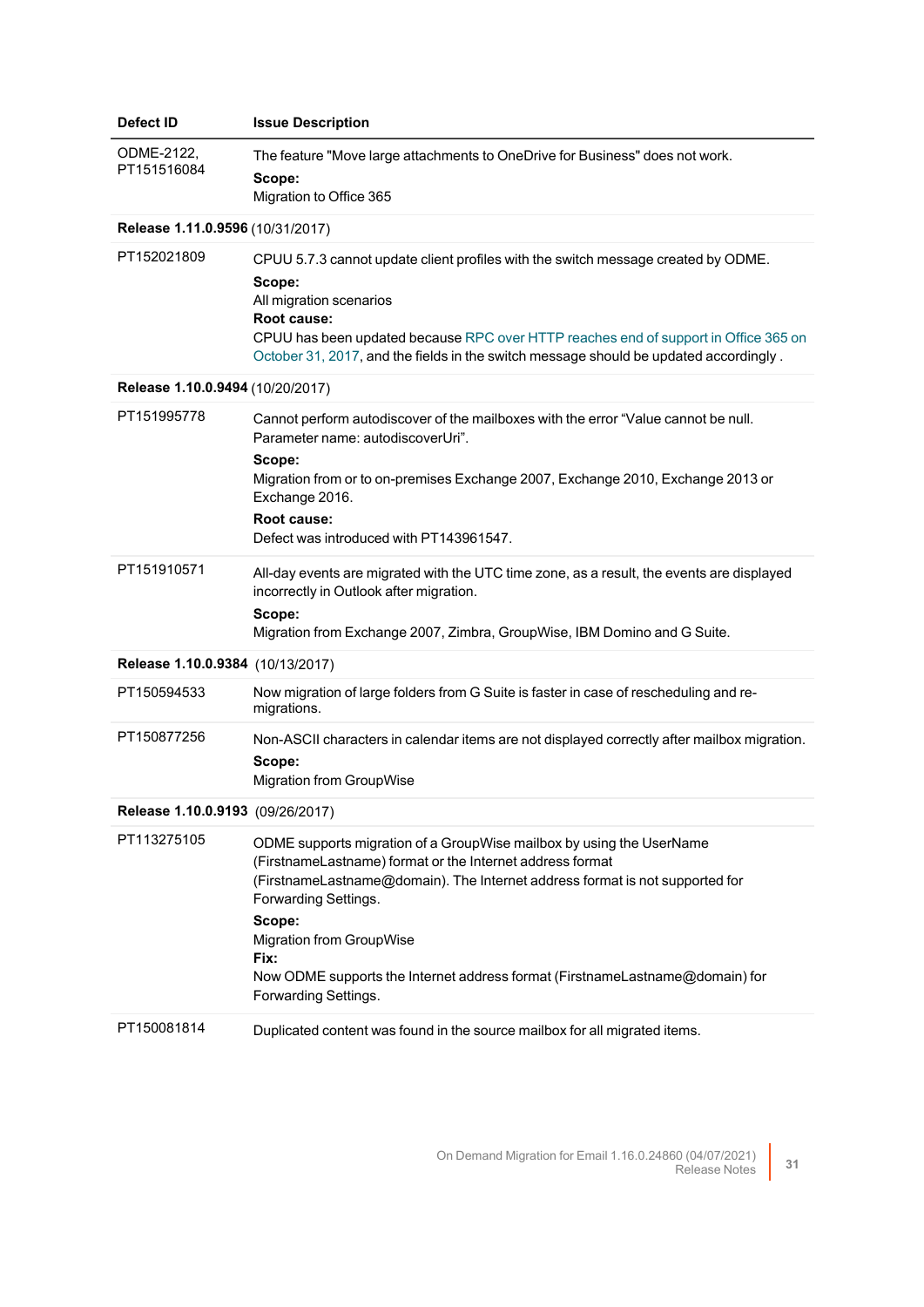| Defect ID                        | <b>Issue Description</b>                                                                                                                                                                                                                                                                                                                                                                                                                                                                                                                                                                                                                                                            |
|----------------------------------|-------------------------------------------------------------------------------------------------------------------------------------------------------------------------------------------------------------------------------------------------------------------------------------------------------------------------------------------------------------------------------------------------------------------------------------------------------------------------------------------------------------------------------------------------------------------------------------------------------------------------------------------------------------------------------------|
|                                  | Scope:<br>Migration from Exchange 2016, 2013, 2010, 2007 and Office 365<br>Root cause:<br>The migration source and target are the same mailbox.<br>Fix:<br>When auto-discovery is enabled for the migration source and target, you will get a warning<br>message that you have specified the same mailbox for both sides. While migrating, ODME<br>will check the unique mailbox ID for the source and target, and interrupt the migration if<br>their IDs are the same.                                                                                                                                                                                                            |
| PT150542851                      | The exception "(503) Server Unavailable" occurred continuously while migrating<br>messages, and the number of the estimated messages was found inconsistent with the<br>number of the migrated ones in the report.<br>Scope:<br>Migration from IBM Domino<br>Root-cause:<br>The exception was thrown by the Quest Domino Web Service while retrieving messages<br>from a folder in the source, but ODME moved on to the next folder without handling the<br>exception, and so on.<br><b>Workaround:</b><br>Migrate the mailbox again.<br>Fix:<br>In the case of the exception after the fix, ODME will create a record in the log, and<br>reschedule the migration in 5-10 minutes. |
| Release 1.10.0.8940 (09/06/2017) |                                                                                                                                                                                                                                                                                                                                                                                                                                                                                                                                                                                                                                                                                     |
| PT150778408                      | ODME cannot migrate audit enabled mailboxes due to presence of the subfolder Audits in<br>the Recoverable Items folder in the source.<br>Scope:<br>Migration from Microsoft Exchange 2010, 2013, 2016 or Microsoft Office 365<br>Root-cause:<br>Impersonated user does not have permission to access this subfolder.<br>Fix:<br>Now ODME will skip this subfolder during migration, the migration of its contents is not<br>supported.                                                                                                                                                                                                                                              |
| Release 1.10.0.8890 (09/01/2017) |                                                                                                                                                                                                                                                                                                                                                                                                                                                                                                                                                                                                                                                                                     |
| PT150080895                      | Non-Delivery Receipts (NDR) were migrated with empty body.<br>Scope:<br>Migration from IBM Domino<br>Root-cause:<br>The Body property of NDR message composed from the IBM Notes Non-delivery receipts<br>template was not supported.<br>Fix:<br>The Body property migration is now fully supported, and all the properties in the default<br>Non-delivery receipts template can be found in the target after migration.                                                                                                                                                                                                                                                            |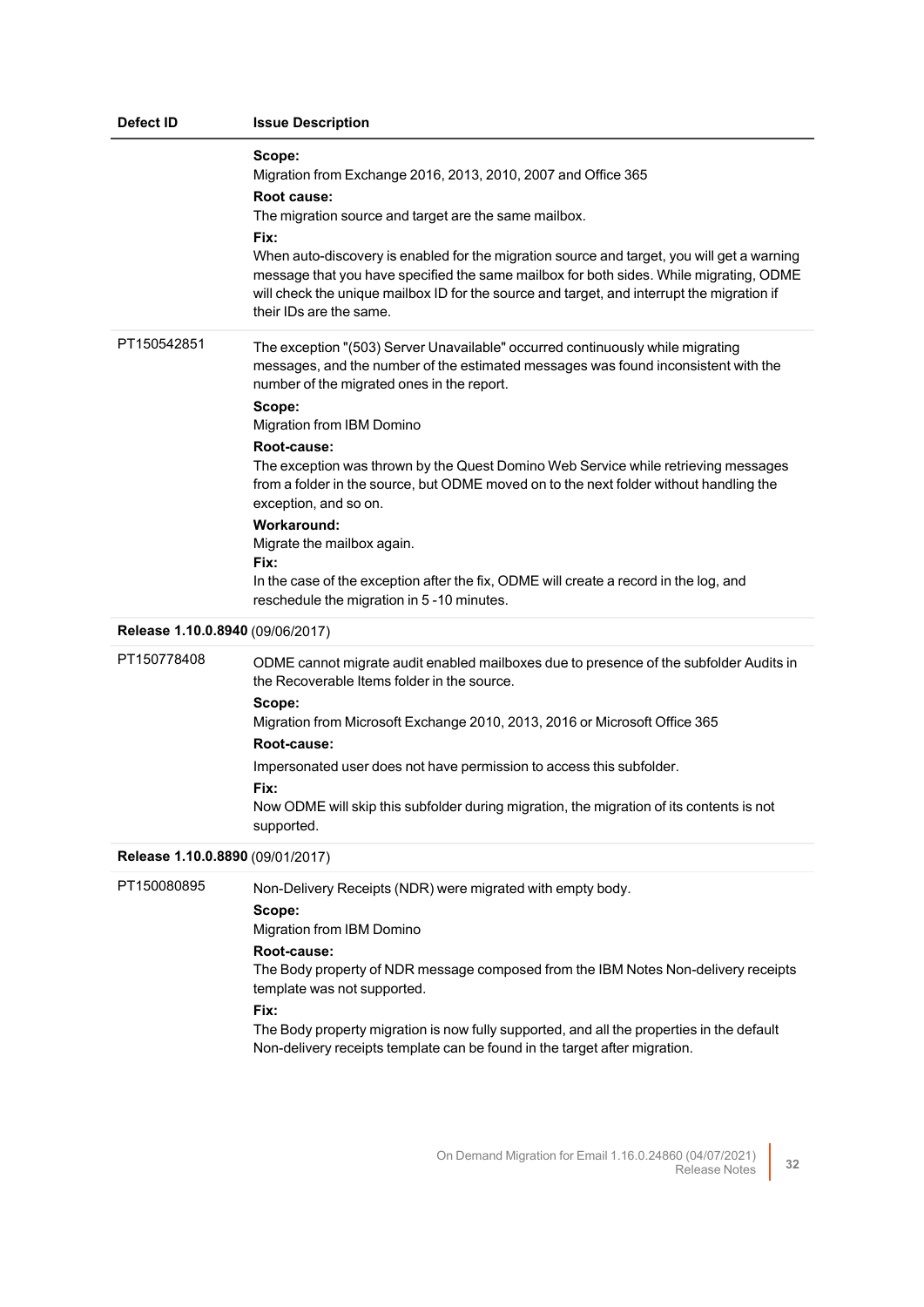| Defect ID                        | <b>Issue Description</b>                                                                                                                                                                                                                                                                             |
|----------------------------------|------------------------------------------------------------------------------------------------------------------------------------------------------------------------------------------------------------------------------------------------------------------------------------------------------|
| Release 1.10.0.8870 (08/31/2017) |                                                                                                                                                                                                                                                                                                      |
| PT150633269                      | ODME cannot migrate attachments with some special symbols in their names.<br>Scope:<br>Migration from non-Exchange sources<br>Fix:<br>Now these special symbols in attachment names are skipped during migration.                                                                                    |
| PT150589535                      | Contacts and contact groups are incorrectly displayed in Outlook Web Access.<br>Scope:<br>Migration from Exchange 2010 to Exchange 2013, 2016 and Office 365<br>Root cause:<br>OWA relies on properties that did not exist in previous versions of Exchange.                                         |
| Release 1.10.0.8674 (08/18/2017) |                                                                                                                                                                                                                                                                                                      |
| PT150308387                      | Migration fails with the error "Object reference not set" if forwarding is enabled on the<br>Google source.<br>Scope:<br>Migration from G Suite<br>Root cause:<br>Defect was introduced with PT148556353.                                                                                            |
| Release 1.10.0.8651 (08/17/2017) |                                                                                                                                                                                                                                                                                                      |
| PT150037853                      | ODME keeps trying to migrate when the Per User Rate Limit of the Gmail API is exceeded.<br>Scope:<br>Migration from G Suite<br>Fix:<br>The Gmail API now returns an error with the time of next migration attempt when the limit is<br>exceeded. ODME now can reschedule the migration to that time. |
| PT149999385,<br>PT149998523      | Migration rescheduling stops working with the issue "The mailbox database is temporarily<br>unavailable", and this issue is not considered as an error.<br>Scope:<br>All migration scenarios                                                                                                         |
| PT149948724                      | Accept notifications were migrated with empty body<br>Scope:<br>Migration from IBM Domino<br>Root cause:<br>ODME cannot migrate Accept notifications as notification messages.                                                                                                                       |
| PT118382035                      | Non-Delivery Receipts (NDR) were migrated with empty body.<br>Scope:<br>Migration from IBM Domino<br>Root cause:<br>ODME cannot migrate Domino NDRs to Exchange or Office 365.                                                                                                                       |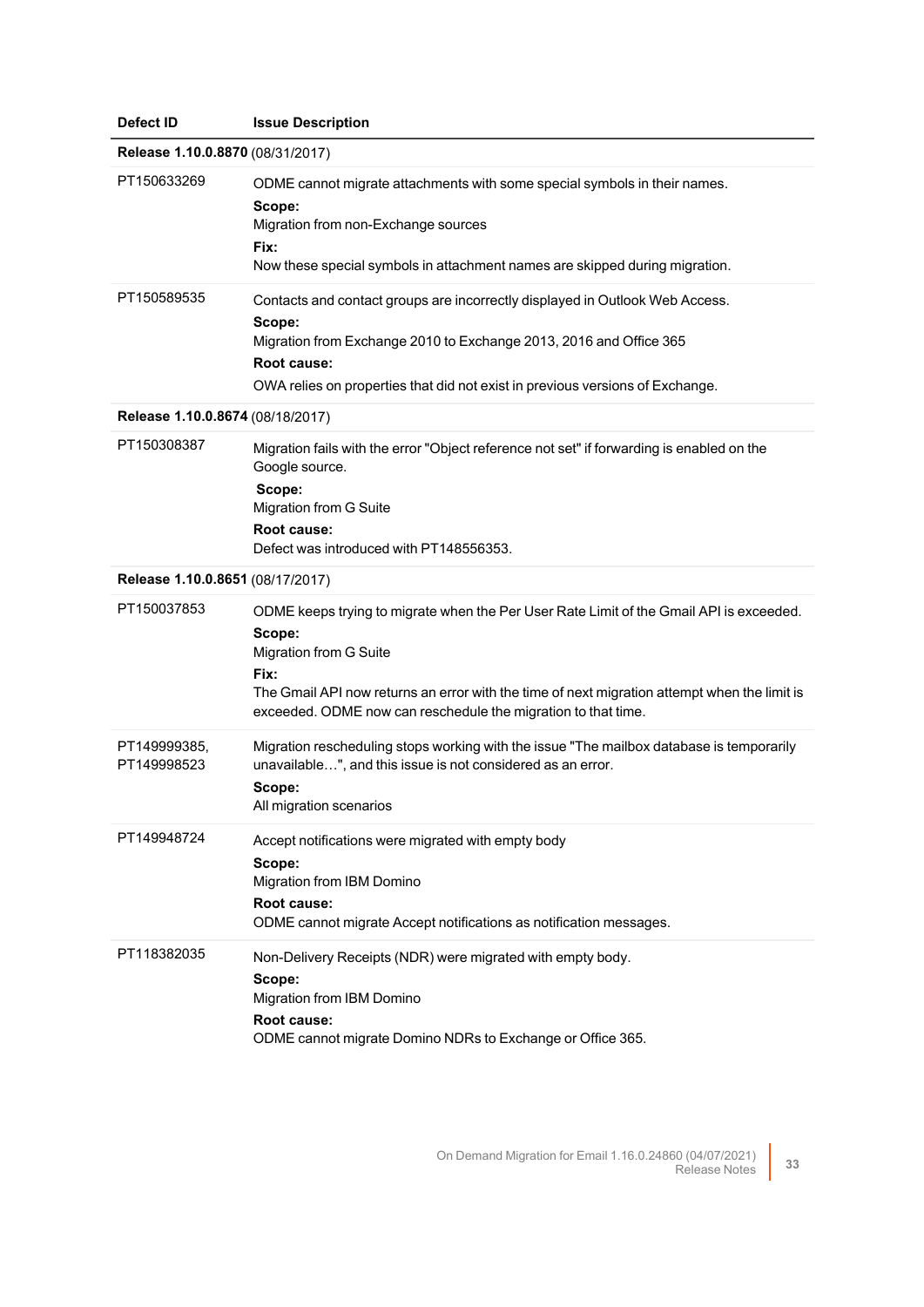| Defect ID                        | <b>Issue Description</b>                                                                                                                                                                                                                                                                                                                                                                                                                                                                                                                                                                                                                                                                                                                                                                                                                                                                |
|----------------------------------|-----------------------------------------------------------------------------------------------------------------------------------------------------------------------------------------------------------------------------------------------------------------------------------------------------------------------------------------------------------------------------------------------------------------------------------------------------------------------------------------------------------------------------------------------------------------------------------------------------------------------------------------------------------------------------------------------------------------------------------------------------------------------------------------------------------------------------------------------------------------------------------------|
|                                  | Fix:<br>ODME will migrate NDR as a normal message by supporting these NDR message<br>properties:                                                                                                                                                                                                                                                                                                                                                                                                                                                                                                                                                                                                                                                                                                                                                                                        |
|                                  | • To                                                                                                                                                                                                                                                                                                                                                                                                                                                                                                                                                                                                                                                                                                                                                                                                                                                                                    |
|                                  | • Subject                                                                                                                                                                                                                                                                                                                                                                                                                                                                                                                                                                                                                                                                                                                                                                                                                                                                               |
|                                  | • Attachments                                                                                                                                                                                                                                                                                                                                                                                                                                                                                                                                                                                                                                                                                                                                                                                                                                                                           |
|                                  | Body (partially supported): ODME now can only migrate the original message body,<br>but the other parts of the body composed from the IBM Notes Non-delivery receipts<br>template is not supported yet.                                                                                                                                                                                                                                                                                                                                                                                                                                                                                                                                                                                                                                                                                 |
| Release 1.10.0.8549 (08/09/2017) |                                                                                                                                                                                                                                                                                                                                                                                                                                                                                                                                                                                                                                                                                                                                                                                                                                                                                         |
| PT149626635                      | Cannot migrate an attachment if its Record Relocation Vector (RRV) was corrupted.<br>Scope:<br>Migration from IBM Notes and Domino<br>Fix:<br>After three unsuccessful attempts to retrieve an attachment using RRV, try to renew RRV<br>immediately.                                                                                                                                                                                                                                                                                                                                                                                                                                                                                                                                                                                                                                   |
| Release 1.10.0.8537 (08/08/2017) |                                                                                                                                                                                                                                                                                                                                                                                                                                                                                                                                                                                                                                                                                                                                                                                                                                                                                         |
| PT149207717                      | Contact photos cannot be migrated with the "refresh_token is null" exception.<br>Scope:<br>Migration from G Suite to all supported targets<br>Root cause:<br>ODME does not update the expired G Suite access token before migrating the contacts.<br>Fix:<br>Now ODME verifies the G Suite access token before migrating the contacts.                                                                                                                                                                                                                                                                                                                                                                                                                                                                                                                                                  |
| PT147576393                      | In the target mailbox, the Conversation History system folder hierarchy is not the same as<br>in the source mailbox after migration.<br>Scope:<br>Migration from all Microsoft Exchange sources or Microsoft Office 365<br>Root cause:<br>In previous versions, if the Conversation History system folder was moved into any other<br>folder (e.g. Inbox) on the source, and Conversation History system folder was enabled at<br>the root in the target mailbox, the data from the source mailbox was migrated to the<br>Conversation History system folder at the root level.<br>Fix:<br>In the target mailbox, the folder hierarchy will be the same as in the source mailbox after<br>migration. If the Conversation History system folder is enabled in the target mailbox, and its<br>full path is not the same as the one in the source mailbox, the corresponding source folder |
|                                  | will be migrated as a normal folder.                                                                                                                                                                                                                                                                                                                                                                                                                                                                                                                                                                                                                                                                                                                                                                                                                                                    |
| Release 1.10.0.8422 (08/02/2017) |                                                                                                                                                                                                                                                                                                                                                                                                                                                                                                                                                                                                                                                                                                                                                                                                                                                                                         |

PT149231375 Appointments are not migrated from the Calendar folder.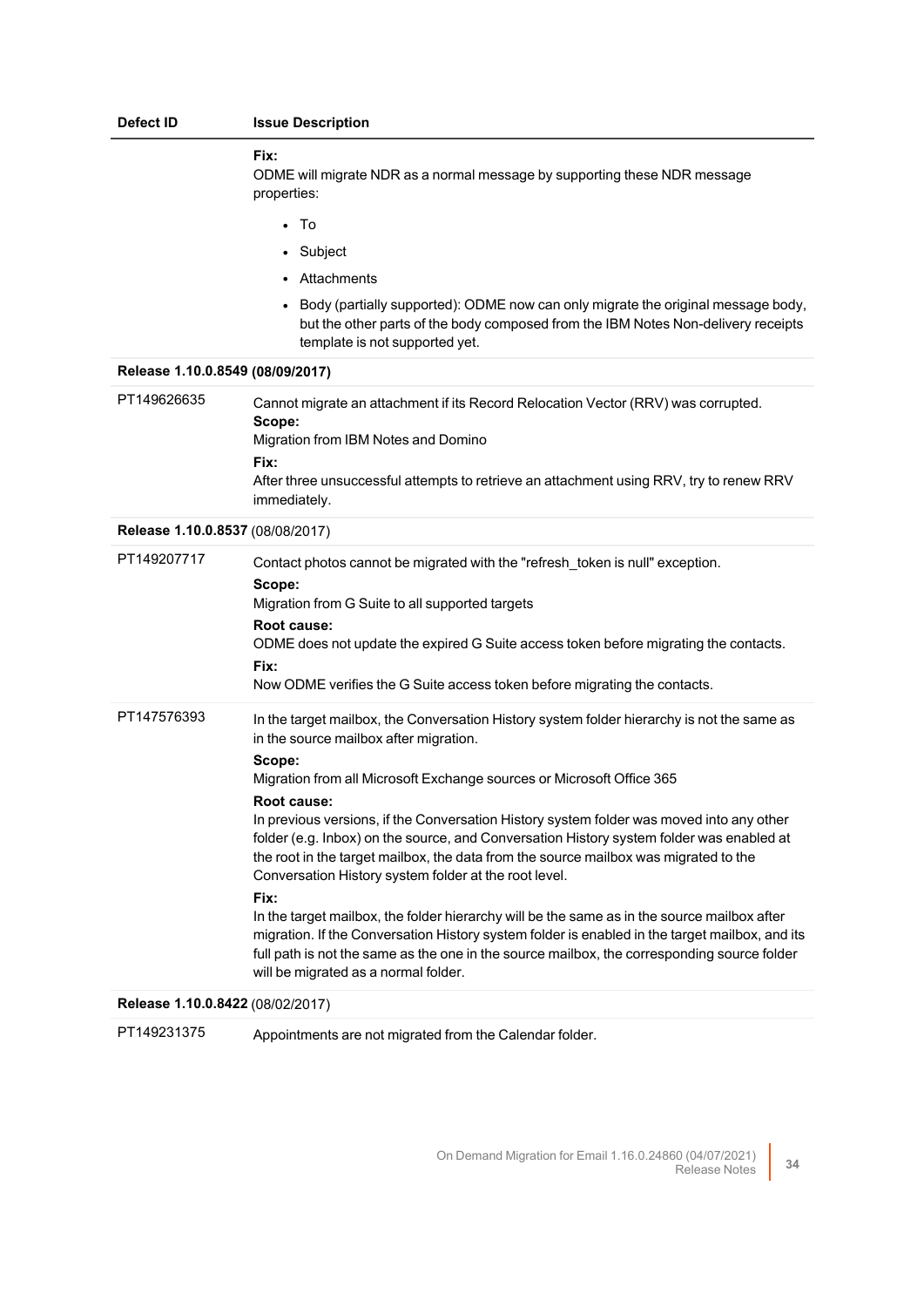| Defect ID                        | <b>Issue Description</b>                                                                                                                                                                                                                                                                                                                                                                                            |  |
|----------------------------------|---------------------------------------------------------------------------------------------------------------------------------------------------------------------------------------------------------------------------------------------------------------------------------------------------------------------------------------------------------------------------------------------------------------------|--|
|                                  | Scope:<br>Migration from Exchange 2010<br>Root cause:<br>When migrating calendar appointments, the error "The property has an invalid value.<br>ICalUid" was considered as a folder-level error and, as a result, all appointments from this<br>folder were not migrated.                                                                                                                                           |  |
| PT148556353                      | Localized source folders are incorrectly mapped to the default folders on the target<br>Exchange server, such as Inbox, Sent Items etc.<br>Scope:<br>Migration from IMAP sources<br>Root cause:<br>Previously, ODME mapped folders based on their display name for IMAP sources.<br>Fix:<br>Now ODME identifies the folder type by its standard attributes for RFC6154-compliant<br>IMAP servers (such as Dovecot). |  |
| PT149882223                      | Administrator credentials are not displayed in the ODME web interface.<br>Scope: Migration from Exchange 2010, 2013 or 2016.                                                                                                                                                                                                                                                                                        |  |
| Release 1.10.0.8266 (07/21/2017) |                                                                                                                                                                                                                                                                                                                                                                                                                     |  |
| PT134337881                      | You may get the following error when migrating a subfolder of the Task type: "Failed to find<br>or create folder Tasks/[subfolderName] (You cannot specify the FolderClass when creating<br>a non-generic folder.)".<br>Scope:<br>Migration of tasks to Microsoft Office 365                                                                                                                                        |  |
| Release 1.10.0.8150 (07/19/2017) |                                                                                                                                                                                                                                                                                                                                                                                                                     |  |
| PT148909421                      | Daily quota limits handling in ODME have been aligned with the recent changes in G Suite.<br>Scope:<br>Migration from G Suite                                                                                                                                                                                                                                                                                       |  |
| PT149088015                      | Fixed rescheduling for throttling during message estimation.<br>Scope:<br>Migration from G Suite, all Microsoft Exchange sources or Microsoft Office 365.<br>Root cause:<br>Mailboxes with large amount of folders may be throttled during the estimation phase of<br>migration. ODME did not correctly handled such situations.                                                                                    |  |
| Release 1.10.0.8123 (07/17/2017) |                                                                                                                                                                                                                                                                                                                                                                                                                     |  |
| PT148736037                      | Migration of a non-existent mailbox from G Suite hangs when it should fail immediately.<br>Scope:<br>Migration from G Suite<br>Root-cause:<br>ODME tried to access a non-existent mailbox multiple times with large delays between<br>attempts.                                                                                                                                                                     |  |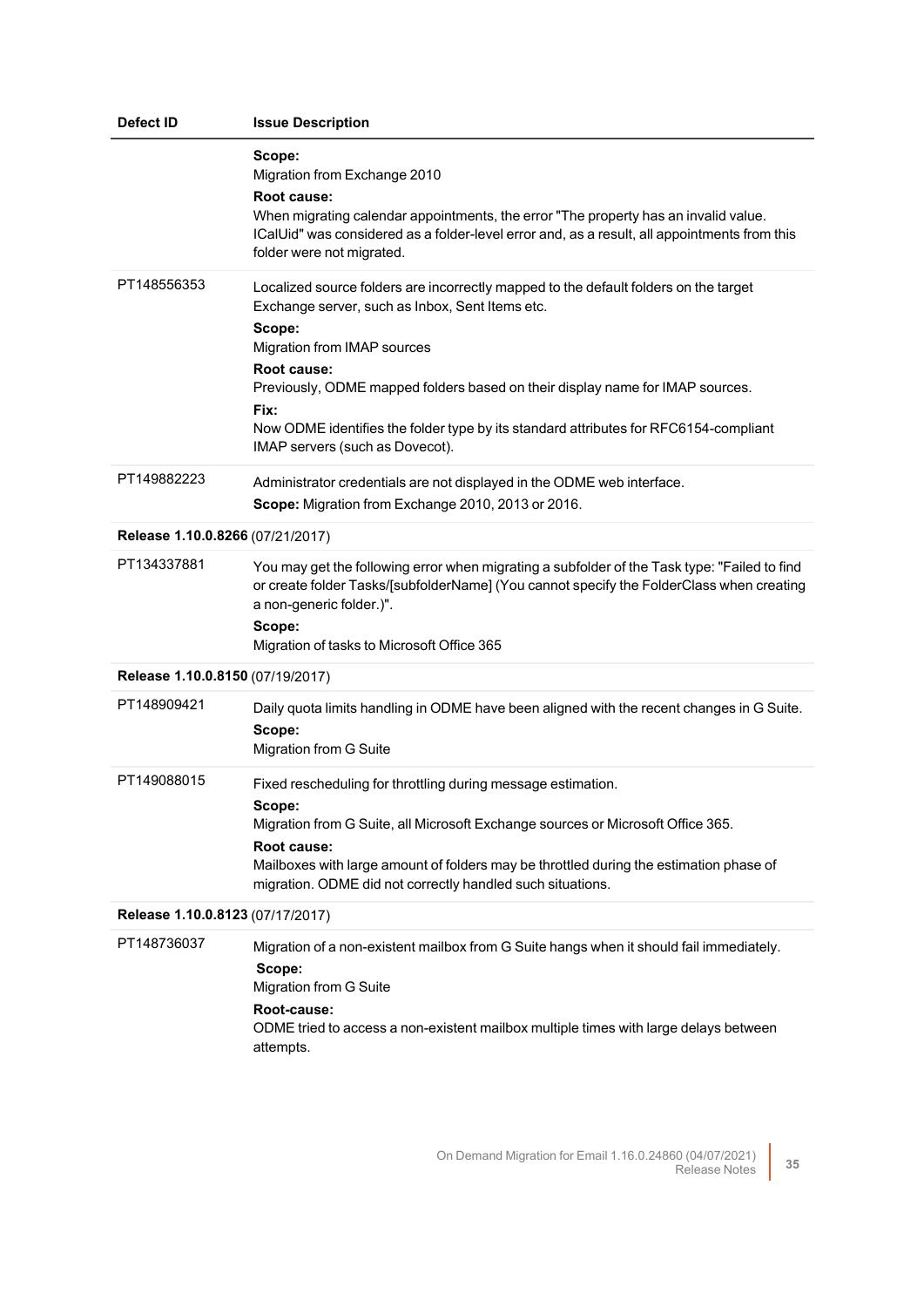| Defect ID                        | <b>Issue Description</b>                                                                                                                                                                                                                                                                                                                                                                               |
|----------------------------------|--------------------------------------------------------------------------------------------------------------------------------------------------------------------------------------------------------------------------------------------------------------------------------------------------------------------------------------------------------------------------------------------------------|
| Release 1.10.0.7933 (07/04/2017) |                                                                                                                                                                                                                                                                                                                                                                                                        |
| PT147088615                      | A mailbox may be stuck during migration of a certain system folder in case the folder's full<br>path in the source mailbox differs from its path in the target mailbox.<br>Scope:<br>Migration from Microsoft Exchange 2007, 2010, 2013, 2016 or Microsoft Office 365 to<br>Microsoft Exchange 2010, 2013, 2016 or Microsoft Office 365.<br>Root-cause:<br>ODME constructs folder mapping incorrectly. |
| PT146455431                      | Incorrect count of 'Estimated', 'Processed' or 'Skipped' items for IMAP source.<br>Scope:<br>All IMAP sources<br>Root-cause:<br>IMAP message identifiers used by ODME during migration can coincide for different<br>messages, which results in incorrect migration and statistics gathering.<br>Fix:<br>The probability of the issue has been decreased significantly.                                |
| Release 1.10.0.7914 (07/03/2017) |                                                                                                                                                                                                                                                                                                                                                                                                        |
| PT147487029                      | Cannot add additional administrator credentials for the source Exchange server.<br>Scope:<br>Migration from Exchange 2010, 2013 or 2016<br>Root-cause:<br>Cannot create another pair of user name and password by clicking on the add additional<br>admin credentials link on the Connections page when the Microsoft Exchange Server<br>2010, 2013 or 2016 was selected as the source platform.       |
| PT142578617                      | All day events are synchronized as two day events in case of timezone mismatch on the<br>source and target.<br>Scope:<br>Migration from Zimbra, GroupWise, IBM Domino and G Suite                                                                                                                                                                                                                      |
| Release 1.10.0.7731 (06/16/2017) |                                                                                                                                                                                                                                                                                                                                                                                                        |
| PT146679595                      | Mailbox migration may get stuck in the Running state with no progress.<br>Scope:<br>Migration from G Suite<br>Root-cause:<br>Re-scheduling events that are logged when the daily data extraction limit is reached cannot<br>be handled correctly.                                                                                                                                                      |
| Release 1.10.0.7571 (06/07/2017) |                                                                                                                                                                                                                                                                                                                                                                                                        |
| PT146680911                      | There are excessive actions in case of re-scheduling the migration. This might lead to<br>exceeding the daily budget limit to retrieve the data from the source mail platform.<br>Scope:<br>All supported migration scenarios.                                                                                                                                                                         |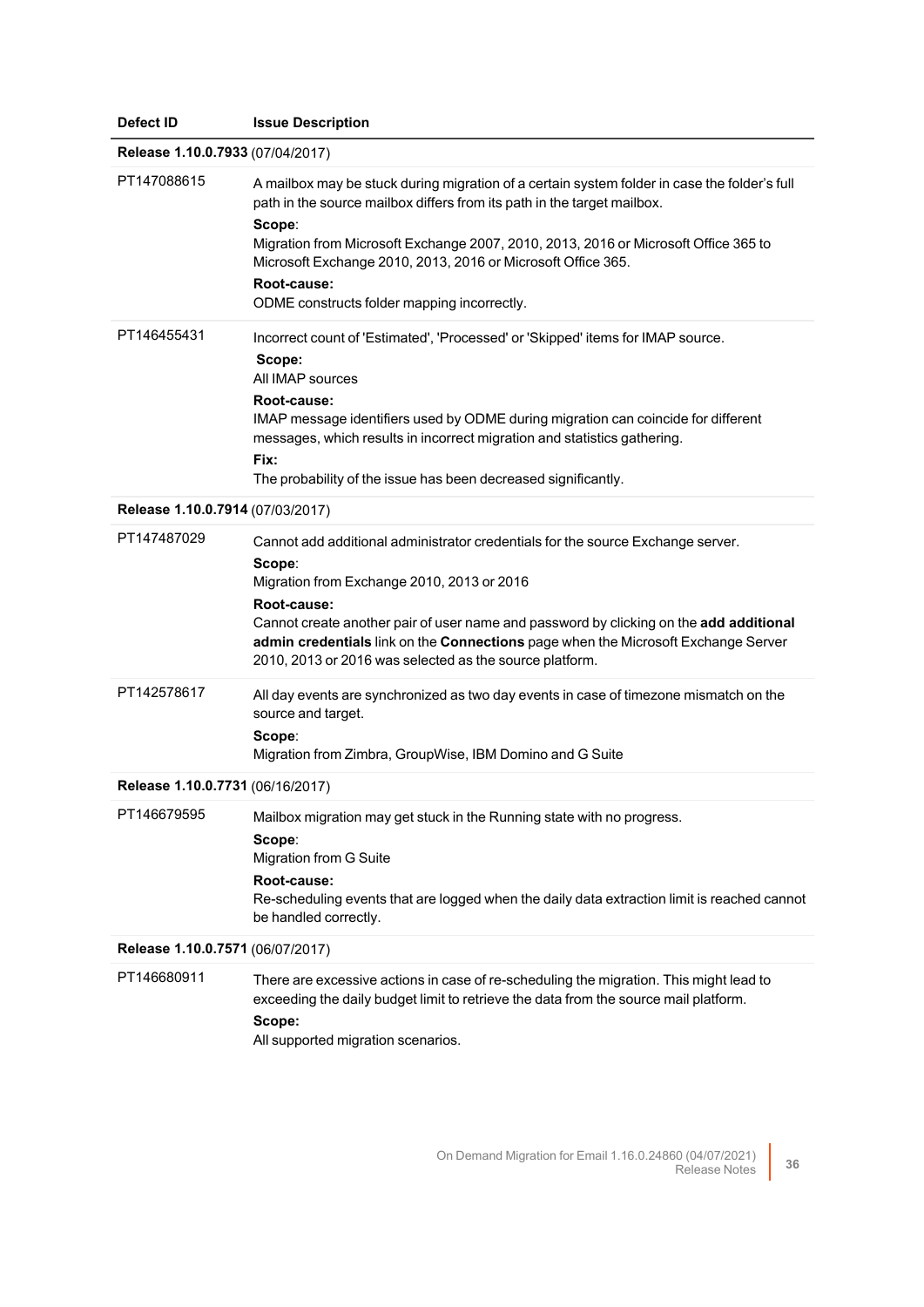| Defect ID                        | <b>Issue Description</b>                                                                                                                                                                                                                                                                                                                                                                                                                                                  |
|----------------------------------|---------------------------------------------------------------------------------------------------------------------------------------------------------------------------------------------------------------------------------------------------------------------------------------------------------------------------------------------------------------------------------------------------------------------------------------------------------------------------|
|                                  | Root-cause:<br>An issue with saving of intermediate migration statistics.                                                                                                                                                                                                                                                                                                                                                                                                 |
| Release 1.10.0.7439 (05/29/2017) |                                                                                                                                                                                                                                                                                                                                                                                                                                                                           |
| PT144079365                      | There is a lack of some error traces in the ODME audit log but these errors are shown in the<br>Migration Summary report.<br>Scope:<br>All supported migration scenarios.<br>Root-cause:<br>Some fields in the events were missing due to the internal issues caused by the<br>multithreaded processing implementation of ODME.                                                                                                                                           |
| PT145588033                      | In case of remigrations of the content which have been previously migrated by ODME in<br>another migration project, the duplicates are created.<br>Scope:<br>All migration scenarios from Microsoft Exchange 2010, 2013 or Office 365 to Microsoft<br>Exchange 2010, 2013, 2016 or Office 365 if the Move large attachments to OneDrive for<br><b>Business</b> option is not selected.                                                                                    |
| Release 1.10.0.7382 (05/24/2017) |                                                                                                                                                                                                                                                                                                                                                                                                                                                                           |
| PT143093697,<br>PT144014671      | Migration was interrupted without any log information when a mailbox had reached the<br>maximum extraction size limit (50 GB) or the limit of the number of migrations (10<br>migrations).<br>Scope:<br>All supported migration scenarios.<br>Fix:<br>The relevant information now can be found in the log when the migrations are interrupted<br>due to the limits.                                                                                                      |
| Release 1.10.0.7334 (05/22/2017) |                                                                                                                                                                                                                                                                                                                                                                                                                                                                           |
| PT145364987                      | If a mailbox migration plan is started for the first time, license information may not be<br>applied for some mailboxes.<br>Scope:<br>All supported migration scenarios.<br><b>Root-cause:</b><br>ODME may fail to reserve a coupon because of the following error when several mailboxes<br>were started at the same time: "Error reserving pre-paid license. Continuing with<br>migration".<br>Fix:<br>ODME avoids the situation that leads to the original exceptions. |
| Release 1.10.0.7125 (05/10/2017) |                                                                                                                                                                                                                                                                                                                                                                                                                                                                           |
| PT142284933                      | An email address contains the legacy domain name after migration when viewing in<br>Outlook Web Access via Google Chrome or Microsoft Internet Explorer 11.<br>Scope:<br>All supported migration scenarios.<br>Root-cause:                                                                                                                                                                                                                                                |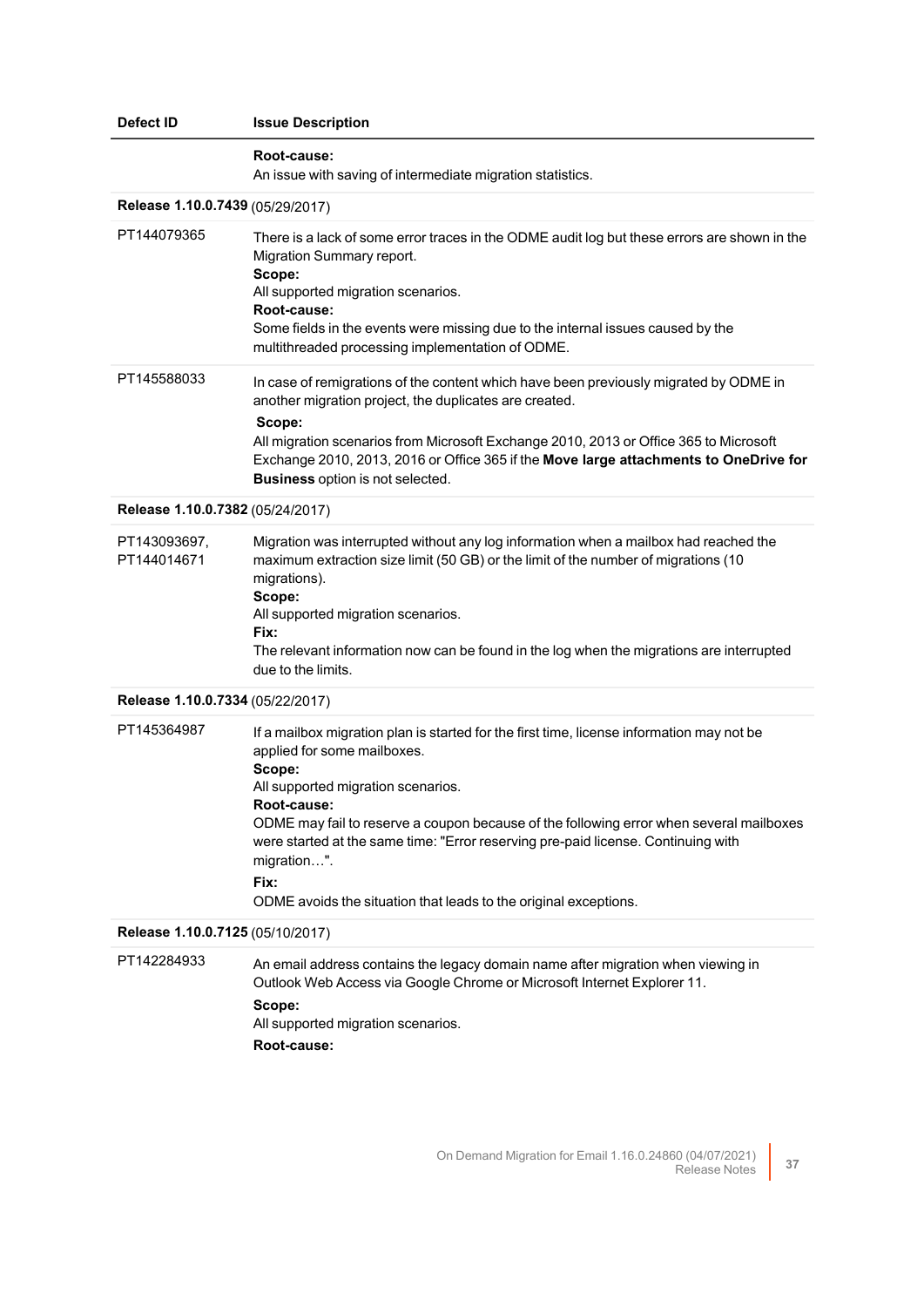| <b>Defect ID</b> | <b>Issue Description</b>                                                                                                                                                                                                                                                                                                                                                                                                                                                                                                                                                                                                                                                                                                                                               |
|------------------|------------------------------------------------------------------------------------------------------------------------------------------------------------------------------------------------------------------------------------------------------------------------------------------------------------------------------------------------------------------------------------------------------------------------------------------------------------------------------------------------------------------------------------------------------------------------------------------------------------------------------------------------------------------------------------------------------------------------------------------------------------------------|
|                  | An email address will be resolved as X500 address rather than SMTP address if the target<br>Global Address List (GAL) already contains the same email address.<br>Fix:<br>After a contact is created and saved in the target, ODME will set the extended properties of<br>the contact via SetExtendedProperty(PidLidEmail1DisplayName, "FirstName LastName"),<br>SetExtendedProperty(PidLidEmail1AddressType, "SMTP"), SetExtendedProperty<br>(PidLidEmail1Address, " <email_address>") and SetExtendedProperty<br/>(PidLidEmail1OriginalDisplayName, "<email_address>"). Thus, the email address will be<br/>displayed correctly in Outlook Web Access after migration according to Microsoft Office<br/>365 support recommendations.</email_address></email_address> |
| PT143387869      | The "Display as" field for an email was populated with the email address after migration,<br>rather than the contact name from the source.<br>Scope:<br>Migration from Novell GroupWise.<br>Impact:<br>Customer cannot find a contact by name.<br>Root cause:<br>The original contact name in GroupWise was not migrated, and the corresponding email<br>address was used by default for creating the contact in the target.<br>Fix:<br>Now the "Display as" field for an email in the target can display the "FirstName LastName"<br>information migrated from the source.                                                                                                                                                                                            |
| PT138224889      | Migration might be stuck in the "Running" state with the "Caught unexpected exception<br>while updating visibility for message" error in the log.<br>Scope:<br>All supported migration scenarios.<br>Root-cause:<br>ODME cannot update the migration status because the migration thread was aborted or not<br>responding.<br>Fix:<br>The ODME mechanism to take the migration jobs for processing have been improved so<br>that mailboxes in the "Running" state will not be stuck in case of ODME internal issues.                                                                                                                                                                                                                                                   |
| ODS-1229         | Significant delay when you log on a user account that has 30 or more companies.<br>Scope:<br>ODME user interface slowness<br>Impact:<br>For example, some users with 280 or more companies experience 5 min or longer delays or<br>timeout errors when trying to log on or to change a company.<br>Root cause:<br>Code deficiency in the ODME internal module.<br>Fix:<br>Several optimizations were made, so that a logon time for this use-case was decreased.                                                                                                                                                                                                                                                                                                       |

**Release 1.10.0.6919** (04/21/2017)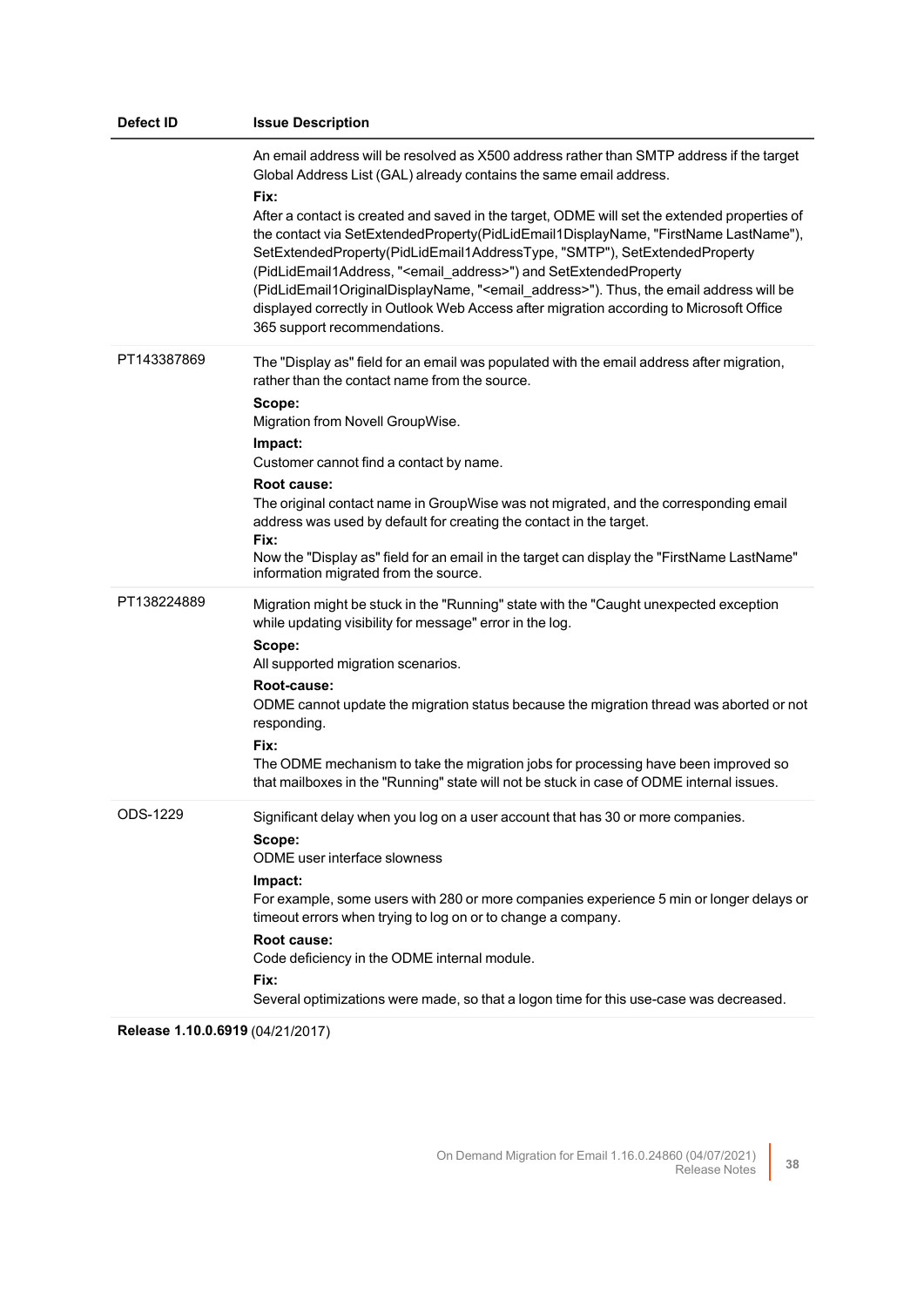| <b>Defect ID</b>                 | <b>Issue Description</b>                                                                                                                                                                                                                                                                                                                                                                                                                                                                                                                         |
|----------------------------------|--------------------------------------------------------------------------------------------------------------------------------------------------------------------------------------------------------------------------------------------------------------------------------------------------------------------------------------------------------------------------------------------------------------------------------------------------------------------------------------------------------------------------------------------------|
| PT143591211                      | Under the high load conditions, the message attachments might be corrupted during<br>migration.<br>Scope:<br>All supported migration scenarios, except from Microsoft Exchange 2010, 2013 and 365 to<br>Microsoft Exchange 2010, 2013, 2016 or Microsoft Office 365, in case of the Move large<br>attachments to OneDrive for Business option is not selected<br>Root-cause:<br>Messages might be malformed due to exception thrown during message processing.<br>Fix:<br>Message processing algorithm has been improved to avoid the exception. |
| PT143307853                      | ODME can't migrate more than 25 contact distribution lists from G Suite.<br>Scope:<br>Migration of Contacts from G Suite.<br>Root-cause:<br>Migration method limitation for maximum number of contact distribution lists to migrate from<br>G Suite was set to 25.<br>Fix:<br>Limitation for migration of contact distribution lists G Suite has been removed.                                                                                                                                                                                   |
| Release 1.10.0.6852 (04/17/2017) |                                                                                                                                                                                                                                                                                                                                                                                                                                                                                                                                                  |
| PT139925217                      | ODME creates duplicate messages on the target Exchange server if the already migrated<br>mailbox content is moved from 'primary" to "archive" mailbox on the target side.<br>Scope:<br>All supported migration scenarios.<br>Root-cause:<br>ODME does not check whether the target archive folder contains already migrated items,<br>and migrate them, creating the duplicates.<br>Fix:<br>Now ODME skips already migrated messages, including those, that were archived.                                                                       |
| Release 1.10.0.6450 (03/28/2017) |                                                                                                                                                                                                                                                                                                                                                                                                                                                                                                                                                  |
| PT142034463                      | Mailbox names containing non-ASCII characters were corrupted after migration.<br>Scope:<br>Migration from IBM Notes and Domino<br>Root-cause:<br>ODME could not correctly handle the non-ASCII characters in the mailbox name.<br>Fix:<br>Now the mailbox names with non-ASCII characters display properly in the target platform.                                                                                                                                                                                                               |
| PT141831817                      | ODME cannot migrate the folders of the ProxyFolder type (default user-visible name is<br>"Multi-User Column") from GroupWise.<br>Scope:<br>Migration from Novell GroupWise<br>Root-cause:                                                                                                                                                                                                                                                                                                                                                        |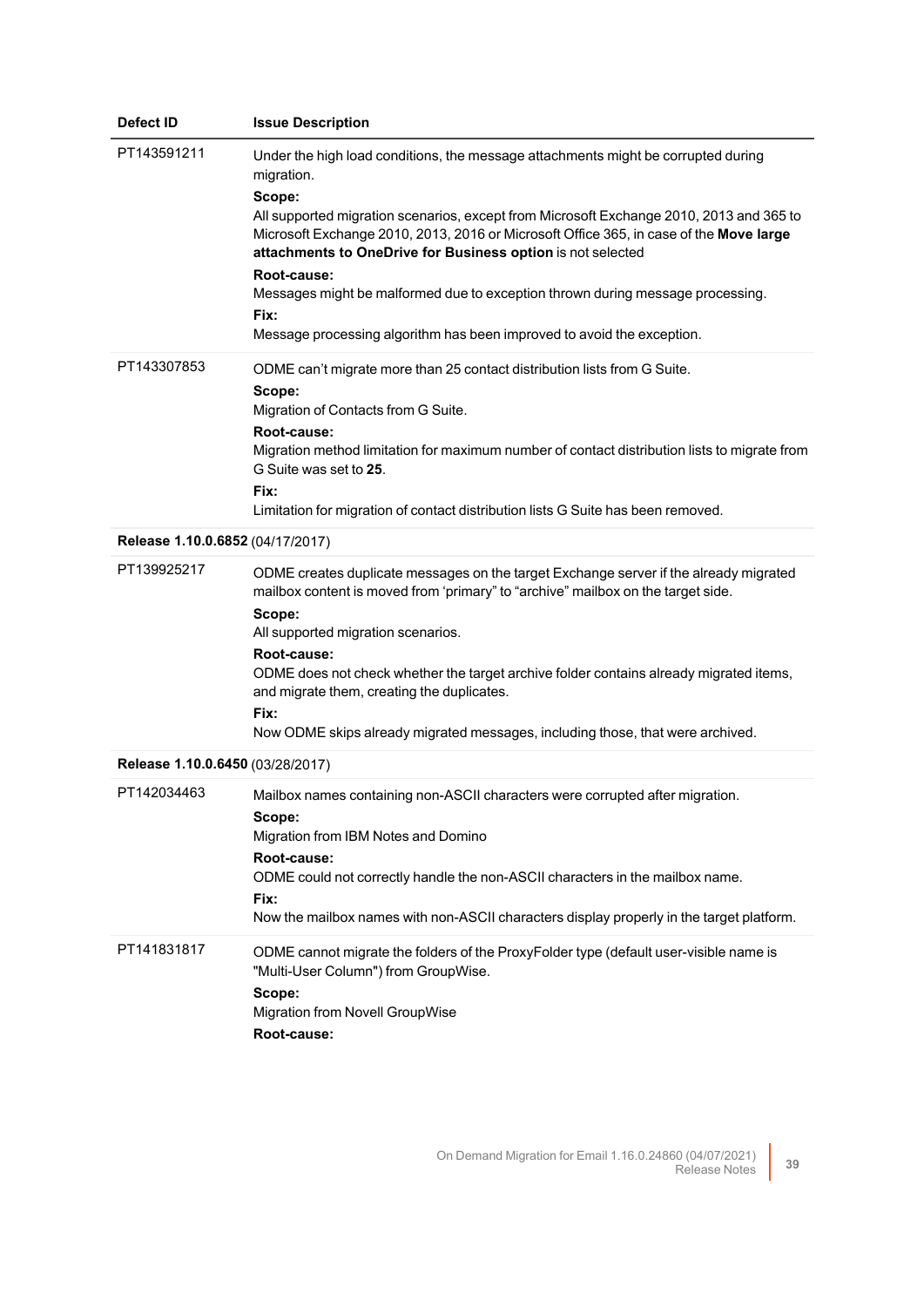| Defect ID                       | <b>Issue Description</b>                                                                                                                                                                                                                                                                                                                                                                                                                                                                                                                                                                                                                               |
|---------------------------------|--------------------------------------------------------------------------------------------------------------------------------------------------------------------------------------------------------------------------------------------------------------------------------------------------------------------------------------------------------------------------------------------------------------------------------------------------------------------------------------------------------------------------------------------------------------------------------------------------------------------------------------------------------|
|                                 | In GroupWise 2012 and later versions, a user can use Proxy to manage another user's<br>calendar, but ODME cannot migrate a proxy user's calendar (ProxyFolder folders) because<br>the calendar technically does not belong to the current user.<br>Fix:<br>Now ODME skips the folders of the ProxyFolder type while migrating from GroupWise.                                                                                                                                                                                                                                                                                                          |
| Release 1.9.0.5790 (02/28/2017) |                                                                                                                                                                                                                                                                                                                                                                                                                                                                                                                                                                                                                                                        |
| PT137587261                     | ODME corrupts inline attachments for messages in the HTML format, so a user cannot<br>download or view these attachments after migration.<br>Scope:<br>Migration from IBM Notes and Domino<br>Root-cause:<br>ODME creates inline attachments for the messages in the HTML format, though Exchange<br>2010, 2013, 2016 and Office 365 do not support this attachment type. As a result, corrupted<br>attachments are created.<br>Fix:<br>Now ODME converts inline attachments to common attachments, so a user will be able to<br>download or view these attachments after migration. Links to inline attachments are<br>removed from the message body. |
| Release 1.9.0.5299 (01/25/2017) |                                                                                                                                                                                                                                                                                                                                                                                                                                                                                                                                                                                                                                                        |
| PT120189193                     | ODME cannot migrate European non-English specific symbols, e.g. Spanish orthographic<br>symbols.<br>Scope:<br>Migration from IBM Notes and Domino<br>Root-cause:<br>The symbols from the extended ASCII table were corrupted.<br>Fix:<br>Now ODME can process all the extended ASCII symbols correctly.                                                                                                                                                                                                                                                                                                                                                |
| Release 1.9.0.5001 (01/12/2017) |                                                                                                                                                                                                                                                                                                                                                                                                                                                                                                                                                                                                                                                        |
| PT118279347                     | The Gmail labels that include some special symbols (like ',' or ';') in its name are not<br>migrated. The messages marked only by such labels are not be migrated too.<br>Scope:<br>Migration from G Suite<br>Fix:<br>Now ODME can process these special symbols correctly. So, both the labels with these<br>symbols in its name and the messages marked only by such labels will be migrated<br>successfully.                                                                                                                                                                                                                                        |
| Release 1.9.0.3955 (12/16/2016) |                                                                                                                                                                                                                                                                                                                                                                                                                                                                                                                                                                                                                                                        |
| PT135513479                     | Email items from the source mailbox are moved to the incorrect target mailbox.<br>Scope:<br>Migration from IBM Notes and Domino<br>Fix:                                                                                                                                                                                                                                                                                                                                                                                                                                                                                                                |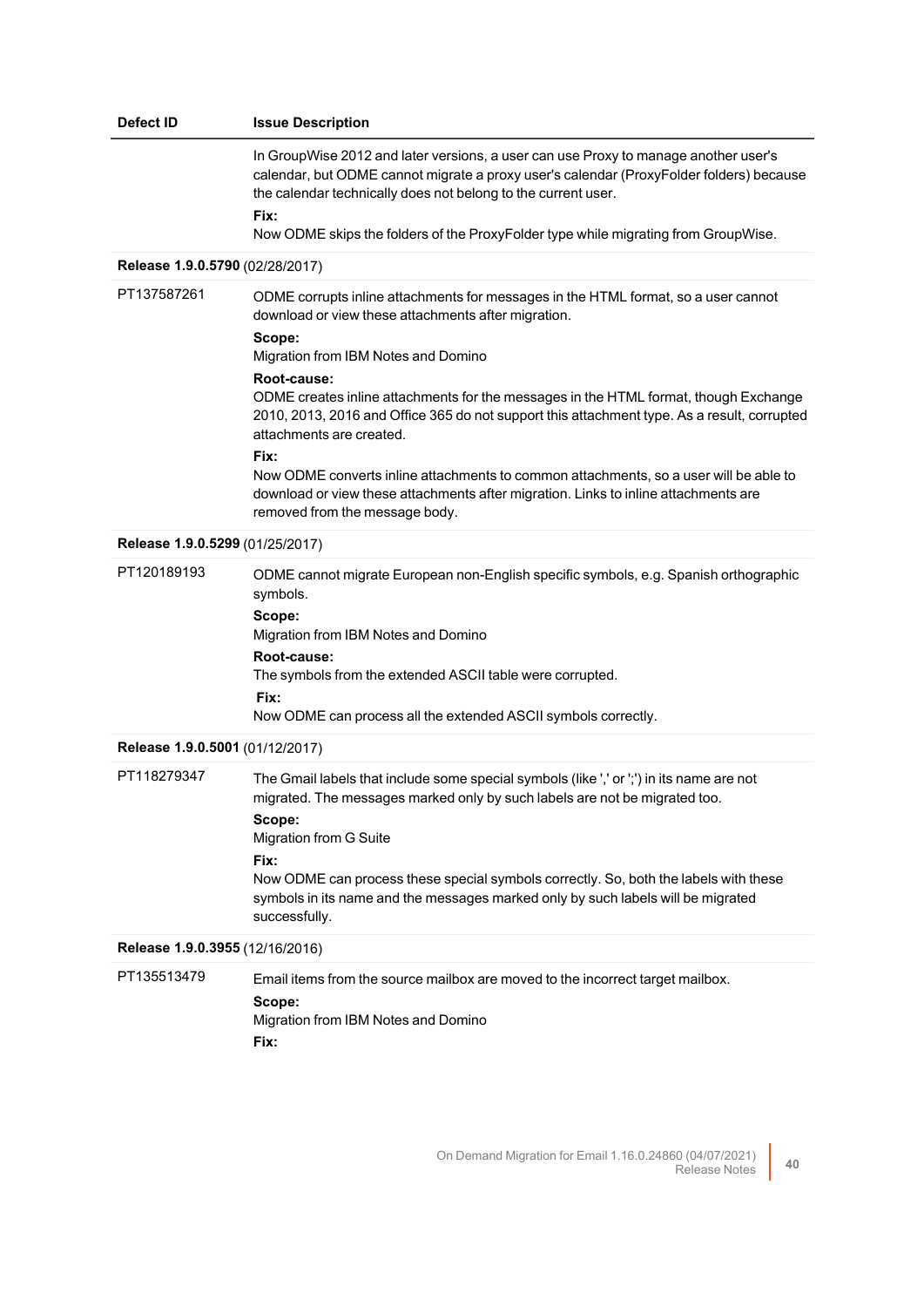| Defect ID                       | <b>Issue Description</b>                                                                                                                                                                                                                                                                                                                                                                                                                                                                                                                                                                                                                                                                                                                                                                                                                                                                                                                                                     |
|---------------------------------|------------------------------------------------------------------------------------------------------------------------------------------------------------------------------------------------------------------------------------------------------------------------------------------------------------------------------------------------------------------------------------------------------------------------------------------------------------------------------------------------------------------------------------------------------------------------------------------------------------------------------------------------------------------------------------------------------------------------------------------------------------------------------------------------------------------------------------------------------------------------------------------------------------------------------------------------------------------------------|
|                                 | Now ODME can guarantee that the content from the source mailbox is correctly migrated to<br>the corresponding target mailbox when the Quest Domino Web Service is upgraded on the<br>customer side during the migration.                                                                                                                                                                                                                                                                                                                                                                                                                                                                                                                                                                                                                                                                                                                                                     |
| PT136170335                     | Embedded attachments are not migrated.<br>Scope:<br>Migration from G Suite<br>Root-cause:<br>If the Gmail client uses G Suite Sync for Microsoft Outlook (GSSMO), some content might<br>be corrupted. Specifically, the MIME representation of an embedded attachment might<br>have incorrect header and body.<br>Fix:<br>By default, ODME uses the standard IMAP protocol to get the content from Gmail. Now, in<br>case of corrupted header or body, the migration of this message is retried via Gmail API.                                                                                                                                                                                                                                                                                                                                                                                                                                                               |
| Release 1.9.0.3831 (12/09/2016) |                                                                                                                                                                                                                                                                                                                                                                                                                                                                                                                                                                                                                                                                                                                                                                                                                                                                                                                                                                              |
| PT132145429                     | A part of migrated content may fail with the "Invalid XML character" error.<br>Scope:<br>Migration from Exchange or Office 365 to Exchange 2007, 2010, 2013, 2016 or Office 365<br>Impact:<br>Mailbox is not migrated completely.<br>Root-cause:<br>The migrated content might have invalid XML characters, and so it could not pass through<br>XML schema validation on the Exchange side.<br><b>Workaround:</b><br>Remove invalid symbols from the source items manually.<br>Fix: ODME removes invalid XML characters during the migration process.                                                                                                                                                                                                                                                                                                                                                                                                                        |
| PT135343291                     | The target log contains the "Failed to create an embedded item attachment.<br>Details: Attachment name not found" error and the attachment called "Attachment name not<br>found" appears in the target. The content of this attachment is a string of characters.<br>Scope:<br><b>Migration from Gmail</b><br>Impact:<br>The email message that is attached to another email is not migrated correctly.<br>Root-cause:<br>MIME message that was received via the IMAP protocol contains attachments with<br>encoding that does not correspond to the Content-Transfer-Encoding header. Such<br>messages are created using the G Suite Sync for Microsoft Outlook tool (Google ticket<br>#10679648).<br>Fix:<br>By default, the standard IMAP protocol is used to get the content from Gmail. Now, in case<br>of disconnection between the Content-Transfer-Encoding header and the actual content of<br>the message, the migration of this message is retried via Gmail API. |
| PT135496899                     | Migration log contains the following errors: "An internal server error occurred. The                                                                                                                                                                                                                                                                                                                                                                                                                                                                                                                                                                                                                                                                                                                                                                                                                                                                                         |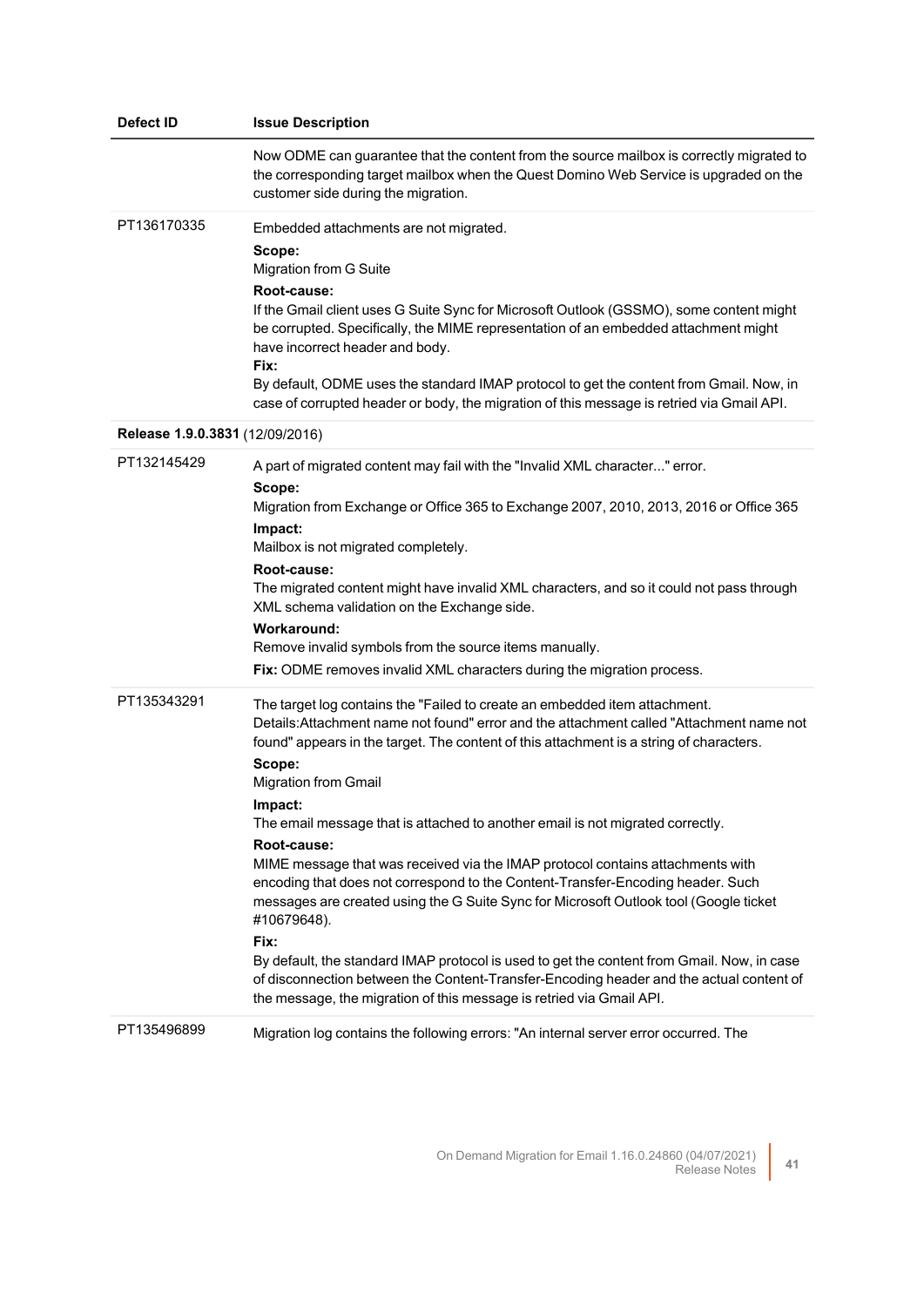| Defect ID                       | <b>Issue Description</b>                                                                                                                                                                                                                                                                                                                                                                                                                                                                                                                                                                                                                                                                                                                                                                                                                                                                               |
|---------------------------------|--------------------------------------------------------------------------------------------------------------------------------------------------------------------------------------------------------------------------------------------------------------------------------------------------------------------------------------------------------------------------------------------------------------------------------------------------------------------------------------------------------------------------------------------------------------------------------------------------------------------------------------------------------------------------------------------------------------------------------------------------------------------------------------------------------------------------------------------------------------------------------------------------------|
|                                 | operation failed" and "Failed to create an embedded item attachment".<br>Scope:<br>Migration to Exchange 2007, 2010, 2013, 2016 or Office 365<br>Impact:<br>The email message that is attached to another email is not migrated if its name includes the<br>special symbols.<br>Root-cause:<br>Some symbols in the name of the attachment (like " < >  ) are not supported by the<br>Exchange Web Services (EWS) protocol.<br>Fix: Remove such symbols from the attachment name.                                                                                                                                                                                                                                                                                                                                                                                                                       |
| Release 1.9.0.3342 (11/16/2016) |                                                                                                                                                                                                                                                                                                                                                                                                                                                                                                                                                                                                                                                                                                                                                                                                                                                                                                        |
| PT133666667                     | The confusing "Exchange Server doesn't support the requested version" error message<br>can be found in the logs.<br>Scope:<br>Migration from Exchange or Office 365; migration to Exchange or Office 365.<br>Impact:<br>There is no impact to the migration process, only confusing error message in the logs.<br>Root-cause:<br>Defect introduced in the recent release.                                                                                                                                                                                                                                                                                                                                                                                                                                                                                                                              |
| PT130958301                     | ODME web role traces may not be logged under the load condition.<br>Scope:<br>All customers in all regions.<br>Impact:<br>There is no impact to the migration process, but it may complicate the product support.                                                                                                                                                                                                                                                                                                                                                                                                                                                                                                                                                                                                                                                                                      |
| Release 1.9.0.3074 (10/31/2016) |                                                                                                                                                                                                                                                                                                                                                                                                                                                                                                                                                                                                                                                                                                                                                                                                                                                                                                        |
| PT131949243                     | A recurrent Note item created in GroupWise is migrated to Exchange or Office 365 as a<br>number of separate events or generates a recurrent meeting in the target for every Note<br>occurrence in the source.<br>Scope:<br>Migration from GroupWise 7.0.4, 8.0.3, 12.0.2 or 2014 to Exchange 2010, 2013, 2016 or<br>Office 365.<br>Impact:<br>Exchange 2010 or 2013 as a target: a recurrent Note item generates a recurrent meeting<br>in the target for every Note occurrence in the source.<br>Exchange 2016 or Office 365 as a target: a recurrent Note item is migrated as a number<br>of separate events.<br>Root-cause:<br>The migration of recurrent Notes from GroupWise was implemented differently than<br>migration of recurrent Appointments.<br>Fix: After the fix installation, ODME handles GroupWise calendar Notes in the same way<br>as it handles GroupWise calendar Appointments. |
| PT131232211                     | There is an attachment icon in the target mail message after migration even if there is no                                                                                                                                                                                                                                                                                                                                                                                                                                                                                                                                                                                                                                                                                                                                                                                                             |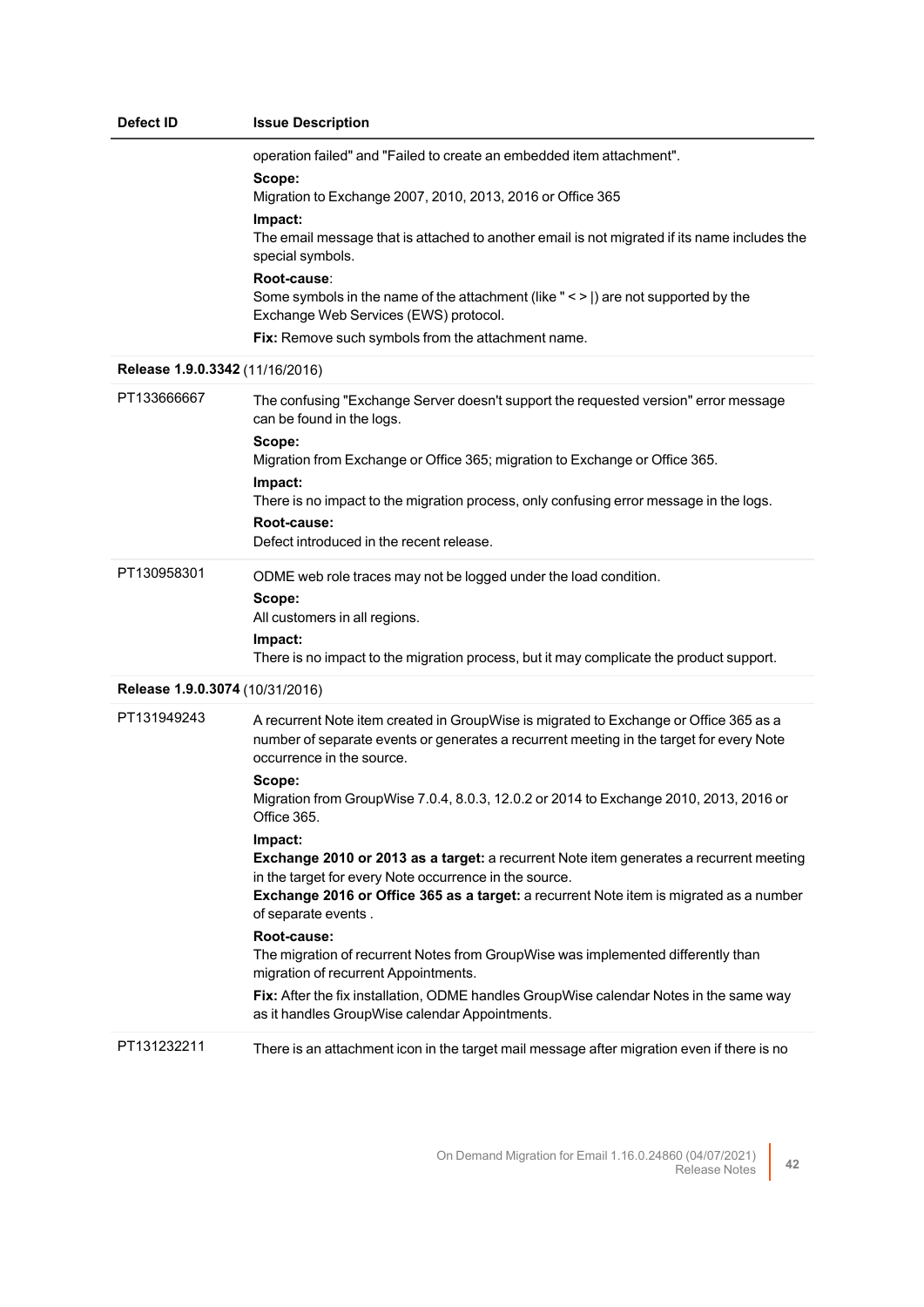| Defect ID                       | <b>Issue Description</b>                                                                                                                                                                                                                                                                                                                                                                                                                                                                                                                                                                                                                                                                                                              |
|---------------------------------|---------------------------------------------------------------------------------------------------------------------------------------------------------------------------------------------------------------------------------------------------------------------------------------------------------------------------------------------------------------------------------------------------------------------------------------------------------------------------------------------------------------------------------------------------------------------------------------------------------------------------------------------------------------------------------------------------------------------------------------|
|                                 | attachment inserted in the header of the source message.<br>Scope:<br>Migration from Exchange 2010, 2013 or Office 365 to Exchange 2010, 2013, 2016 or Office<br>365.<br>Impact:<br>The attachment icon is shown in the target mail message after migration of the source<br>message that does not have an attachment.<br>Root-cause:<br>The inline property of attachment item is not migrated correctly.<br>Fix: After the fix, ODME updates the "inline attachment" property, so that the attachment<br>icon is not shown if no actual attachment is linked.                                                                                                                                                                       |
| PT132144171                     | Mailbox migration can be interrupted with the following errors: "Error creating source<br>session", "The remote server returned an error: (503) Server Unavailable" or "The remote<br>server returned an error: (404) Not Found".<br>Scope:<br>All migration scenarios from Exchange 2010, 2013 or Office 365 to Exchange 2010, 2013,<br>2016 or Office 365.<br>Impact:<br>The manual actions to restart the interrupted mailbox might be required.<br>Root-cause:<br>These errors were not considered as transient and ODME did not try to resume the<br>connection to the source or target server.<br>Fix: After the fix installation, these errors are considered as transient and connections to<br>the servers will be repeated. |
| Release 1.9.0.2885 (10/24/2016) |                                                                                                                                                                                                                                                                                                                                                                                                                                                                                                                                                                                                                                                                                                                                       |
| PT130449193                     | Mailbox may stuck in the Queued, Running or Rescheduling state because of some<br>exception during migration initialization. The exception occurs when accessing the<br>Microsoft Azure storage.                                                                                                                                                                                                                                                                                                                                                                                                                                                                                                                                      |
| PT126301501                     | GroupWise distribution groups are not migrated if an address book contains contacts with<br>invalid XML characters.                                                                                                                                                                                                                                                                                                                                                                                                                                                                                                                                                                                                                   |
| PT131337527                     | The migration task stops with the "MigratorNotResponding" exception.                                                                                                                                                                                                                                                                                                                                                                                                                                                                                                                                                                                                                                                                  |
| PT120572569                     | When migrating from GroupWise, ODME sets "flat" forwarding instead of "delegated to"<br>forwarding according to the Novel recommendations.                                                                                                                                                                                                                                                                                                                                                                                                                                                                                                                                                                                            |
| Release 1.9.0.2628 (10/05/2016) |                                                                                                                                                                                                                                                                                                                                                                                                                                                                                                                                                                                                                                                                                                                                       |
| PT130724565                     | Migrations to / from Exchange or Office 365:<br>Some items can be skipped during migration because of the following transient error<br>"Active Directory is unavailable". In this case, you should repeat the migration for these<br>items manually.<br>Now ODME stops the migration and reschedules the session automatically when the error<br>is gone.                                                                                                                                                                                                                                                                                                                                                                             |
| PT131078987                     | If you use G Suite Sync for Microsoft Outlook, some attachments cannot be migrated via<br>Internet Message Access Protocol (IMAP) with Base64 decoding failures.                                                                                                                                                                                                                                                                                                                                                                                                                                                                                                                                                                      |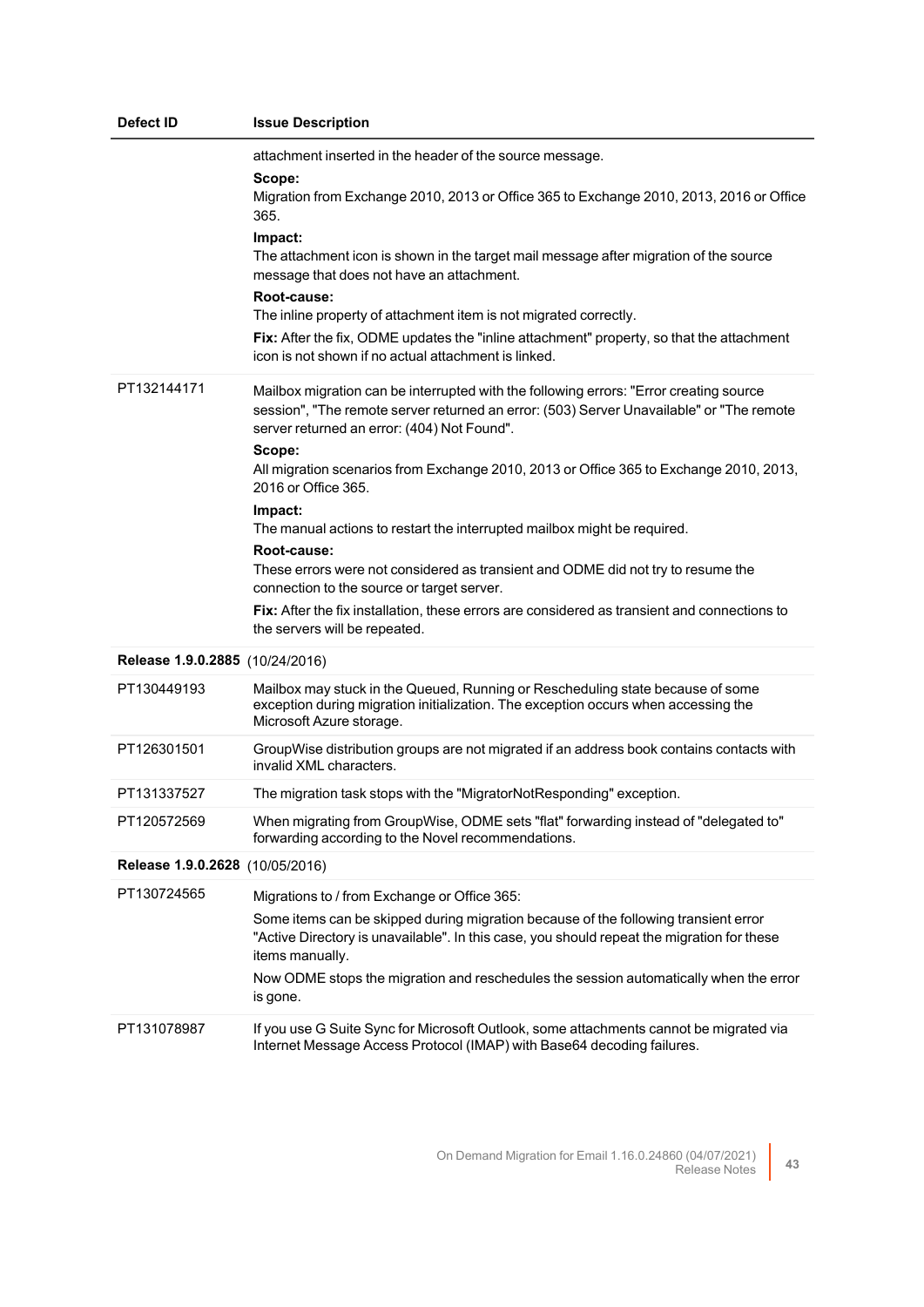| <b>Defect ID</b>                | <b>Issue Description</b>                                                                                                                                                                                                                                                                                                                                                                                                                                                    |
|---------------------------------|-----------------------------------------------------------------------------------------------------------------------------------------------------------------------------------------------------------------------------------------------------------------------------------------------------------------------------------------------------------------------------------------------------------------------------------------------------------------------------|
| PT130925497                     | Cannot migrate a folder from GroupWise in case of transient connection error.<br>Now ODME stops the migration and reschedules the session automatically when the error<br>is gone.                                                                                                                                                                                                                                                                                          |
| Release 1.9.0.2554 (09/28/2016) |                                                                                                                                                                                                                                                                                                                                                                                                                                                                             |
| PT128636975                     | When migrating to/from Exchange or Office 365, a mailbox may stuck in the "errors<br>threshold exceeded" state due to the transient error that occurs when getting some folder:<br>"Microsoft.Exchange.WebServices.Data.ServiceResponseException: Active Directory is<br>unavailable". ODME treats all the items in this folder as Errors and does not make any<br>additional attempts to get this folder.<br>Now the retry mechanism is implemented to resolve this issue. |
| PT130521287                     | When migrating from IBM Notes and Domino, each attendee of a migrated meeting<br>becomes an organizer and can cancel the meeting, for example.                                                                                                                                                                                                                                                                                                                              |
| PT128310165                     | When migrating from GroupWise, contact items are not migrated if the Notes property of<br>these contacts includes Unicode characters.                                                                                                                                                                                                                                                                                                                                       |
| Release 1.9.0.2363 (09/09/2016) |                                                                                                                                                                                                                                                                                                                                                                                                                                                                             |
| PT127966717                     | When migrating to Microsoft Office 365, ODME does not retry to remove forwarding at<br>target if it has previously failed to do that and Office 365 web service returned the error<br>"Your request is too frequent. Please wait for few minutes and retry again". Note that in this<br>case, the completion status of the operation will always be Success despite the fact that<br>the operation actually failed.                                                         |
| Release 1.9.0.2250 (08/30/2016) |                                                                                                                                                                                                                                                                                                                                                                                                                                                                             |
| PT120338525                     | In migration from IBM Notes and Domino, the recurring meetings for meeting rooms lead to<br>the duplicate appointments at the Target side.                                                                                                                                                                                                                                                                                                                                  |
| PT126756529                     | In all the supported migration scenarios, the messages of the certain content (multipart<br>message without a boundary in header) cannot be migrated.                                                                                                                                                                                                                                                                                                                       |
| PT127788897                     | In all the supported migration scenarios, the messages with attachments that contain the<br>files with empty names cannot be migrated.                                                                                                                                                                                                                                                                                                                                      |
| PT120275365                     | For migrations to Exchange 2010/2013/2016 or Office 365, the limits for migrated message<br>size and the total size of the message attachments are adjusted to the Outlook Web App<br>limits. The default value for both limits now is set to 35 MB.                                                                                                                                                                                                                        |
| Release 1.9.0.1937 (08/03/2016) |                                                                                                                                                                                                                                                                                                                                                                                                                                                                             |
| PT127545665                     | If ODME fails to create an attachment for a migrated message due to the exception<br>returned by the target Office 365, additional attempts to create the attachment are not<br>made.<br>Now ODME makes additional attempts (up to 5) to create an attachment in the above<br>circumstances.                                                                                                                                                                                |
| Release 1.9.0.1875 (07/26/2016) |                                                                                                                                                                                                                                                                                                                                                                                                                                                                             |
| PT126116609                     | When migrating Calendar items from Gmail to Exchange Server or Office 365, tracking<br>statuses of attendees "Yes/Maybe/No" in the source meeting are not migrated to the<br>corresponding statuses "Accepted/Tentative/Declined" for the meeting in the target<br>organizer's Calendar. This problem occurs because ODME incorrectly converts the source<br>data to the target data during migration of Calendar items.                                                    |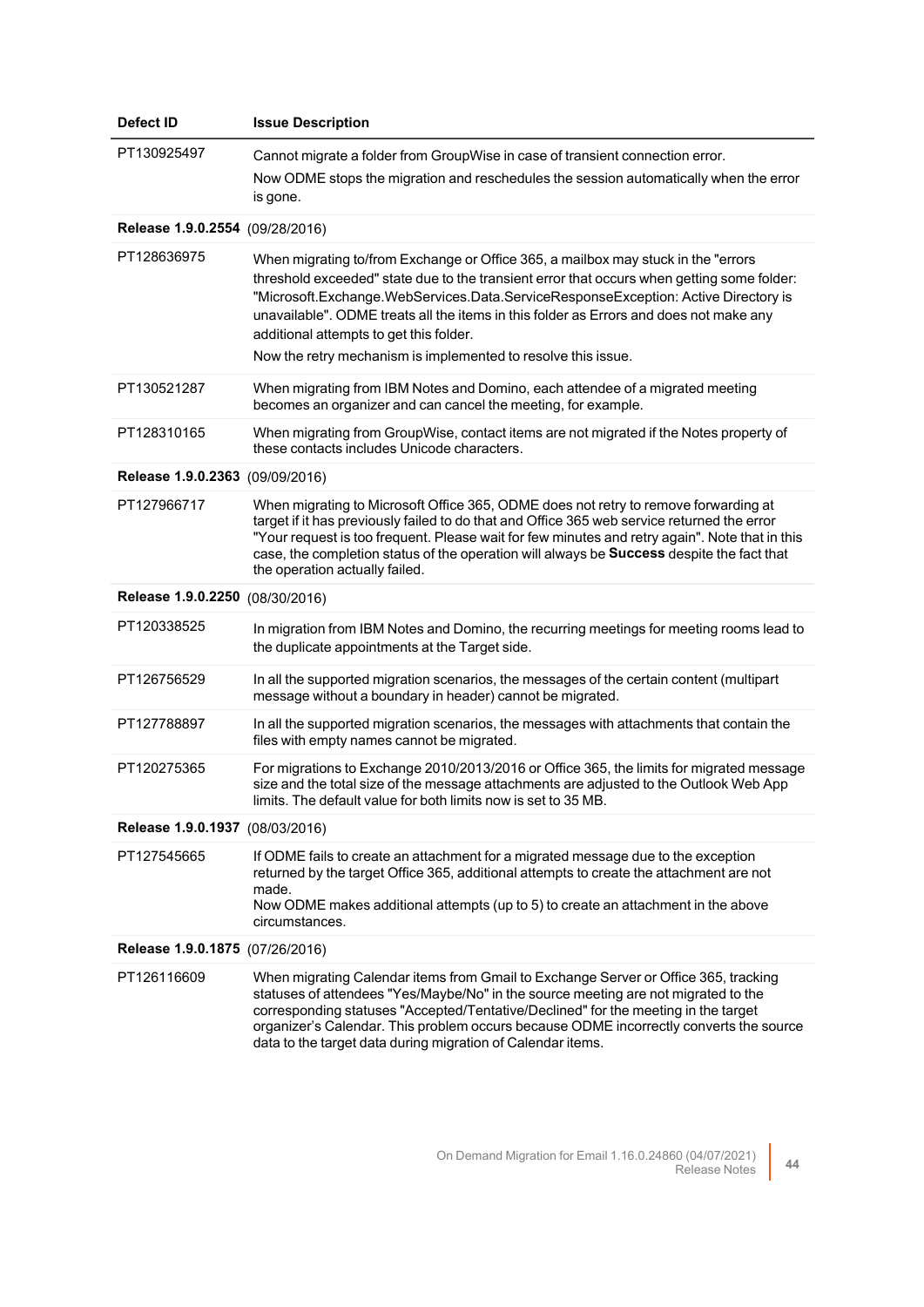| Defect ID                       | <b>Issue Description</b>                                                                                                                                                                                                                                                                                                                                                                                                                                |
|---------------------------------|---------------------------------------------------------------------------------------------------------------------------------------------------------------------------------------------------------------------------------------------------------------------------------------------------------------------------------------------------------------------------------------------------------------------------------------------------------|
| Release 1.9.0.1866 (07/25/2016) |                                                                                                                                                                                                                                                                                                                                                                                                                                                         |
| PT122924231                     | When migrating Calendar items from Gmail to Exchange Server or Office 365, some of<br>recurring meetings with exceptions may not be migrated correctly with the following errors<br>in the logs: "Failed to find the meeting occurrence for appointment". This problem occurs<br>because ODME incorrectly converts recurrence UNTIL rules to COUNT rules in some<br>specific meeting configurations.                                                    |
| PT122974991,<br>PT120820819     | When migrating Calendar items from Gmail to Exchange Server or Office 365, some of<br>recurring meetings with exceptions may not be migrated correctly with the following errors<br>in the logs: "Failed to find the meeting occurrence for appointment". This issue is caused<br>by invalid source meeting exceptions when these exceptions fall out of recurrence range.                                                                              |
| PT122984081                     | When migrating Calendar items from Gmail to Exchange Server or Office 365, the primary<br>calendar time zone is not preserved if source Google time zone has no corresponding time<br>zone in the Windows list.                                                                                                                                                                                                                                         |
| PT125820641                     | When migrating Calendar items from Gmail to Exchange Server or Office 365, some of<br>modified meetings may not be migrated correctly with the following errors in the logs:<br>"MIME content conversion failed." This problem occurs because ODME incorrectly process<br>particular modifications of meetings.                                                                                                                                         |
| PT126215809                     | When migrating items to Exchange or Office 365, you may get the following error: "Failed to<br>process attachment <attachment name=""> on item <message subject="">". As a result, the item<br/>is migrated partially. This issue is caused by incorrect conflict resolution rule that is applied<br/>by ODME during migration.</message></attachment>                                                                                                  |
| Release 1.9.0.1783 (07/14/2016) |                                                                                                                                                                                                                                                                                                                                                                                                                                                         |
| PT121667391                     | Migration from Gmail to Exchange Server or Office 365:<br>You may get errors when migrating Calendar items that are not visible in Gmail GUI but still<br>available via Gmail API.                                                                                                                                                                                                                                                                      |
| PT122925181                     | When migrating Calendar items from Gmail to Exchange Server or Office 365, the following<br>exception may occur: "System.ArgumentException hexadecimal value 0x0C, is an invalid<br>character". As a result, the item is not migrated. This issue is caused by the "form feed"<br>character (commonly used as page or section separator) in the appointment description.                                                                                |
| PT122972631                     | When migrating Calendar items from Gmail to Exchange Server or Office 365, the following<br>exception may occur: "The operation can't be performed because the item is out of date.<br>Reload the item and try again". As a result, the item is not migrated. This issue is caused by<br>incorrect conflict resolution rule that is applied by ODME during appointment migration.                                                                       |
| PT122972801                     | When migrating Calendar items from Gmail to Exchange Server or Office 365, the following<br>exception may occur: "MIME content conversion failed". As a result, the item is not<br>migrated. This issue is caused by several MIME rules which are not supported by Office<br>365:<br>• 'BYYEARDAY' statement in the recurrence rule (RRULE)<br>'UNTIL' date/time in the recurrence rule (RRULE) is set earlier than 'Start' date/time<br>of the meeting |
| PT122973381                     | When migrating a public primary calendar that is shared by other users, events from the<br>source primary calendar are duplicated in the target calendars of the migrated users.                                                                                                                                                                                                                                                                        |
|                                 |                                                                                                                                                                                                                                                                                                                                                                                                                                                         |

**Release 1.9.0.1514** (06/20/2016)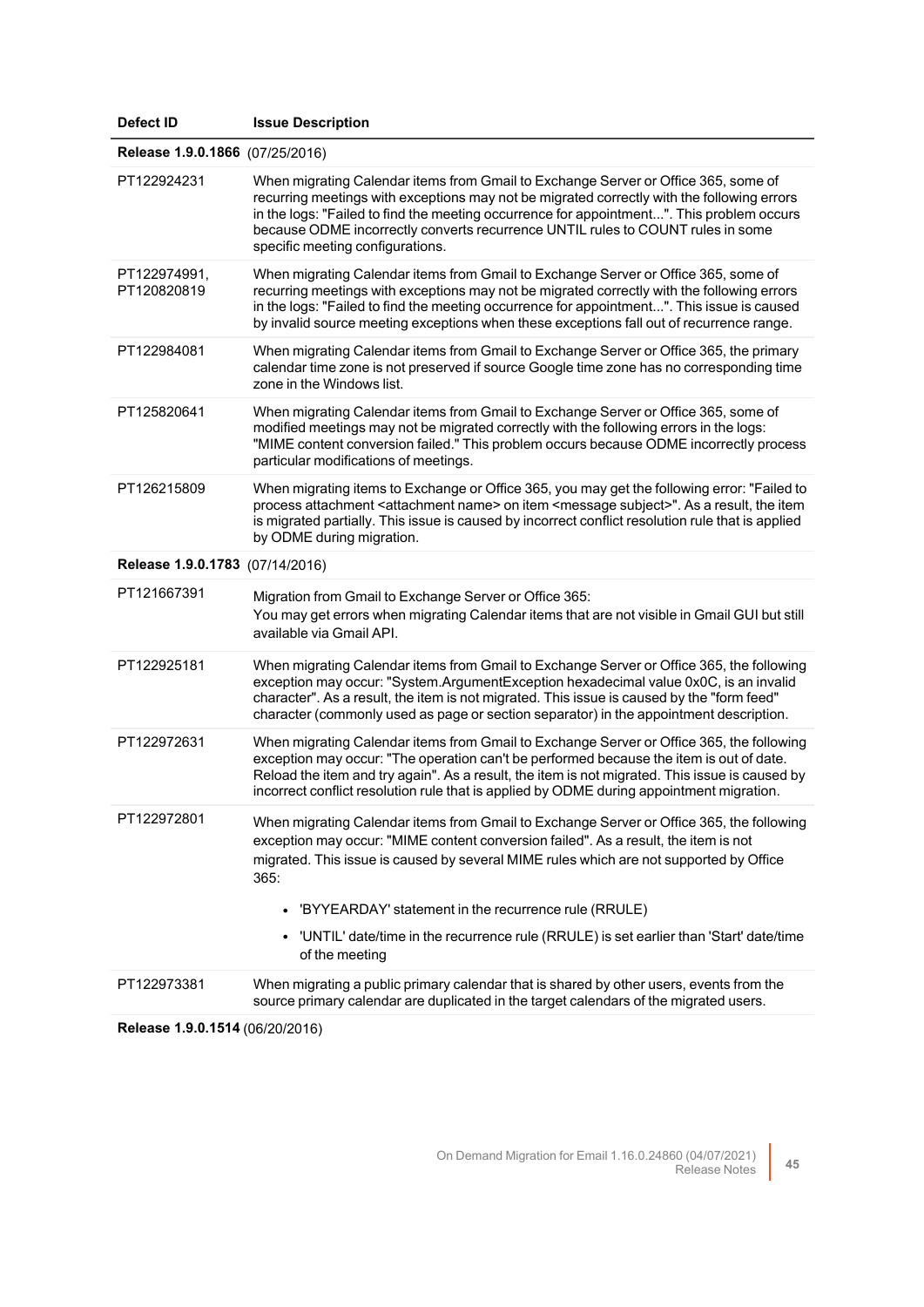| <b>Defect ID</b>                | <b>Issue Description</b>                                                                                                                                                                                                                              |
|---------------------------------|-------------------------------------------------------------------------------------------------------------------------------------------------------------------------------------------------------------------------------------------------------|
| PT119618479                     | Email addresses of contacts are not migrated correctly from IBM Notes and Domino to<br>Office 365.                                                                                                                                                    |
| PT120189751                     | Cannot migrate an appointment with the following error messages: "Could not save: "MIME<br>content conversion failed." and "Recurrence Rule: EXDATE".                                                                                                 |
| PT111683662                     | ODME cannot correctly migrate mailbox folder structure for some Zimbra versions.                                                                                                                                                                      |
| PT120071007                     | The parameter of disabled forwarding rule is missed after migration of a GroupWise<br>mailbox if ODME forwarding is configured for this mailbox.                                                                                                      |
| Release 1.9.0.1409 (06/10/2016) |                                                                                                                                                                                                                                                       |
| PT108464782                     | GUI user experience is significantly improved: loading migration plans on the initial page<br>and starting migrations accelerated.                                                                                                                    |
| PT120649793                     | When migrating Calendar items from Gmail to Exchange Server or Office 365, the primary<br>calendar time zone is not preserved for some recently created time zones.                                                                                   |
| Release 1.9.0.1296 (06/01/2016) |                                                                                                                                                                                                                                                       |
| PT119055261                     | ODME cannot create a CPUU switch message if a custom domain name is used for the<br>target Office 365.                                                                                                                                                |
| PT120552825                     | ODME marks migration as successfully completed even if post-migration tasks failed.<br>There are two post-migration tasks available:                                                                                                                  |
|                                 | Set GroupWise visibility                                                                                                                                                                                                                              |
|                                 | • Create CPUU switch message                                                                                                                                                                                                                          |
| PT120172303                     | ODME does not create a CPUU switch message if migration completed with errors.                                                                                                                                                                        |
| Release 1.9.0.1260 (05/27/2016) |                                                                                                                                                                                                                                                       |
| PT120087495                     | After migration, a meeting is not updated in an attendee's Calendar. When the meeting is<br>updated in organizer's Calendar, the attendee receives a meeting update notification, but<br>this notification cannot be accepted or declined.            |
| Release 1.9.0.1100 (05/13/2016) |                                                                                                                                                                                                                                                       |
| PT119268395                     | In rare cases, the migration may be interrupted with the "System.ArgumentException:<br>Destination array was not long enough. Check destIndex and length, and the array's lower<br>bounds." exception because ODME cannot create a migration session. |
| Release 1.9.0.1077 (05/12/2016) |                                                                                                                                                                                                                                                       |
| PT118373465                     | Drafts are not migrated from the IBM Notes and Domino server.                                                                                                                                                                                         |
| PT116013655                     | ODME cannot migrate multiple "Sent messages" and "Deleted messages" folders from a<br>source mailbox.                                                                                                                                                 |
| Release 1.9.0.917 (04/28/2016)  |                                                                                                                                                                                                                                                       |
| PT117141231                     | An all day calendar event that spans multiple days is migrated only for the first day.                                                                                                                                                                |
| PT109254390                     | The total number of migrated items and total number of errors do not match the data on the<br>migration plan page.                                                                                                                                    |
|                                 |                                                                                                                                                                                                                                                       |

**Release 1.9.0.877** (04/22/2016)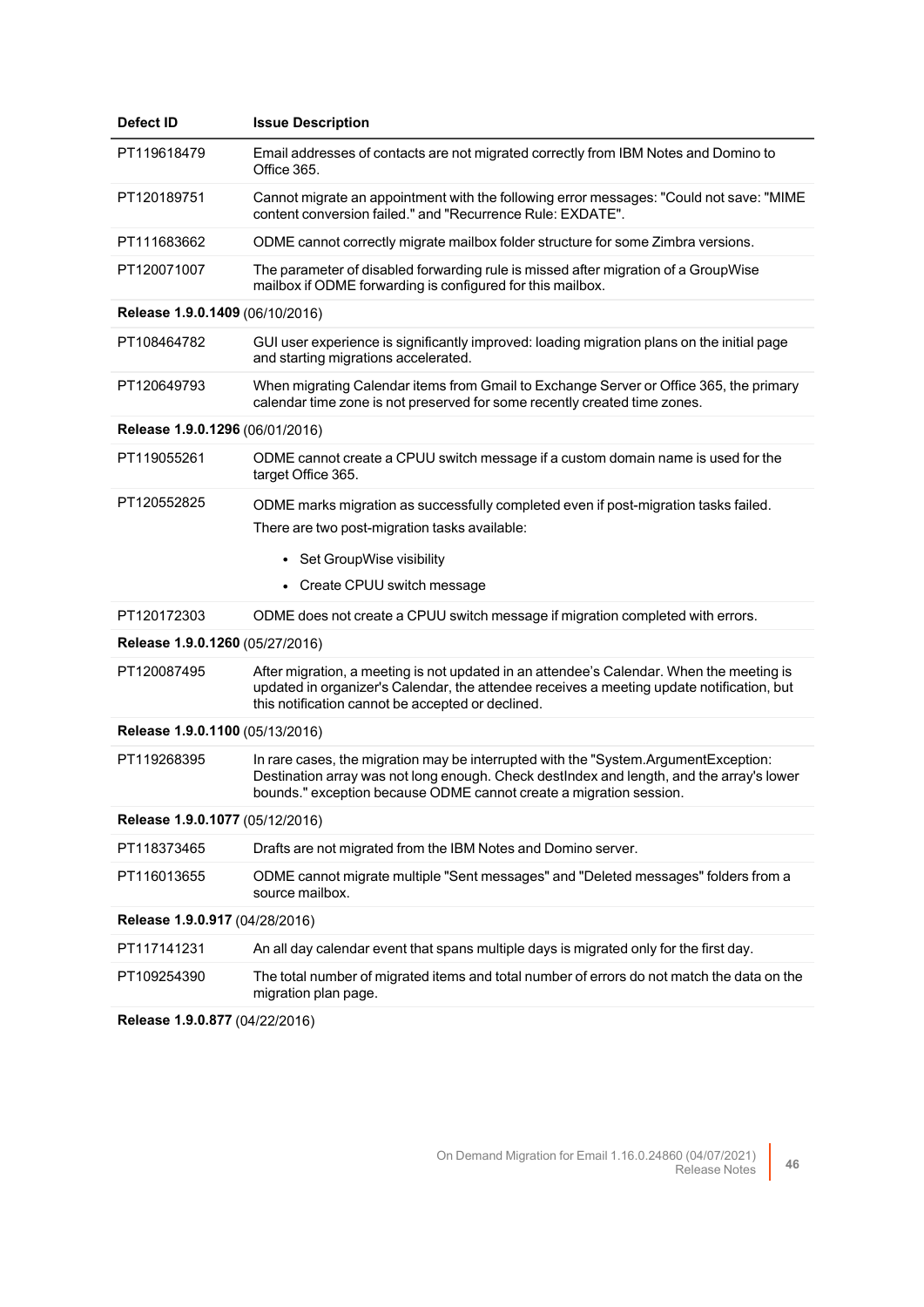| Defect ID                      | <b>Issue Description</b>                                                                                                                         |  |
|--------------------------------|--------------------------------------------------------------------------------------------------------------------------------------------------|--|
| PT117674789                    | Rendering of the Per Mailbox Statistics report may take a very long time.                                                                        |  |
| PT114932327                    | When a user changes an account name in the ODME portal, this account cannot be found<br>in the dashboard by new name after migration.            |  |
| Release 1.9.0.841 (04/19/2016) |                                                                                                                                                  |  |
| PT115324511                    | During GroupWise migration, some folders of a mailbox may be skipped if messages inside<br>them contain corrupted data.                          |  |
| PT111427526                    | When migrating a large number of mailboxes from GroupWise, some mailboxes may have<br>the "Interrupted" status until the migration is completed. |  |
| PT117618431                    | Fixed all dead links to Support Portal in the ODME user interface.                                                                               |  |
| PT116470551                    | Improved user interface performance by running AJAX queries in parallel.                                                                         |  |
| Release 1.9.0.598 (03/31/2016) |                                                                                                                                                  |  |
| PT116470779                    | Optimize initial time to load servers, options, mailboxes and pages - remove redundant<br>requests.                                              |  |
| Release 1.9.0.547 (03/24/2016) |                                                                                                                                                  |  |
| PT115319833                    | It takes too much time to load a list of migration plans on the Dashboard page.                                                                  |  |
| PT115319875                    | The Migration Status page works very slowly.                                                                                                     |  |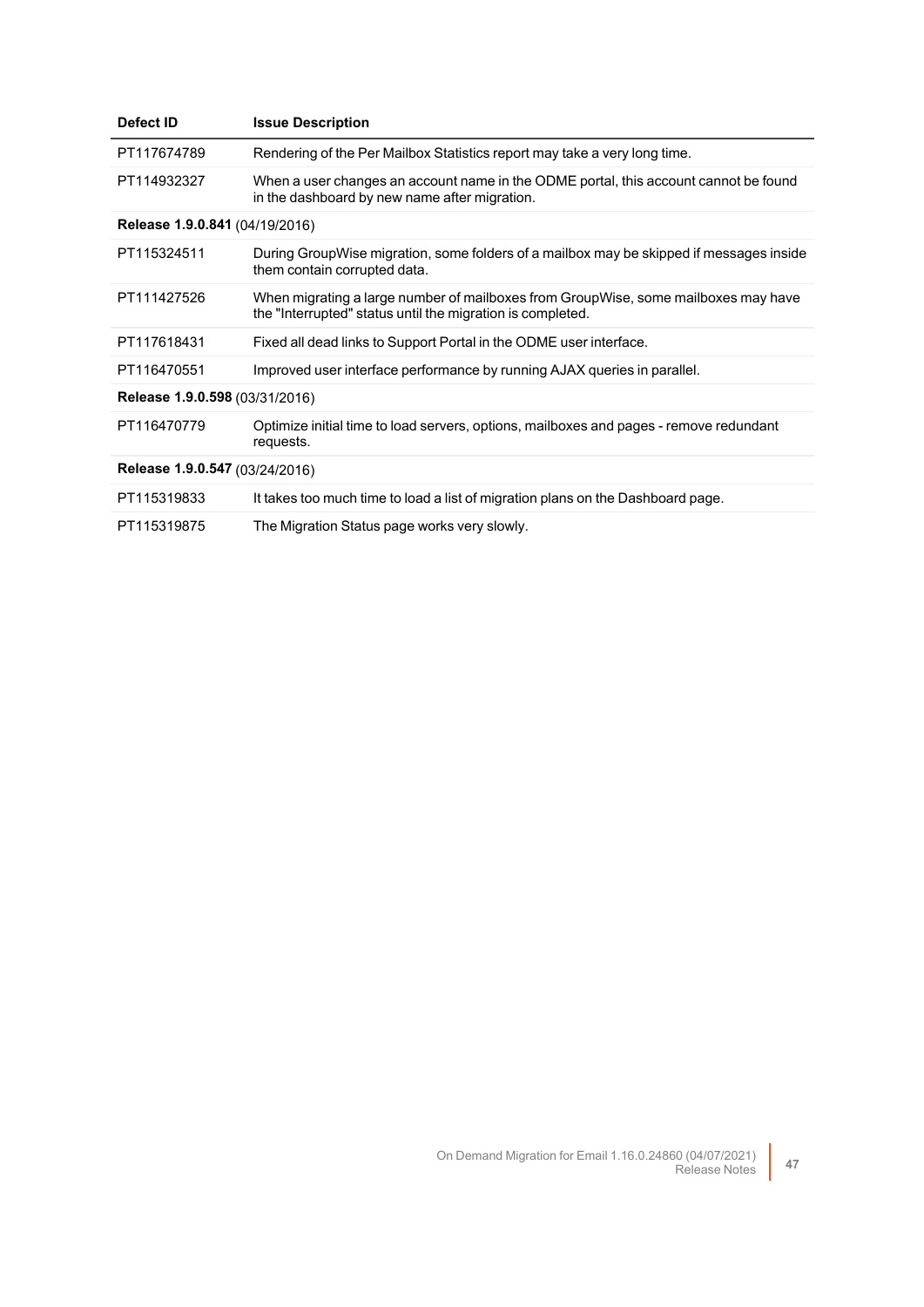# <span id="page-47-0"></span>**Known issues**

The following is a list of issues, including those attributed to third-party products, known to exist at the time of release.

**Table 2: General**

| Defect ID   | <b>Issue Description</b>                                                                                                                                                                                                                                                                                                                                                      |
|-------------|-------------------------------------------------------------------------------------------------------------------------------------------------------------------------------------------------------------------------------------------------------------------------------------------------------------------------------------------------------------------------------|
| TF439747    | Migrations Plans screen might not display correctly if the browser is not set to US-<br>English.                                                                                                                                                                                                                                                                              |
| PT101067484 | Acceptance messages from the appointment attendees are not shown for the target<br>appointment after migration.                                                                                                                                                                                                                                                               |
| PT110062664 | If you migrate data within the specified date range, you should take into account that<br>the end date is not included in this range. For example, if the date range for migration<br>is started on 07/03/2015 and ended on 07/13/2015, ODME migrates all messages<br>from 07/03/2015 00:00 to 07/13/2015 00:00 and no messages from 07/13/2015<br>00:01 to 07/13/2015 23:59. |
| PT136683327 | Now, the values of "Errors" fields in the Per Mailbox Statistics report ("Message<br>Errors", "Contact Errors", "Group Errors", "Appt. Errors", "Task Errors") are the sums<br>of errors that were detected during all migration executions - not the number of<br>mailbox items which were not migrated.                                                                     |
| PT134836227 | If a part of an item is not migrated, the statistics report shows a number that is greater<br>than 1.                                                                                                                                                                                                                                                                         |
| PT140282307 | General errors (connection issues or issues related to setting forwarding) are logged<br>as message errors.                                                                                                                                                                                                                                                                   |
| PT136683327 | If ODME cannot identify which migrated item causes an error, it cannot aggregate<br>this error for multiple migration executions, and the Per Mailbox Statistics report will<br>show duplicated errors.                                                                                                                                                                       |

## **Table 3: G Suite migration**

| Defect ID   | <b>Issue Description</b>                                                                                                                                                                                                                                                        |
|-------------|---------------------------------------------------------------------------------------------------------------------------------------------------------------------------------------------------------------------------------------------------------------------------------|
| TF315445    | Google recently added 4 new built-in labels: Social, Promotions, Updates, and<br>Forums. ODME cannot currently migrate these labels.                                                                                                                                            |
| TF316366    | If migrating a G Suite mailbox using an alias rather than the primary email address,<br>users will receive an error that results in the migration being interrupted. Using the<br>primary email address will allow the migration to proceed normally.                           |
| PT107025886 | When migrating from Google Calendar to Office 365, the target appointment may not<br>contain information about which appointment attendees had accepted the meeting<br>invitation. Then, if you update the target appointment, the changes do not<br>synchronize on the source. |
| PT110062664 | If the start date and end date of the migration date range are the same, ODME<br>migrates all data from the G Suite source.                                                                                                                                                     |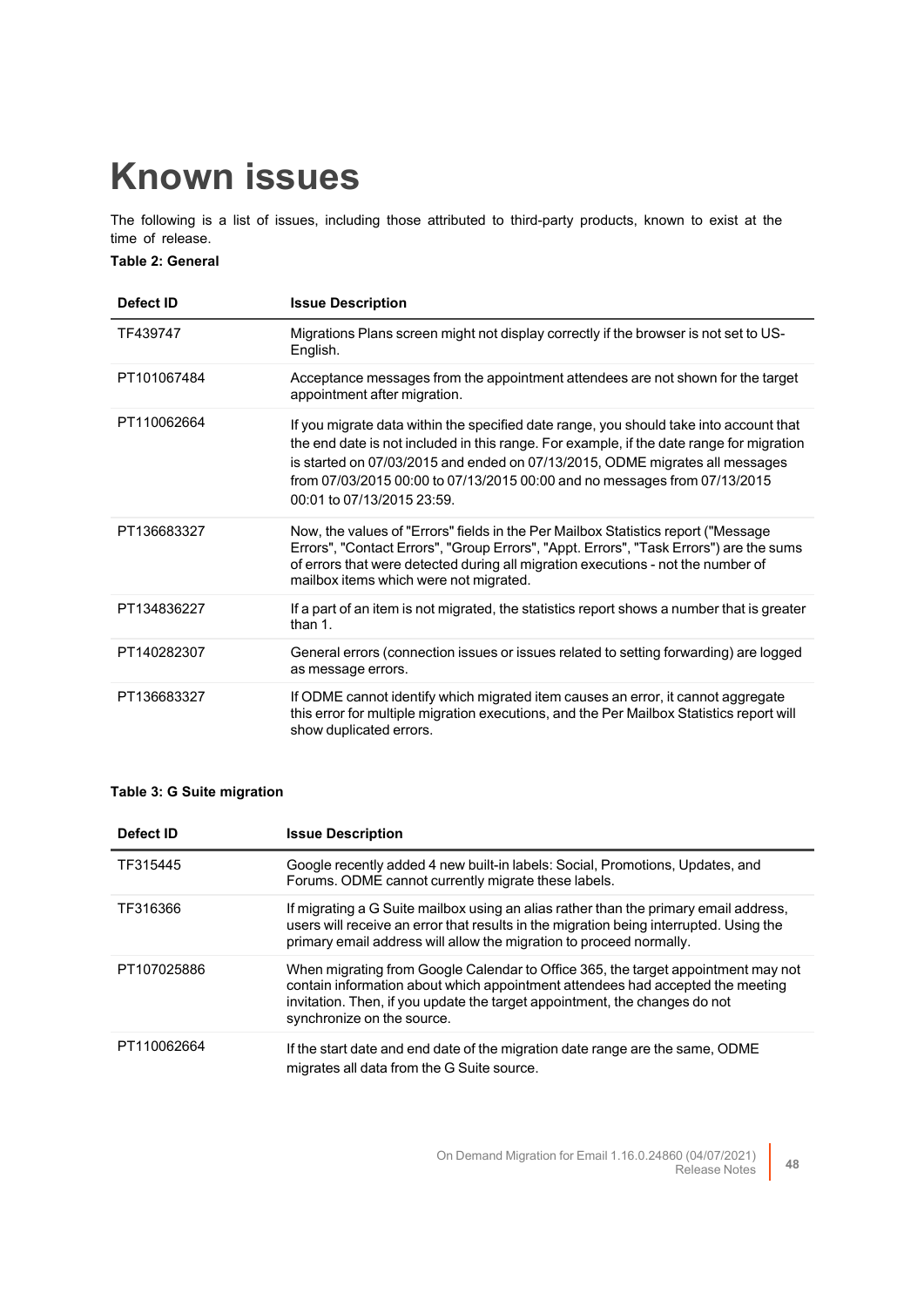| Defect ID   | <b>Issue Description</b>                                                                                                                                                                                                                                                                                                                                                                           |
|-------------|----------------------------------------------------------------------------------------------------------------------------------------------------------------------------------------------------------------------------------------------------------------------------------------------------------------------------------------------------------------------------------------------------|
| PT140984675 | When migrating G Suite contacts to Office 365, contacts show LegacyExchangeDN<br>instead of email address if open the target contacts in Google Chrome. And the target<br>GAL (Office 365) contains contacts with the same email addresses as the<br>corresponding source contacts.<br>Workaround:<br>Open the target contact in Google Chrome, then click <b>Edit</b> and <b>Save</b> .<br>$-OR-$ |
|             | Open the target contacts via Microsoft Outlook.                                                                                                                                                                                                                                                                                                                                                    |
| PT151844601 | If IMAP is disabled, ODME migrates 'Important' and 'Starred' labels as 'Important' and<br>'Starred' regardless of locale. For example, if we migrate from the Spain locale, these<br>labels will be migrated as 'Important' and 'Starred' instead of 'Importantes' and<br>'Destacados'.                                                                                                            |
| PT151916847 | We strongly discourage to enable or disable IMAP access for a G Suite organization<br>after migration start. In this case folders and messages may get duplicated on the<br>target after migration. Also, migration statistics may be incorrect.                                                                                                                                                   |

## **Table 4: Exchange migration**

| Defect ID   | <b>Issue Description</b>                                                                                                                                                                                                                                                                                                                                                                                                                                                                                                                                                                                                                                                                                                                                                                                                                                                                                                                                                                                                                                                                                                                                                         |
|-------------|----------------------------------------------------------------------------------------------------------------------------------------------------------------------------------------------------------------------------------------------------------------------------------------------------------------------------------------------------------------------------------------------------------------------------------------------------------------------------------------------------------------------------------------------------------------------------------------------------------------------------------------------------------------------------------------------------------------------------------------------------------------------------------------------------------------------------------------------------------------------------------------------------------------------------------------------------------------------------------------------------------------------------------------------------------------------------------------------------------------------------------------------------------------------------------|
| TF318402    | When migrating appointments from Exchange, x.500 information is displayed in<br>place of the meeting organizer's name if the meeting organizer no longer has an<br>account on the Exchange source at the time of the migration.                                                                                                                                                                                                                                                                                                                                                                                                                                                                                                                                                                                                                                                                                                                                                                                                                                                                                                                                                  |
| TF344583    | Recurring appointments are limited to at most 999 instances on Exchange targets.<br>ODME converts recurrence rules based on an "Until end date" setting to use a count<br>of instances, due to compatibility issues with Exchange. If the number of instances of<br>a recurring appointment exceeds 999, it will be reduced to 999. This applies if either<br>the appointment recurrence was set up using an explicit count of instances, or if the<br>recurrence end date would result in that many instances being generated. This limit<br>does not apply for appointments that do not have an end recurrence applied. (Neither<br>an until date, nor a count). Any reduction in instances is noted in the log for that<br>mailbox. How far out the appointment can go is controlled by how often the<br>appointment occurs. An appointment that happens once a week can go for 999<br>weeks. An appointment that happens once a month can go for 999 months, etc. An<br>appointment that meets every weekday ( $\sim$ 260 per year) can go for $\sim$ 199 weeks ( $\sim$ 3.8<br>years). Again, this limit is not applied to appointments that do not have an end<br>defined. |
| TF356232    | Categories for posted items in non-public folders are not being migrated from<br>Exchange 2007.                                                                                                                                                                                                                                                                                                                                                                                                                                                                                                                                                                                                                                                                                                                                                                                                                                                                                                                                                                                                                                                                                  |
| PT109260050 | Items from the root folder of an archive mailbox are not shown on the target after<br>migration when you use Microsoft Outlook (Outlook Web Access works fine).<br>Workaround: In the Outlook settings, disable Cached mode and disable default<br>dashboard which is shown on the mailbox root.                                                                                                                                                                                                                                                                                                                                                                                                                                                                                                                                                                                                                                                                                                                                                                                                                                                                                 |
| PT150334190 | If an item from the Recoverable Items folder was restored on the target during<br>migration, this item will be migrated once again from the source.                                                                                                                                                                                                                                                                                                                                                                                                                                                                                                                                                                                                                                                                                                                                                                                                                                                                                                                                                                                                                              |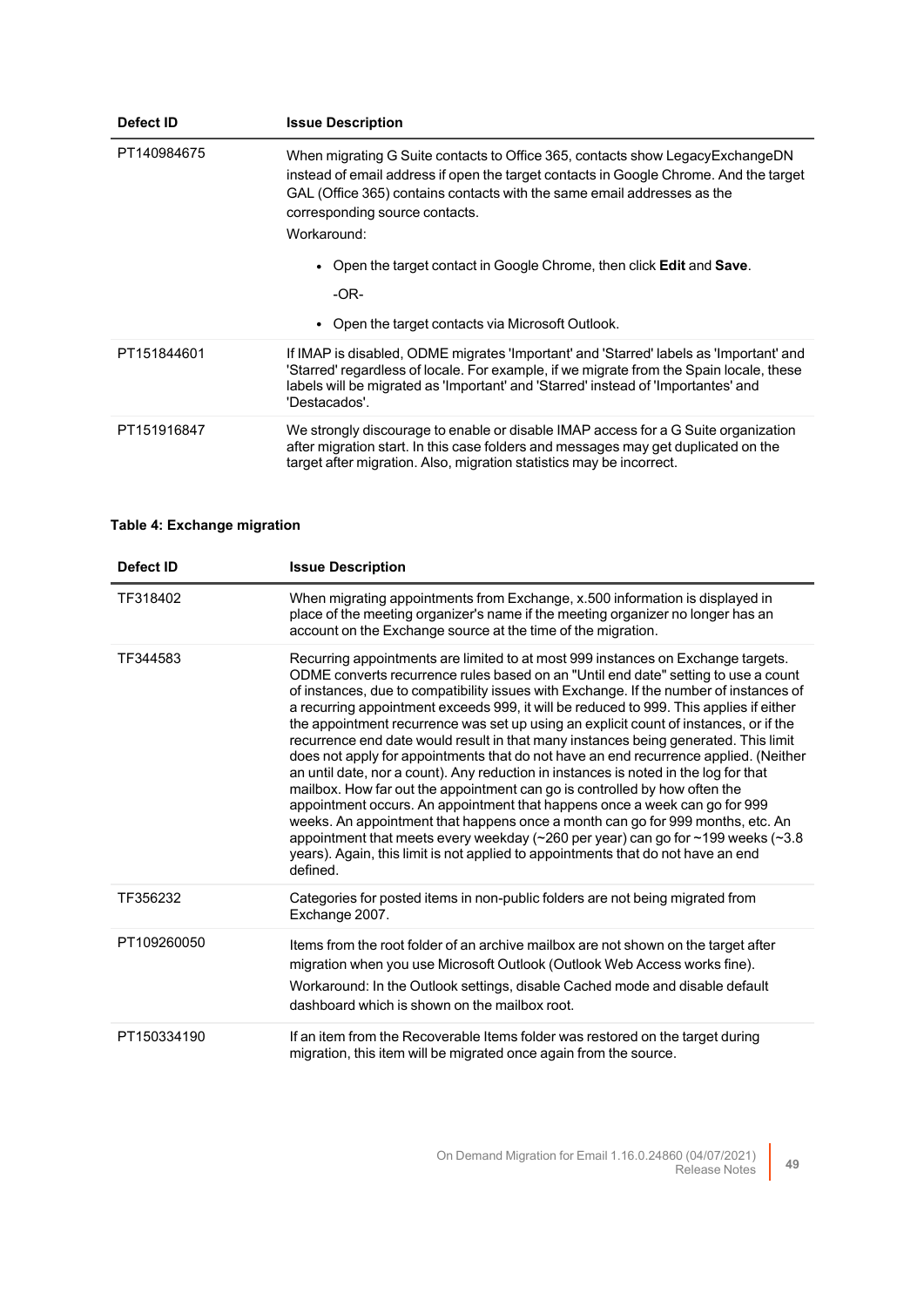| Defect ID   | <b>Issue Description</b>                                                                                                                                   |
|-------------|------------------------------------------------------------------------------------------------------------------------------------------------------------|
| PT150334265 | Items from the Recoverable Items folder are not restored to its origin folders - the<br>destination folder will be chosen automatically by the item class. |

### **Table 5: Zimbra migration**

| Defect <b>ID</b> | <b>Known Issue</b>                                                                                                                                                                                                                                                                                                                         |
|------------------|--------------------------------------------------------------------------------------------------------------------------------------------------------------------------------------------------------------------------------------------------------------------------------------------------------------------------------------------|
| PT107292620      | During synchronization from the Zimbra source, all contact items will be re-migrated<br>to the target. This problem occurs because contacts in Zimbra do not store the time of<br>last modification. As a result, statistical data for contact items is incorrect: re-migrated<br>contacts are considered "Migrated" instead of "Skipped". |

# <span id="page-49-0"></span>**System requirements**

Before using ODME, ensure that your system meets the following minimum software requirements: **Table 6: System requirements**

| Requirement    | <b>Details</b>                                                    |
|----------------|-------------------------------------------------------------------|
| <b>Browser</b> | Internet Explorer 11, 10 and 9; Firefox (latest); Chrome (latest) |

ODME securely migrates data to Office 365 and on-premises Exchange from the following source email platforms: **Table 7: Supported source platforms**

| <b>Source Platform</b>    | <b>Supported Versions and Other Details</b>                                                      |
|---------------------------|--------------------------------------------------------------------------------------------------|
| Microsoft Exchange Server | Microsoft Exchange Server 2019, 2016, 2013, 2010 Service Pack 1 or later,<br>2007                |
|                           | Note: Personal archives can be migrated only from Exchange Server 2010,<br>2013, 2016, and 2019. |
| Microsoft Office 365      | Current version                                                                                  |
| Zimbra                    | Zimbra 8, 7                                                                                      |
| G Suite                   | Current version<br>Note: ODME does not migrate Tasks from G Suite.                               |
| Sun ONE/iPlanet           | Sun One mail server 6, 5<br>Note:                                                                |
|                           | • ODME uses IMAP to migrate messages and folders from your Sun<br><b>ONE/iPlanet server.</b>     |
|                           | ODME does not migrate Contacts, Calendars, and Tasks from Sun<br>$\bullet$<br>ONE/iPlanet.       |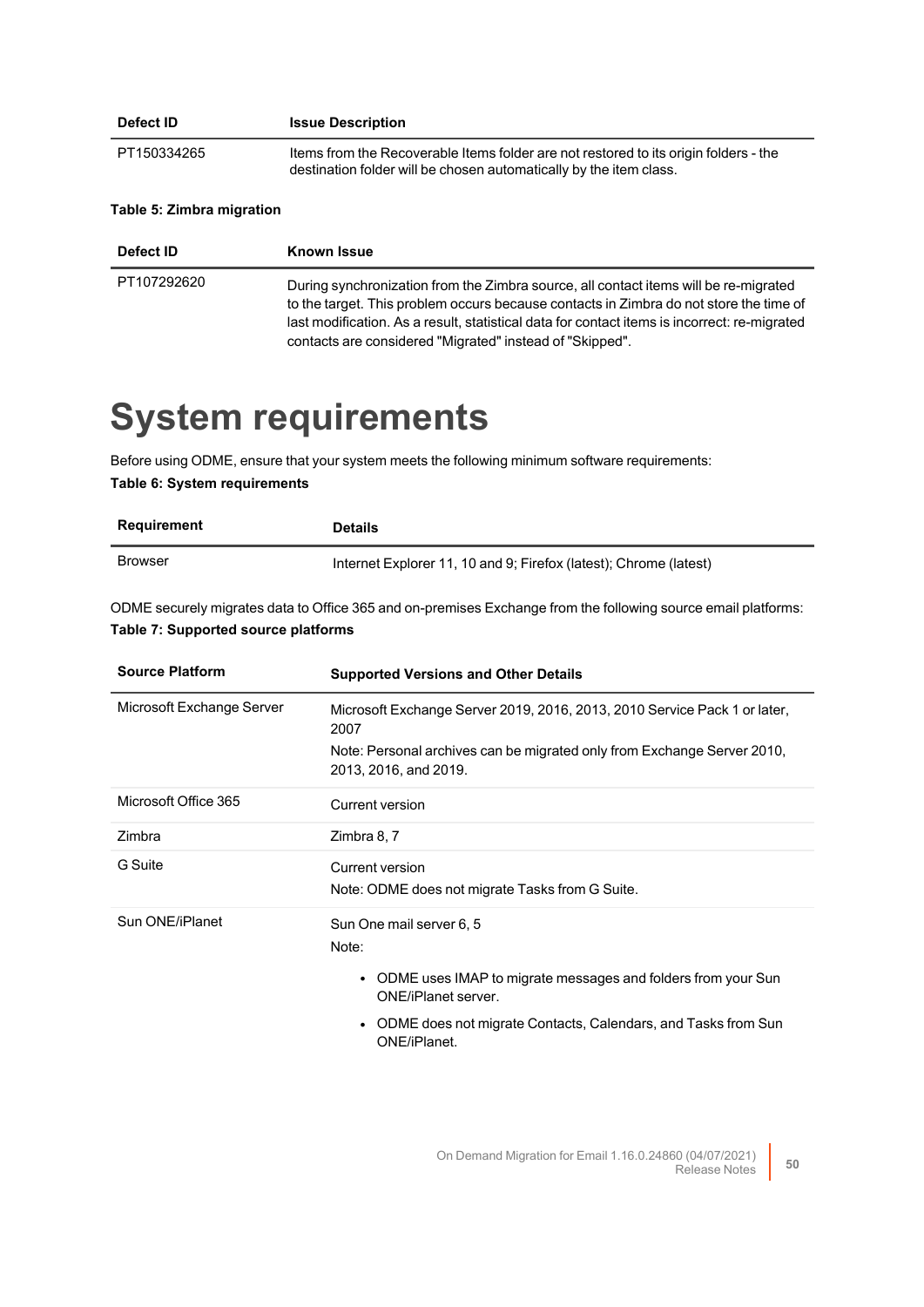| <b>Source Platform</b>                                 | <b>Supported Versions and Other Details</b>                                                        |
|--------------------------------------------------------|----------------------------------------------------------------------------------------------------|
| Microsoft Hotmail                                      | Current version<br>Note: ODME uses POP3 to migrate messages and folders from Microsoft<br>Hotmail. |
| Yahoo                                                  | Current version                                                                                    |
| All servers that supported the<br><b>IMAP</b> protocol | N/A                                                                                                |
| All servers that supported the<br>POP3 protocol        | N/A                                                                                                |

For the list of migrated items and other details, please see [Selecting](http://support.quest.com/technical-documents/on-demand-migration-for-email/user-guide/configuring-and-running-migrations/selecting-migration-options/selecting-items-to-migrate) Items to Migrate.

For a complete list of items that are not migrated, see Known [Limitations](http://documents.quest.com/on-demand-migration-for-email/user-guide/configuring-and-running-migrations/known-issues-and-limitations/known-limitations).

#### **Table 8: Supported target platforms**

| <b>Target Platform</b>    | <b>Supported Versions</b>                                                |
|---------------------------|--------------------------------------------------------------------------|
| Microsoft Exchange Server | Microsoft Exchange Server 2019, 2016, 2013, 2010 Service Pack 1 or later |
| Microsoft Office 365      | Current version                                                          |

#### **Updating Outlook Client Profiles**

Client Profile Updating Utility is used to switch end-user Microsoft Outlook Client Profiles from the source Exchange server or Office 365 to the target Exchange server or Office 365 once the user's mailbox is migrated.

#### *Limitations and requirements:*

• To enable the CPUU integration feature on the source Exchange Server 2007, you should turn on and configure the WebDAV API access for your Exchange Server 2007.

<span id="page-50-0"></span>For more details, please see [Updating](http://documents.quest.com/on-demand-migration-for-email/user-guide/configuring-and-running-migrations/selecting-migration-options/updating-outlook-client-profiles) Outlook Client Profiles.

# **Product licensing**

#### *To activate a trial license:*

- 1. Click the following link [https://portal.ondemand.quest.com/Subscription/Add/quest.online.Migration/.](https://portal.ondemand.quest.com/Subscription/Add/quest.online.Migration/)
- 2. Provide the information necessary to create a login account, or sign in using your existing Quest Software account.
- 3. Review and accept the Services Agreement.

#### *To apply the license key:*

- 1. Open the email you received from Quest Software Licensing to retrieve your license code.
- 2. Click the following link: <https://portal.ondemand.quest.com/Subscription/Subscribe/quest.online.Migration/>
- 3. If you have not already created your account enter your user information.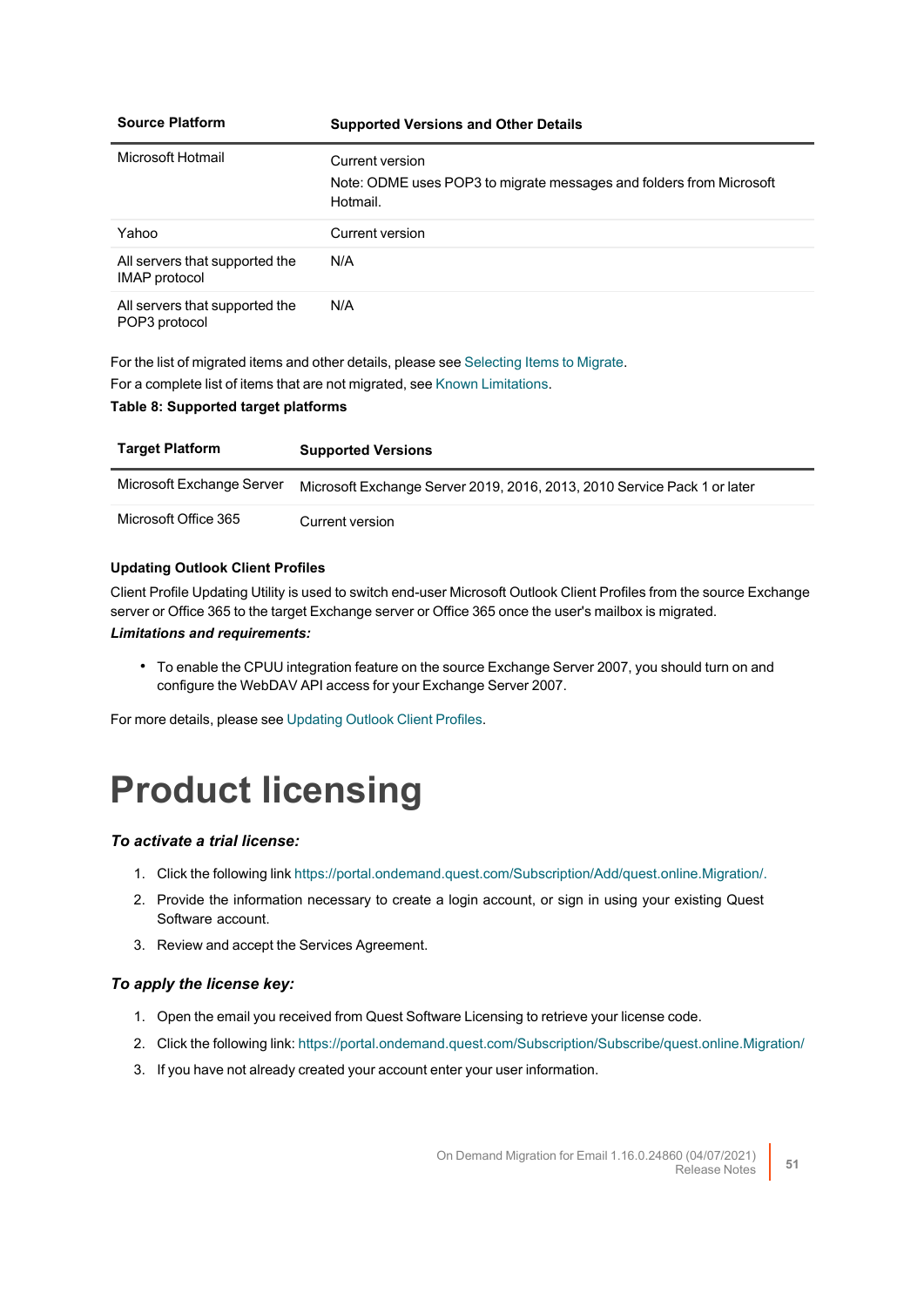- 4. If you have already registered then sign in.
- 5. When asked if you have a license key select **Yes**.
- 6. Copy and paste the license code from the email you received into the box and click **Continue**.
- 7. Accept the Services Agreement and click **Activate Subscription**.

#### *If you have previously subscribed and are adding new licenses:*

- 1. Go to [http://ondemand.quest.com.](http://ondemand.quest.com/)
- 2. Sign in.
- 3. Click on **Your Subscriptions**.
- 4. Click the "Add a license key" link.
- 5. Copy and paste your license code into the License Key box and press ENTER.

If you have any questions about how to apply this license code or any other technical support related matter, please log into the product at [http://ondemand.quest.com,](http://ondemand.quest.com/) open OnDemand Migration for Email and click the help button to contact Support via Chat or Email.

# <span id="page-51-0"></span>**Globalization**

This release is Unicode-enabled and supports any character set. In this release, all product components should be configured to use the same or compatible character encodings and should be installed to use the same locale and regional options. This release is targeted to support operations in the following regions: North America, Western Europe and Latin America, Central and Eastern Europe, Far-East Asia, Japan. It supports bidirectional writing (Arabic and Hebrew). The release supports Complex Script (Central Asia – India, Thailand).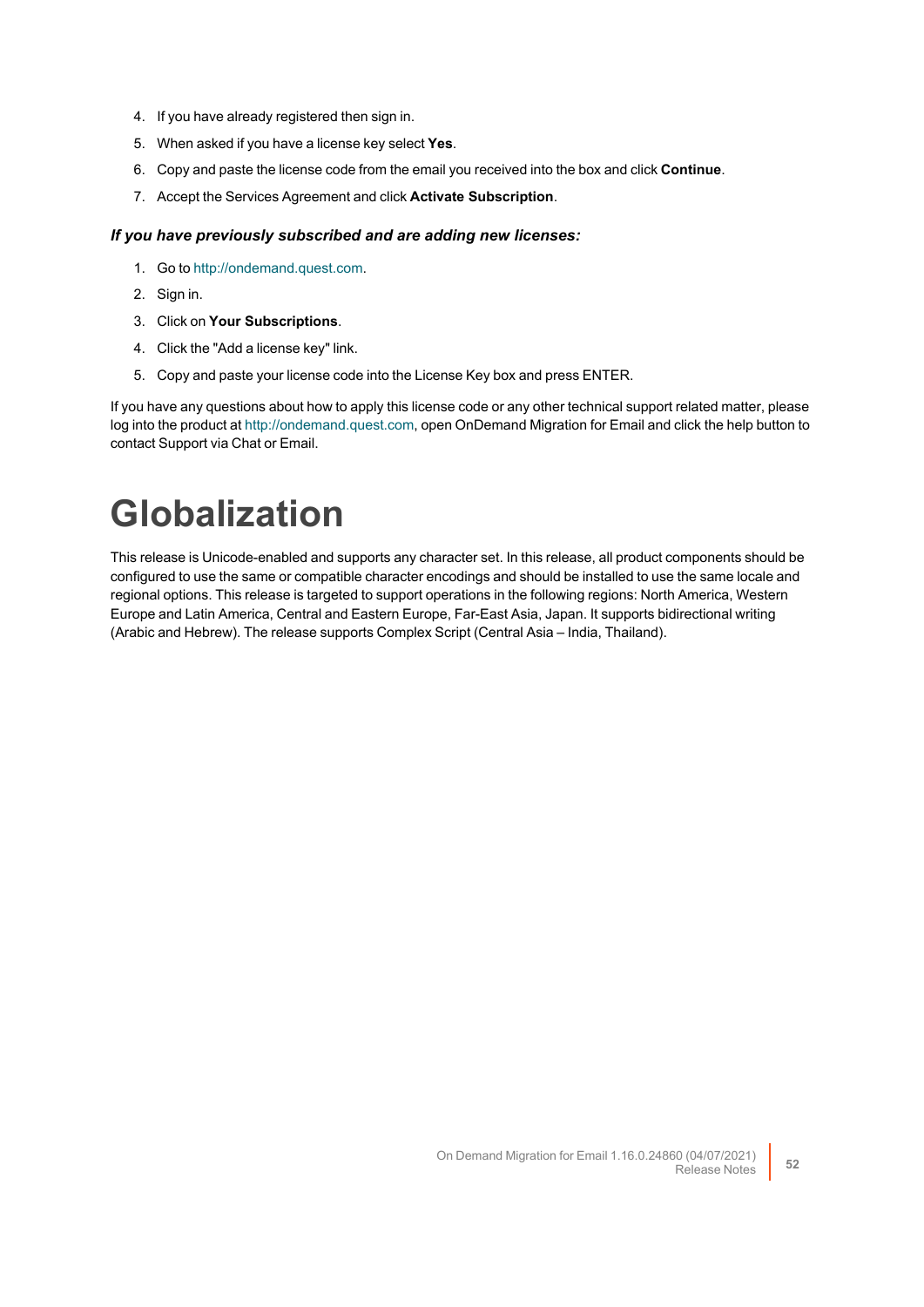# **About us**

Quest creates software solutions that make the benefits of new technology real in an increasingly complex IT landscape. From database and systems management, to Active Directory and Office 365 management, and cyber security resilience, Quest helps customers solve their next IT challenge now. Around the globe, more than 130,000 companies and 95% of the Fortune 500 count on Quest to deliver proactive management and monitoring for the next enterprise initiative, find the next solution for complex Microsoft challenges and stay ahead of the next threat. Quest Software. Where next meets now. For more information, visit [www.quest.com](https://www.quest.com/).

## **Technical support resources**

Technical support is available to Quest customers with a valid maintenance contract and customers who have trial versions. You can access the Quest Support Portal at [https://support.quest.com.](https://support.quest.com/)

The Support Portal provides self-help tools you can use to solve problems quickly and independently, 24 hours a day, 365 days a year. The Support Portal enables you to:

- Submit and manage a Service Request
- View Knowledge Base articles
- Sign up for product notifications
- Download software and technical documentation
- View how-to-videos
- Engage in community discussions
- Chat with support engineers online
- View services to assist you with your product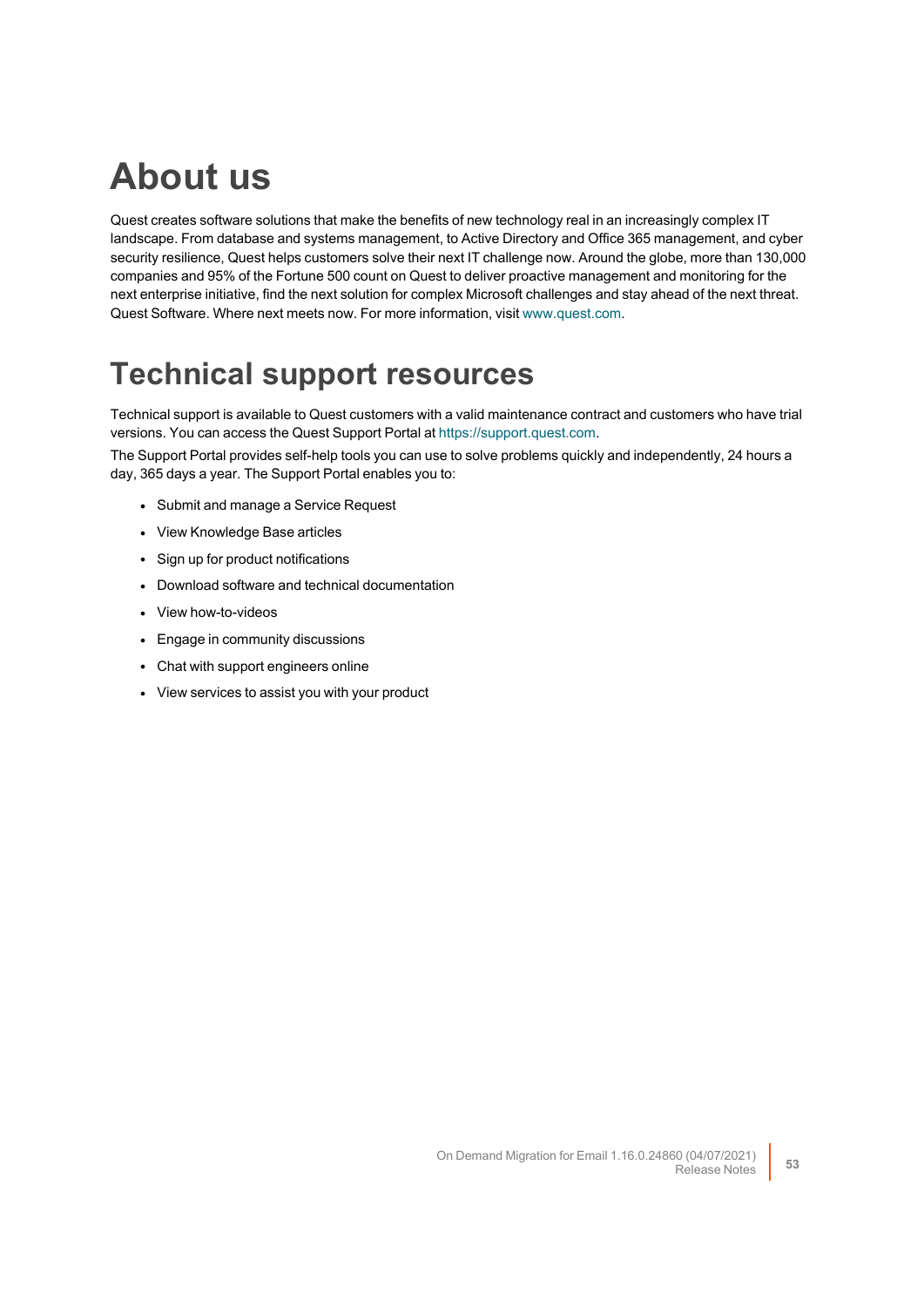## <span id="page-53-0"></span>**Third-party contributions**

This product contains some third-party components (listed below). Copies of their licenses may be found at referencing [https://www.quest.com/legal/license-agreements.aspx.](https://www.quest.com/legal/license-agreements.aspx) Source code for components marked with an asterisk (\*) is available at [http://opensource.quest.com.](http://opensource.quest.com/)

#### **Table 9: List of Third-Party Contributions**

| <b>Component</b>                                 | <b>License or Acknowledgement</b>                                                                              |
|--------------------------------------------------|----------------------------------------------------------------------------------------------------------------|
| Apache Lucene 2.4.1                              | Apache 2.0                                                                                                     |
| AutoMapper 3.2.1                                 | <b>MIT License</b>                                                                                             |
| Google APIs Client Library for<br>NFT 1.15.0.580 | Apache 2.0 License                                                                                             |
| Google APIs Client Library for<br>NET 1.8.2      | Apache 2.0 License                                                                                             |
| Google Data API SDK (1.8.0.0)<br>Setup 1.8       | Apache 2.0 License                                                                                             |
| Google Data API SDK(2.2.0.0)<br>Setup 2.2.0.0    | Apache 2.0 License                                                                                             |
| JQuery 1.6.1                                     | <b>MIT License</b>                                                                                             |
| <b>JQuery 1.8.13</b>                             | <b>MIT License</b>                                                                                             |
| Log4Net 1.2.13                                   | Apache 2.0 License                                                                                             |
| mydatepicker.js 2.0.6                            | <b>MIT License</b>                                                                                             |
| SharpZipLib 0.85.2.329                           | SharpZipLib License                                                                                            |
| TZ4Net Library 3.9.4                             | This product includes software developed by Zbigniew Babiej<br>(zbabiej@yahoo.com, http://www.hilversoft.com). |
| zClip 1.1.1                                      | <b>MIT License</b>                                                                                             |
| Zeroclipboard 2.1.6                              | <b>MIT License</b>                                                                                             |
| ZimbraCSharpClient 5.0.96.0                      | Mozilla Public License (MPL) 1.1                                                                               |

#### **Independentsoft License Agreement**

#### IMPORTANT NOTICE

PLEASE READ THIS CONTRACT CAREFULLY. BY USING ALL OR ANY PORTION OF THE SOFTWARE YOU ACCEPT ALL THE TERMS AND CONDITIONS OF THIS AGREEMENT. YOU AGREE THAT THIS AGREEMENT IS ENFORCEABLE LIKE ANY WRITTEN NEGOTIATED AGREEMENT SIGNED BY YOU. IF YOU DO NOT AGREE, DO NOT INSTALL OR OTHERWISE USE THIS SOFTWARE. IF YOU ACQUIRED THE SOFTWARE WITHOUT AN OPPORTUNITY TO REVIEW THIS LICENSE AND YOU DO NOT ACCEPT THIS AGREEMENT, YOU MUST IMMEDIATELY CEASE AND DESIST USING THE SOFTWARE AND MAY RETURN IT, WITH PROOF OF PAYMENT, TO THE LOCATION FROM WHICH IT WAS OBTAINED FOR A FULL REFUND OF THE AMOUNT YOU ORIGINALLY PAID.

--------------------------------------------------------------------------------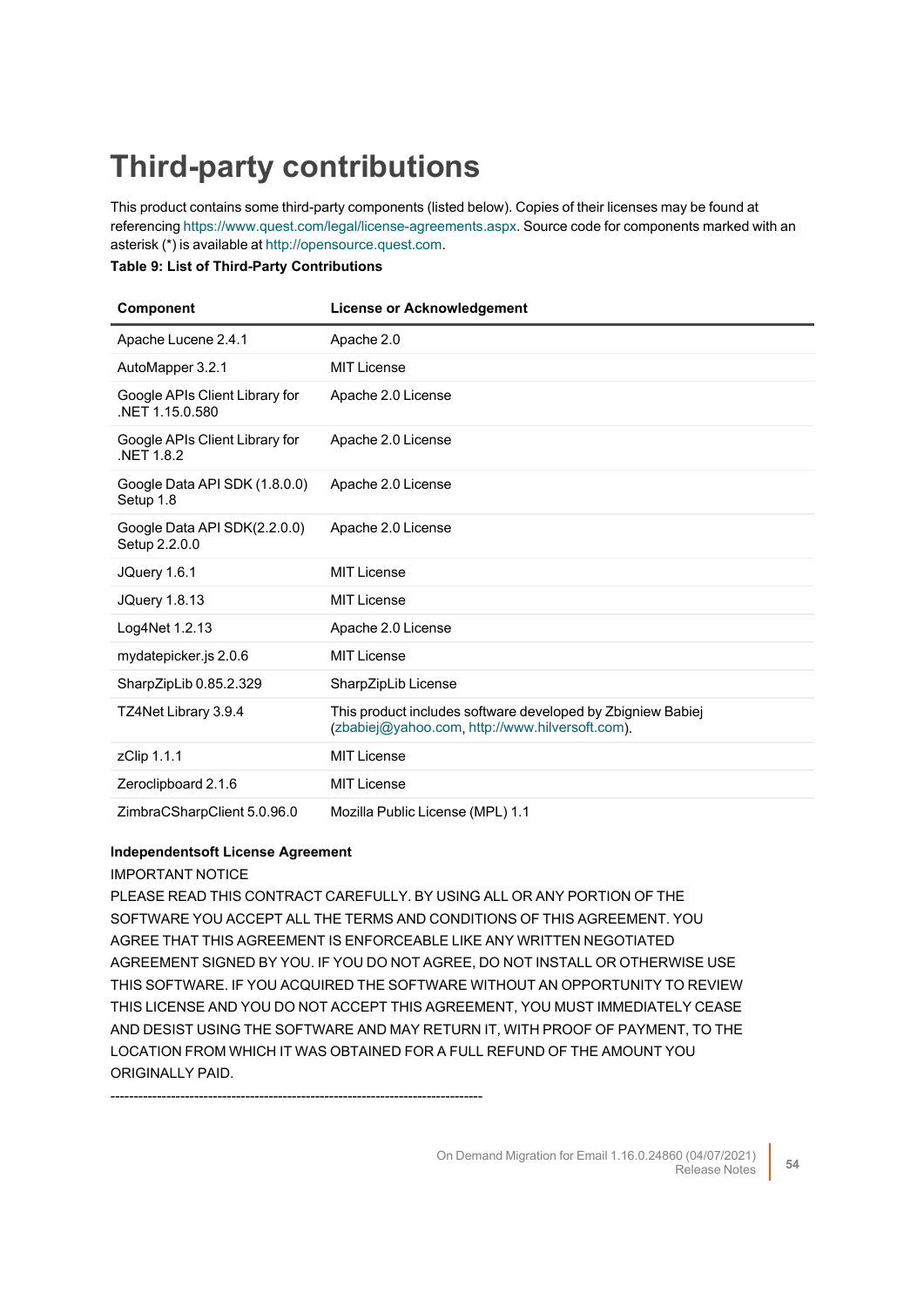This License Agreement ("Agreement") is a legal agreement between Independentsoft ("Independentsoft"), and you, the user ("Licensee"), and is effective the date Licensee installs, downloads, copies or otherwise Uses any Independentsoft product in whole or in part ("Software"). "Use", "Uses" or "Used" means to access any of the files that are included with the Software, to develop an application that makes use of the Software, to consult any of the documentation included with the Software, or to otherwise benefit from using the Software.

The Software is licensed, not sold. If Licensee has legitimately obtained a registered license from Independentsoft or an authorized reseller, Licensee is considered to be an authorized ("Authorized") licensee.

The Software includes certain binary file ("Redistributable File") intended for duplication and distribution by a Licensee that is Authorized.

#### 1. GRANT OF LICENSE

Independentsoft grants Licensee a royalty-free, non-exclusive license to Use the Software to develop and distribute your own software applications that use the Software as a runtime component differ based on the designation of the product licensing option you have purchased:

1 (a). TRIAL OR EVALUATION LICENSE. If the product you have downloaded or otherwise obtained is marked as "Trial Software" or "Evaluation Version", the following terms apply: you may install the Software for development of testing purposes for a period of 60 calendar days from the date of installation ("Evaluation Time"). Upon expiration of the Evaluation Time, the Software must be erased from the computers it was installed on and all copies destroyed. Under no circumstances should trial software be used for commercial purposes. Trial software may contain mechanisms that inhibit its ability to function at a later date. It is your responsibility to ensure that any applications you create do not use trial software as a runtime component and their ability to function at a later date is not inhibited or diminished.

1 (b). 1 DEVELOPER LICENSE. If Licensee is Authorized and has purchased a "1 developer" license, the Software may be Used by 1 developer on any number of computers. All distribution conditions specified in section 2 apply in this case.

1 (c). UNLIMITED DEVELOPER LICENSE. If Licensee is Authorized and has purchased an "Unlimited developer" license, the Software may be Used by any number of software developers on any number of computers within the limits of one company or organization. All distribution conditions specified in section 2 apply in this case.

1 (d). BLUEPRINT EDITION LICENSE. If Licensee is Authorized and has purchased a "Blueprint edition" license, the Software may be Used by any number of software developers on any number of computers within the limits of one company or organization. Independentsoft grants Licensee the non-exclusive license to view and modify the Source Code. If Licensee troubleshoots the Source Code, Licensee may compile the corrected source code and use and distribute the resulting object code solely as a replacement for the corresponding Redistributable File the Source Code compiles into.

The foregoing license is subject to the following conditions:

(i) Licensee may not distribute or disclose the Source Code, or any portions or modifications or derivative works thereof, to any third party, in source code form;

(ii) Licensee acknowledges that the Source Code contains valuable and proprietary trade secrets of Independentsoft, and agrees to expend every effort to insure its confidentiality;

(iii) Under no circumstances may the Source Code be used, in whole or in part, as the basis for creating a product that provides the same, or substantially the same, functionality as any Independentsoft product; (iv) If Licensee distributes a compiled version of the corrected Source Code or portions thereof, Licensee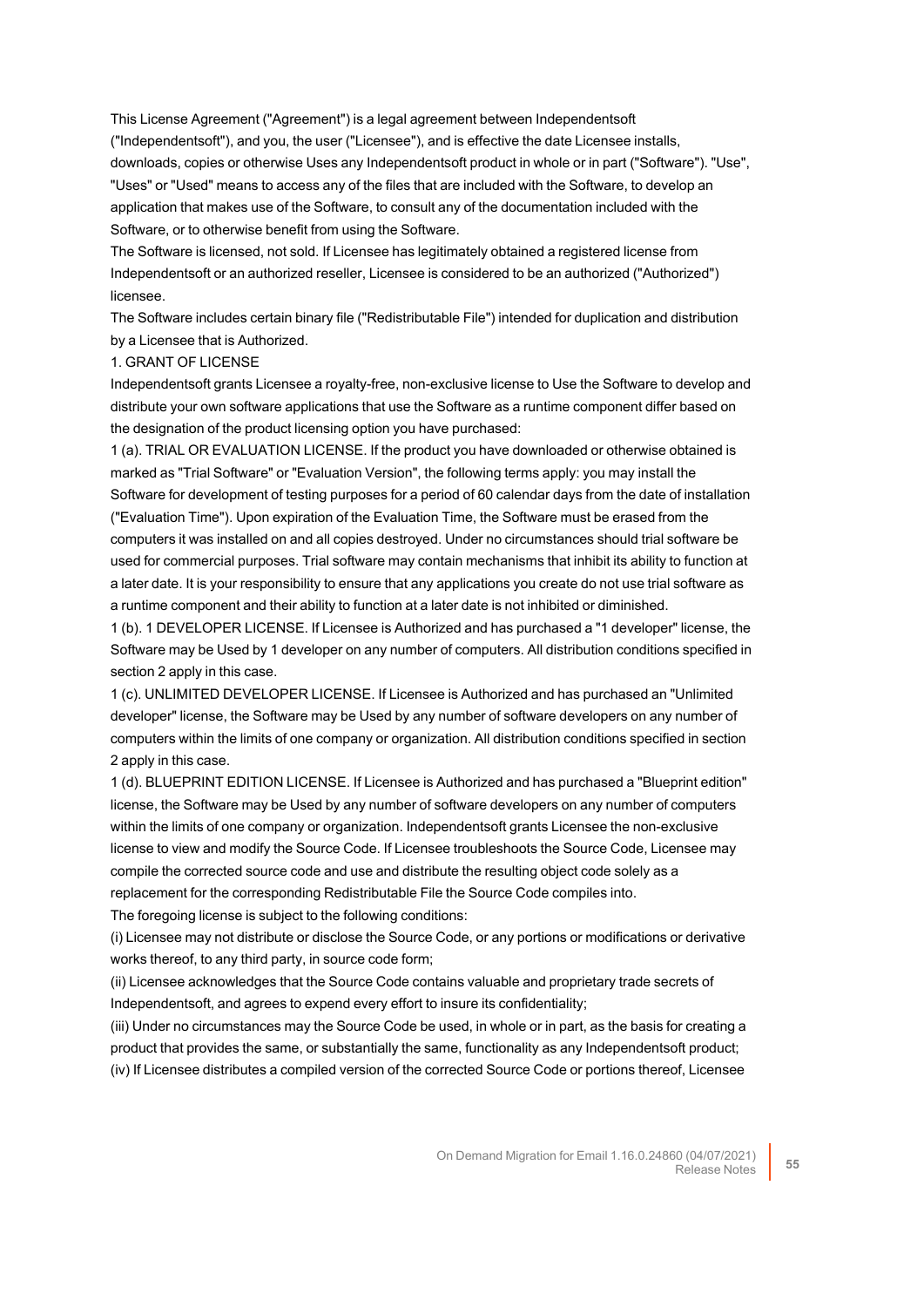must distribute it in accordance with the conditions listed in section 2 regarding the distribution of the Redistributable File.

#### 2. ROYALTY-FREE DISTRIBUTION

If Licensee is Authorized, Independentsoft grants Licensee the non-exclusive, royalty-free license to duplicate and distribute the Redistributable File. The foregoing license is subject to the following conditions: If Licensee distributes the Redistributable File, Licensee agrees to:

(i) distribute the Redistributable File only in conjunction with and as part of Licensee's software products; (ii) not supply any means by which end users could incorporate the Software or portions thereof in their own products;

(iii) not use Independentsoft's name, logo or trademarks to market a software product;

(iv) include a valid copyright notice on Licensee's software product;

(v) indemnify, hold harmless, and defend Independentsoft from and against any claims or lawsuits, including attorney's fees, that arise or result from the use and distribution of Licensee's software product; and

(vi) not permit further distribution of the Redistributable File by end user(s) of Licensee's software product. 3. REVERSE-ENGINEERING

Licensee acknowledges that the Software, in source code form, remains a confidential trade secret of Independentsoft and therefore Licensee agrees that it shall not modify, decompile, disassemble or reverse engineer the Software or attempt to do so. Licensee agrees to refrain from disclosing the Software (and to take reasonable measures with its employees to ensure they do not disclose the Software) to any person, firm or entity except as expressly permitted herein.

#### 4. RESTRICTIONS

Licensee may not Use, copy, modify, translate, or transfer the Software, documentation, or any of the files included with the Software except as expressly defined in this agreement. Licensee may not attempt to unlock or bypass any "copy-protection", licensing or authentication algorithm utilized by the Software. Licensee may not remove or modify any copyright notice. Licensee may not rent or lease the Software. Violations will be prosecuted to the maximum extent possible under the law.

#### 5. LIABILITY DISCLAIMER

The Software is provided as is, without any representation or warranty of any kind, either express or implied, including without limitation any representations or endorsements regarding the use of, the results of, or performance of the product, its appropriateness, accuracy, reliability, or correctness. The entire risk as to the use of this product is assumed by Licensee. Independentsoft does not assume liability for the use of this Software beyond its original purchase price. In no event will Independentsoft be liable for additional direct or indirect damages including any lost profits, lost savings, or other incidental or consequential damages arising from any defects, or the use or inability to use the Software, even if Independentsoft has been advised of the possibility of such damages.

#### 6. AGREEMENT TERMS

This Agreement is effective until terminated. Licensee may terminate it by destroying the Software, all the Redistributable File Licensee may have distributed, the documentation and copies thereof. This license will also terminate if Licensee fails to comply with any terms or conditions of this Agreement. Licensee agrees upon such termination to destroy all copies of the Software or return them to Independentsoft for disposal.

#### 7. PARTIES BOUND

If Licensee is executing this Agreement on behalf of an entity, then Licensee represents he or she has the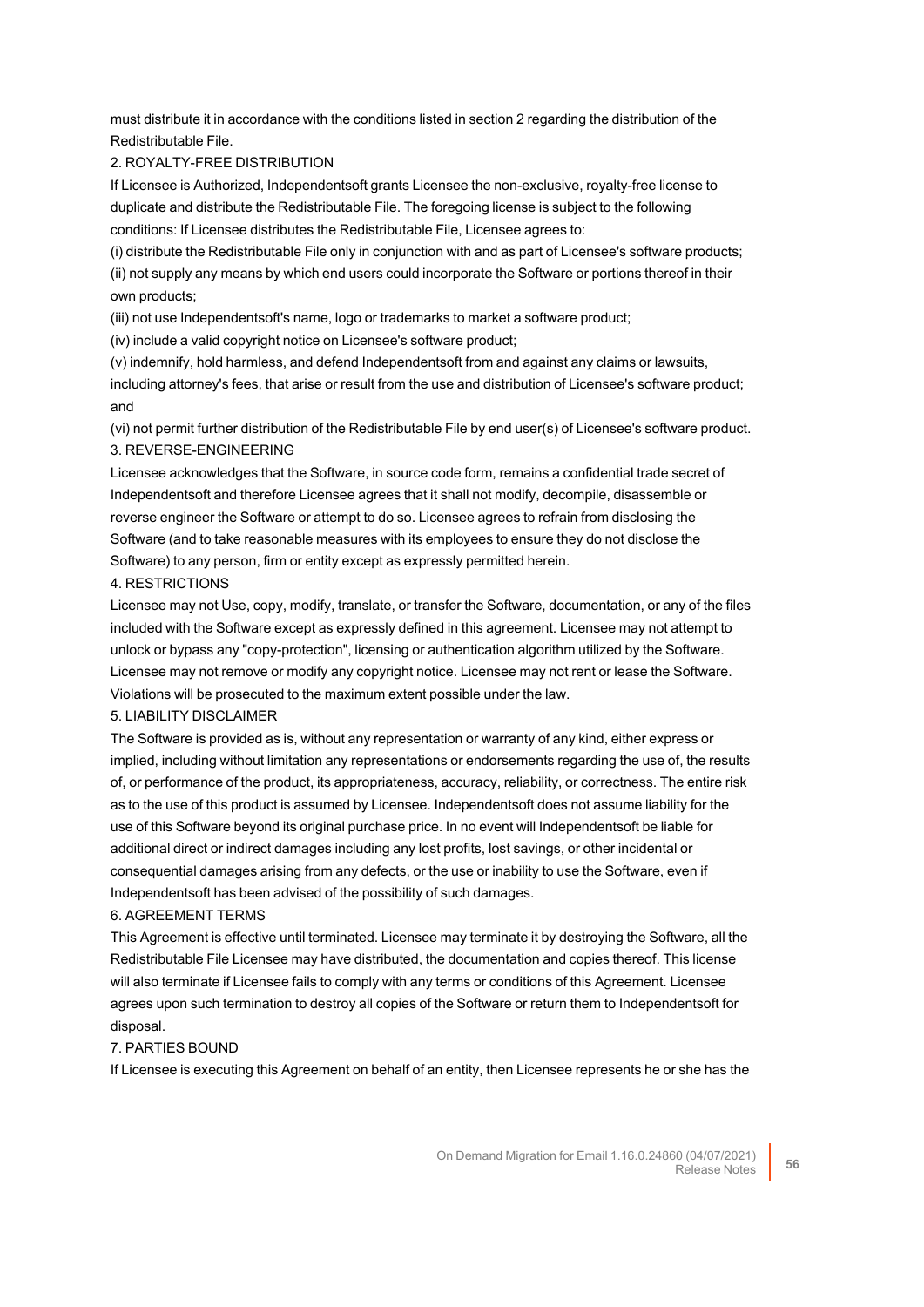authority to execute this agreement on behalf of such entity.

#### 8. COPYRIGHT

The Software is copyrighted under the laws of Germany and international treaty provisions. Notwithstanding the copyright, the Software contains trade secrets and confidential information of Independentsoft. You agree not to disclose or otherwise make available any part of the Software to any third party on any basis, other than as set forth in section 1.

## 9. GENERAL

This Agreement shall be interpreted, construed, and enforced according to the laws of the Province of Baden-Württemberg, Germany. In the event of any action under this Agreement, the parties agree that courts located in Baden-Württemberg, Germany will have exclusive jurisdiction and that a suit may only be brought in courts located in Baden-Württemberg, Germany and Licensee submits itself for the jurisdiction and venue of the courts located in Baden-Württemberg, Germany.

This Agreement constitutes the entire agreement and understanding of the parties and may be modified only in writing signed by both parties. No officer, salesman or agent has any authority to obligate Independentsoft by any terms, stipulations or conditions not expressed in the Agreement.

If any portion of this Agreement is determined to be legally invalid or unenforceable, such portion will be severed from this Agreement and the remainder of the Agreement will continue to be fully enforceable and valid.